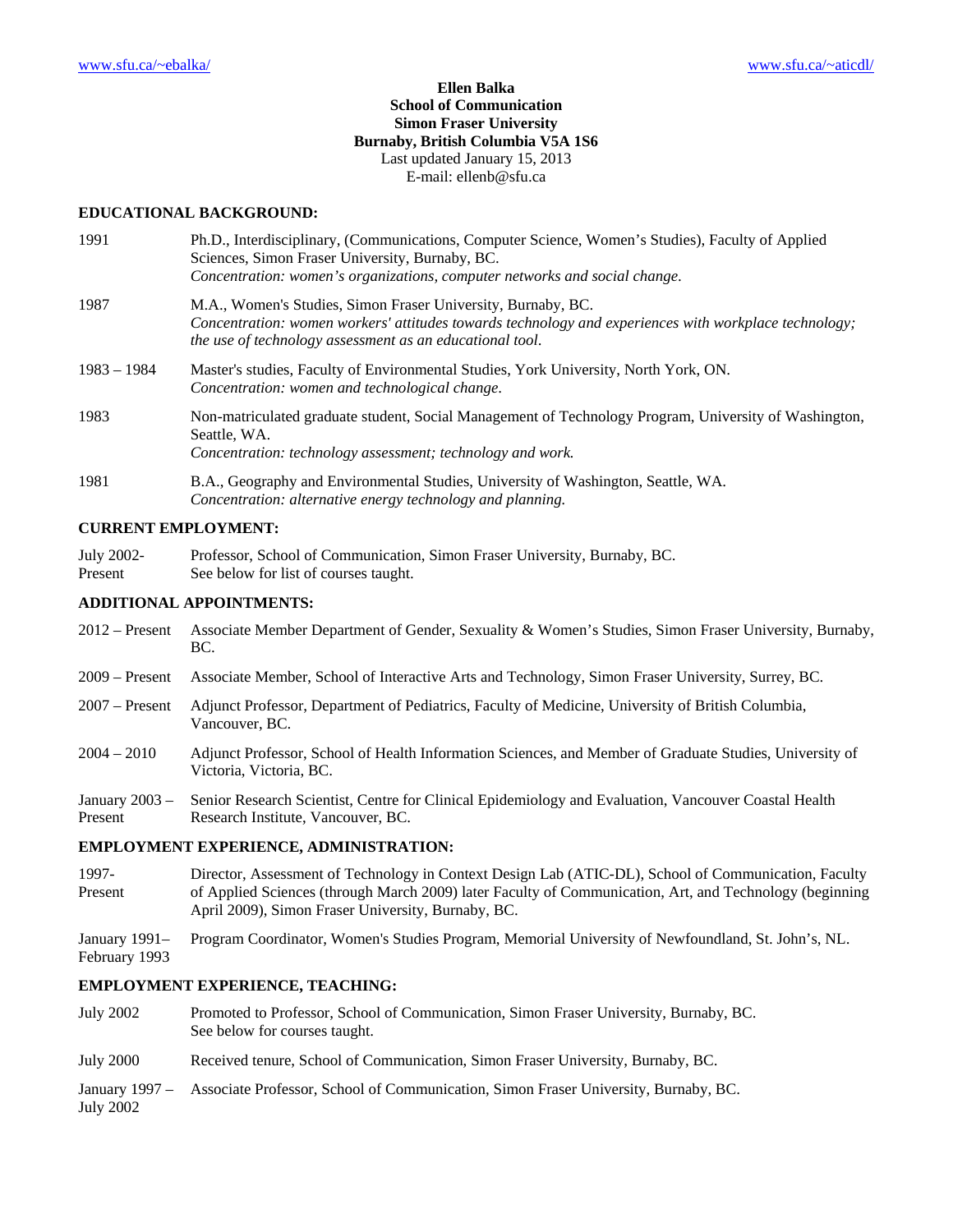**E. Balka (2)**

|                             | Employment Experience, Teaching, cont.:                                                                                                                                                                                                                                                                                                                                                                                             |
|-----------------------------|-------------------------------------------------------------------------------------------------------------------------------------------------------------------------------------------------------------------------------------------------------------------------------------------------------------------------------------------------------------------------------------------------------------------------------------|
| January 1997-<br>Present    | Courses taught, Simon Fraser University<br>Undergraduate courses taught:<br>Communication and Social Issues in Design<br><b>Evaluation Methods for Applied Communication Research</b><br>Social Contexts of Information Technology<br>Qualitative Data Analysis Project Group<br>Video Production Project Group<br>Women and New Information Technologies<br>News Research and Analysis: Coverage of Genomics Sciences in the Press |
|                             | Graduate courses taught:<br>Analysis of Qualitative Data: Video<br>Communication, Computers and Health Information: Perspectives On Theory, Practice &<br>Policy<br>Design and Methodology in Communication Research<br>Social Construction of Communication Technologies<br>Theoretical Perspectives on Technology and Social Change<br>News Research and Analysis: Coverage of Genomics Sciences in the Press                     |
| June 1996                   | Received tenure and promoted to Associate Professor, Women's Studies Program, Memorial University of<br>Newfoundland, St. John's, NL.                                                                                                                                                                                                                                                                                               |
| January 1991-<br>June 1996  | Assistant Professor, Women's Studies Program, Memorial University of Newfoundland, St. John's, NL.<br>Undergraduate courses taught:<br><b>Advanced Seminar in Women's Studies</b><br>An Interdisciplinary Introduction to Women's Studies<br>Field Methods in Women's Studies Research<br>Women and Technological Change                                                                                                            |
|                             | Graduate courses taught:<br>Epistemological and Methodological Approaches to Women's Studies<br><b>Feminist Theory</b><br>Methods of Sociological Research<br>Women, Science, Nature and Technology<br>Women's Studies and Social Change<br><b>Women and Communication Studies</b>                                                                                                                                                  |
| May 1990-<br>August 1990    | Instructor, School of Computing Science, Simon Fraser University, Burnaby, BC.<br>Course title: Social Implications of a Computerized Society.                                                                                                                                                                                                                                                                                      |
|                             | Instructor, Department of Women's Studies, Simon Fraser University, Burnaby, BC.<br>Course title: Women, Science and Technology.                                                                                                                                                                                                                                                                                                    |
|                             | Distance Education Supervisor, Department of Women's Studies, Simon Fraser University, Burnaby, BC.<br>Course title: Introduction to Women's Studies.                                                                                                                                                                                                                                                                               |
| January 1990-<br>April 1990 | Instructor, School of Computing Science, Simon Fraser University, Burnaby, BC.<br>Course title: Information and Public Policy.                                                                                                                                                                                                                                                                                                      |
| December 1989               | September 1989- Instructor, School of Communication, Simon Fraser University, Burnaby, BC.<br>Course title: Evaluation Methods for Applied Communication Research.                                                                                                                                                                                                                                                                  |
| January 1988-<br>April 1988 | Instructor, School of Computing Science, Simon Fraser University, Burnaby, BC.<br>Course title: Computers and the Activity of People.                                                                                                                                                                                                                                                                                               |
|                             | September 1987- Instructor, School of Computing Science, Simon Fraser University, Burnaby, BC.<br>December 1987 Course title: Social Implications of a Computerized Society.                                                                                                                                                                                                                                                        |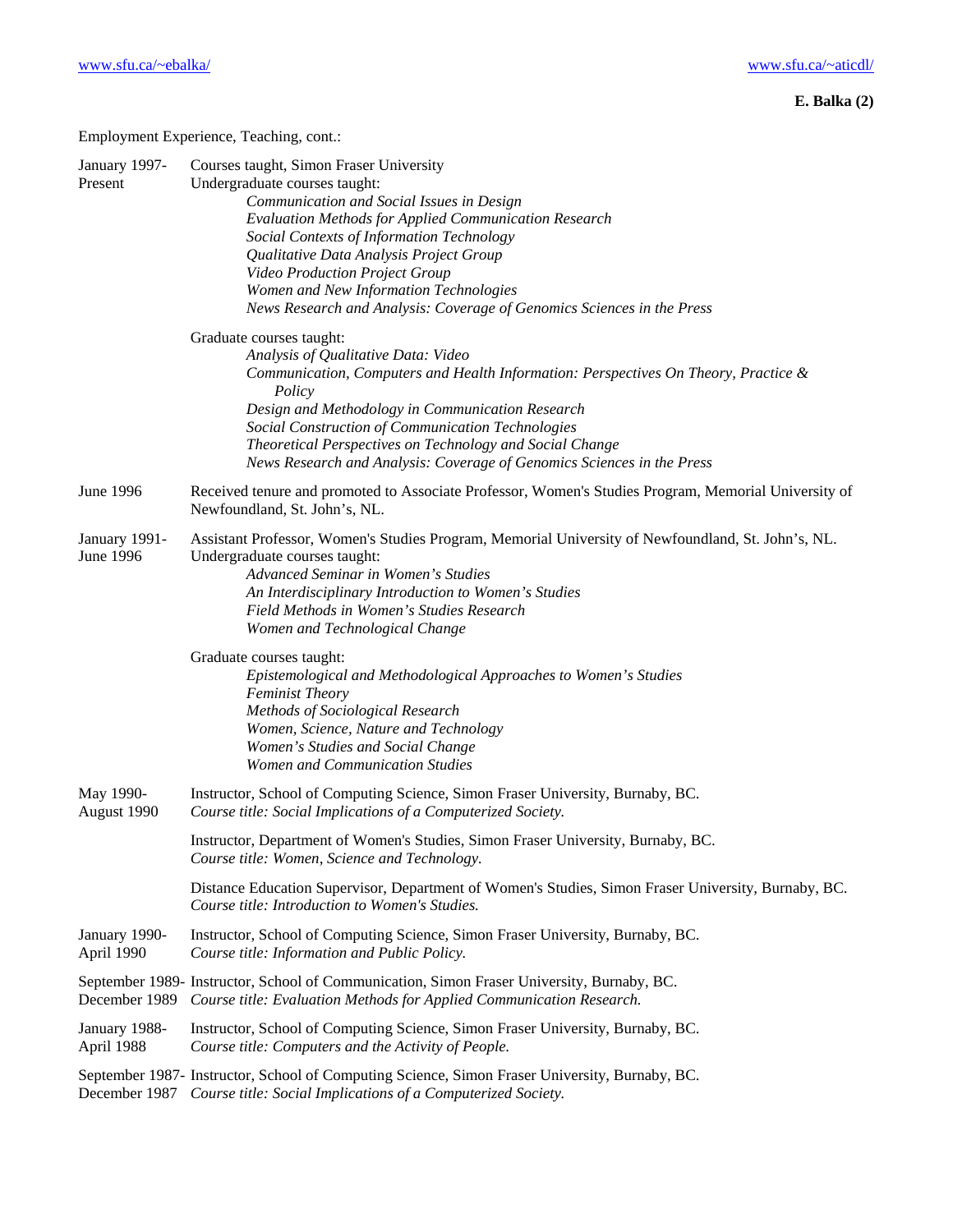Employment Experience, Teaching, cont.:

| January 1987- | Teaching Assistant, School of Computing Science, Simon Fraser University, Burnaby, BC.   |
|---------------|------------------------------------------------------------------------------------------|
| August 1987   | Course title: Social Implications of a Computerized Society.                             |
| January 1987- | Teaching Assistant, School of Computing Science, Simon Fraser University, Burnaby, BC.   |
| April 1987    | Course title: Computers and the Activity of People.                                      |
| January 1985- | Teaching Assistant, Department of Women's Studies, Simon Fraser University, Burnaby, BC. |
| August 1985   | Course title: Introduction to Women's Studies.                                           |

### **EMPLOYMENT EXPERIENCE, RESEARCH:**

| 2011-2014 | Principal investigator, Social Sciences and Humanities Research Council of Canada (Standard Grant<br>Committee 26: Communication, cultural studies and women's studies).<br>Project title: The technology of art and the art of technology. (\$106,000).                                                                                                                                                                                      |
|-----------|-----------------------------------------------------------------------------------------------------------------------------------------------------------------------------------------------------------------------------------------------------------------------------------------------------------------------------------------------------------------------------------------------------------------------------------------------|
| 2011-2012 | Principal investigator, Genome B.C. Strategic Opportunities Fund (Competition #4).<br>Project title: Using Science, Technology, and Society Studies Research to Move Genomics Discoveries from<br>Bench to Bedside: Identification of Data Integration and Socio-technical Issues Arising in Personalized<br>Medicine & Translational Bioinformatics. (\$108,238 from Genome BC, \$35,000 cash from other sources in<br>addition to in-kind). |
| 2009-2010 | Principal investigator, Social Sciences and Humanities Research Council of Canada, Small Grants Program<br>Project title: Analysis of work practices in a Cape Town emergency department. (\$6,100).                                                                                                                                                                                                                                          |
| 2009      | Co-investigator (S. Bryan, PI), Canadian Institutes for Health Research Evidence on Tap Program - Expedited<br>Knowledge Synthesis Grant.<br>Project title: A systematic review and evidence synthesis of research on the regulation requirement for 24<br>hour registered nurse availability in long-term care facilities. (\$110,000).                                                                                                      |
| 2009      | Co-investigator (S. Bryan, PI), Canadian Institutes for Health Research Meetings, Planning and<br>Dissemination Grant: Partnerships in Health System Improvement.<br>Project title: Promoting high quality, patient-centered care through the use of patient-reported outcomes<br>measures. (\$15,000).                                                                                                                                       |
| 2008-2009 | Co-investigator (N. Schuurman, PI), Canadian Institutes for Health Research Meetings, Planning and<br>Dissemination Grant: Global Health Research (Institute for Population and Public Health).<br>Project title: Workshop for development of a geographic injury surveillance registry for LMIC. (\$22,108).                                                                                                                                 |
| 2008-2013 | Co-principal investigator, Canadian Institute for Health Research, Emerging Team Grant: Gender, Sex and<br>Health (2007/2008 Competition).<br>Project title: Integrating gender and sex in health and environment research: Development of new<br>methodology. $(\$200,000 / \text{year}$ for 5 years).                                                                                                                                       |
| 2008-2011 | Research Team Leader, Michael Smith Foundation for Health Research, 2007/2008 Team Start-Up Grant.<br>Project title: Health innovation design and evaluation (HeIDE) Research Team. (\$225,000).                                                                                                                                                                                                                                              |
| 2008-2010 | Principal Investigator, Canadian Institutes of Health Research, 2007 Operating Grant: Knowledge to Action<br>(Local Research-User Interaction).<br>Project title: Knowledge to action: Supporting continuity of care and practice research through secondary<br>use of EMR data. (\$200,000).                                                                                                                                                 |
| 2007-2012 | Recipient, Senior Scholar Award, Michael Smith Foundation for Health Research (Health Services<br>Adjudication Committee). Award commencement postponed until July 1, 2008.<br>Project title: Health innovation design and evaluation. (\$500,000).                                                                                                                                                                                           |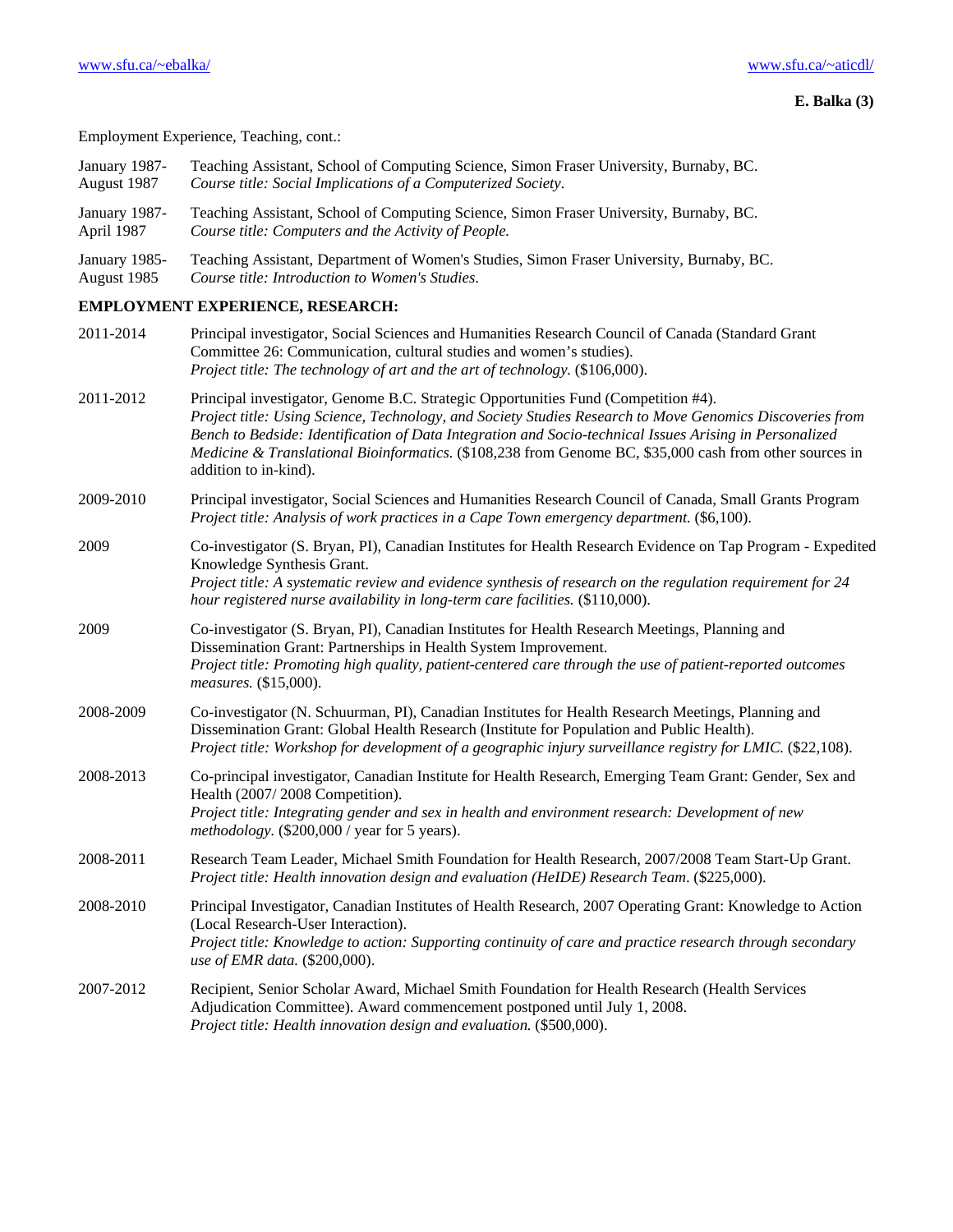Employment Experience, Research, cont.:

| 2007-2008                   | Co- Investigator (Janet Joy, PI), Canadian Agency for Drugs and Technologies in Health, 2007 Capacity<br>Building Grants Program (Stream 2, Knowledge Transfer/Exchange for HTA Reports).<br>Project title: Adapting business practices to facilitate increased use of HTAs in health care organizations.<br>$(\$60,823).$ |
|-----------------------------|----------------------------------------------------------------------------------------------------------------------------------------------------------------------------------------------------------------------------------------------------------------------------------------------------------------------------|
| 2004-2005                   | Principal Investigator, Health Canada, Health Policy Research Program.<br>Project title: Health, technology, governance and patient safety: An overview and synthesis of the literature.<br>(\$198,000).                                                                                                                   |
| 2003-2008                   | Principal Investigator, Social Sciences and Humanities Research Council of Canada Initiative for a New<br>Economy Collaborative Research Grant.<br>Project title: The role of technology in the production, consumption and use of health information:<br>Implications for policy and practice. (\$3 million).             |
| 2003-2004                   | Co-Investigator (Irving Rootman, PI), British Columbia Ministry of Health Planning.<br>Project title: Evaluation of BC Health Guide. (\$500,000).                                                                                                                                                                          |
| 2003                        | Co-Investigator (Annalee Yassi and Arminée Kazanjian, Co-PIs), Canadian Institutes for Health Research.<br>Project title: Creating a cohort of healthcare workers for longitudinal study. (\$100,000).                                                                                                                     |
| 2002                        | Principal Investigator, Social Sciences and Humanities Research Council of Canada Initiative for a New<br>Economy Development Grant.<br>Project title: The role of technology in the production, consumption and use of health information:<br>Implications for policy and practice. (\$30,000).                           |
| 2002-2007                   | Co-Investigator (James Frankish and Allan Best, Co-PIs), Canadian Institutes for Health Research.<br>Project title: Transdisciplinary training in community partnership research: Bridging research to practice.<br>$($1.75$ million).                                                                                     |
| 2001-2003                   | Principal Investigator, Office of Learning Technologies New Practices in Workplace Learning Program.<br>Project title: Pathways to learning at work: Technology enhanced learning in healthcare. (\$149,850).                                                                                                              |
| 2001 (Winter)               | Principal Investigator, Western Economic Diversification Canada.<br>Grant for development of large funding proposal for submission to the Canadian Foundation for Innovation,<br>to support socio-technical research concerned with health information technology. (\$20,000).                                             |
| 2001-2003                   | Co-Investigator (Francis Lau, Principal Investigator), Canadian Population Health Initiative.<br>Project title: A knowledge management approach to making sense of regional health indicators and related<br>information systems. (\$185,000).                                                                             |
| 2001-2006                   | Co-Investigator (Allan Best and Neena Chappell, Co-PIs), Canadian Institutes of Health Research.<br>Project title: Best practices for coordinated health promotion and health services in midlife. (\$2,473,964).                                                                                                          |
| 2000-2001                   | Co-Principal Investigator (with Allan Best, UBC and Vancouver General Hospital), Science Council of<br>British Columbia.<br>Project title: Knowledge management for integrated health services. (\$17,000).                                                                                                                |
| Spring 2000-<br>Spring 2003 | Principal Investigator, Social Science and Humanities Research Council of Canada Standard Research Grant.<br>Project title: From work practice to public policy: A case study of the Canadian Health Information<br>Infrastructure. (\$119,000).                                                                           |
| Winter 2000                 | Principal Investigator, Social Sciences and Humanities Research Council of Canada, Presidents Fund for<br>Innovation. (Canadian Partner, European Union 5th Framework Project).<br>Project title: Emergence: Mapping the relocation of employment in the global information economy.<br>(\$10,000).                        |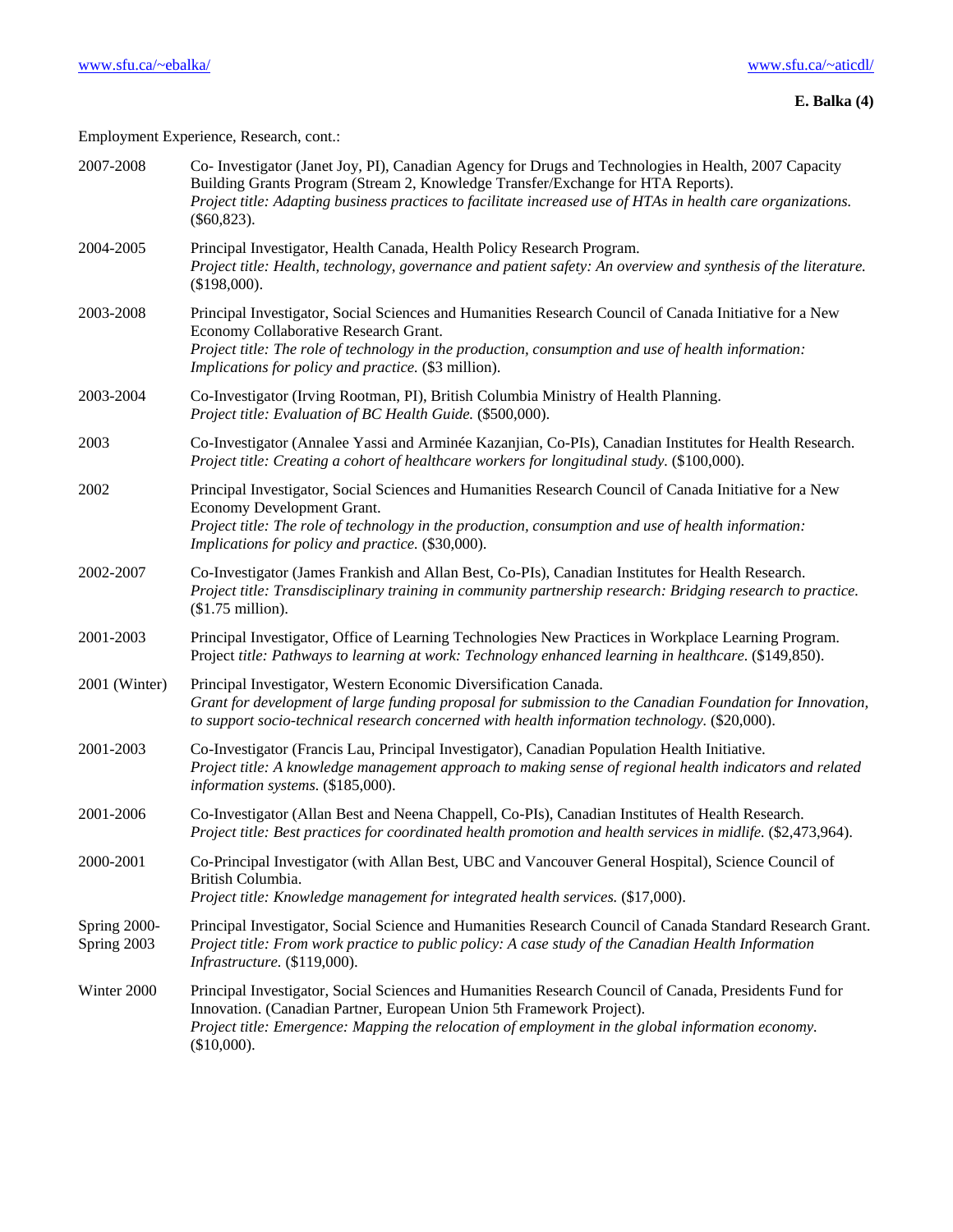Employment Experience, Research, cont.:

| Spring 1999                        | Principal Investigator, Social Sciences and Humanities Research Council of Canada Small Grant, Simon<br>Fraser University.<br>Project title: Theoretical foundations of a multi-level analysis of technological change. (\$5,000).                                                                                     |
|------------------------------------|------------------------------------------------------------------------------------------------------------------------------------------------------------------------------------------------------------------------------------------------------------------------------------------------------------------------|
| Spring 1999                        | Co-Investigator (with Alison Beale), Social Sciences and Humanities Research Council of Canada Small<br>Grant, Simon Fraser University.<br>Project title: Gender and the knowledge-based economy and society: From global to local. (\$5,000).                                                                         |
| Spring 1998                        | Principal Investigator, President's Research Grant Fund, Simon Fraser University.<br>Project title: Behind closed doors and out in public: An investigation of computer use in the public and<br>private spheres. (\$10,000).                                                                                          |
| Fall 1997                          | Co-Investigator (with Loki Jorgenson), TeleLearning Research Network.<br>Project title: Guided collaboration in implementation and development of distance learning technology.<br>$(\$4,000).$                                                                                                                        |
| 1996-1997                          | Endowed Research Fellowship, Simon Fraser University.<br>Establishment of the Assessment of Technology in Context Design Lab (ATIC-DL). (\$6,000).                                                                                                                                                                     |
| <b>Spring 1997-</b><br>Spring 2000 | Co-Investigator (with Wendy Robbins, Michele Ollivier, Denyse Cote, Veronica Strong-Boag), Social<br>Science and Humanities Research Council of Canada Strategic Research Network Grant.<br>Project title: PAR-L Research Network. (\$55,000).                                                                         |
| Fall 1996                          | Research Associate, Sociology Institute, University of Bergen, Norway.<br>Project title: Norwegian industrial relations and the growth of participatory design of technology.                                                                                                                                          |
| March 1998                         | November 1995- Principal Investigator, Vice-President's Research Grant, Memorial University.<br>Project title: An investigation of birth control usage and failure among Newfoundland and Labrador women<br>seeking therapeutic abortions. (\$5,000).                                                                  |
| April 1995-<br>March 1999          | Principal Investigator, Social Science and Humanities Research Council of Canada Standard Research Grant.<br>Project title: Skill, gender and user involvement in the design process: A comparative study of participatory<br>design and ergonomics. (\$65,000).                                                       |
| April 1995-<br>March 1998          | Collaborator, Social Science and Humanities Research Council of Canada Grant (Andrew Clement,<br>University of Toronto, Faculty of Library and Information Sciences, PI).<br>Project title: Developing information policies for a Canadian information infrastructure: Public interest<br>perspectives. (\$79,000.00). |
| January 1992-<br>December 1994     | Research Fellow, Institute of Social and Economic Research, Memorial University.<br>Project title: Participatory design of communications technology: Initiating a Newfoundland and Labrador<br>women's computer network. (\$40,000).                                                                                  |
| August 1989                        | November 1987- Research Assistant, School of Computing Science, Simon Fraser University.<br>Research project on women's use of computer networks.                                                                                                                                                                      |
| January 1985-<br>January 1986      | Research Consultant, Brotherhood of Railway and Airline Clerks, Vancouver, BC.<br>Research design, data collection and analysis for research concerning how workers have been affected by<br>technological change.                                                                                                     |
| April 1984                         | September 1983- Assistant Editor, Women and Environments, Toronto, ON.<br>Copywriting, editing and layout.                                                                                                                                                                                                             |
| July 1981-<br><b>July 1983</b>     | Researcher, Ecotope Consulting Group, Seattle, WA.<br>Research on regional energy conservation.                                                                                                                                                                                                                        |
|                                    | <b>EMPLOYMENT EXPERIENCE, CONSULTING:</b>                                                                                                                                                                                                                                                                              |

January-April 2006 Canada Health Infostructure Program (CHIPP) Knowledge Dissemination Project, Health Canada. Ottawa, ON. *Governance of E-health projects: Lessons learned.*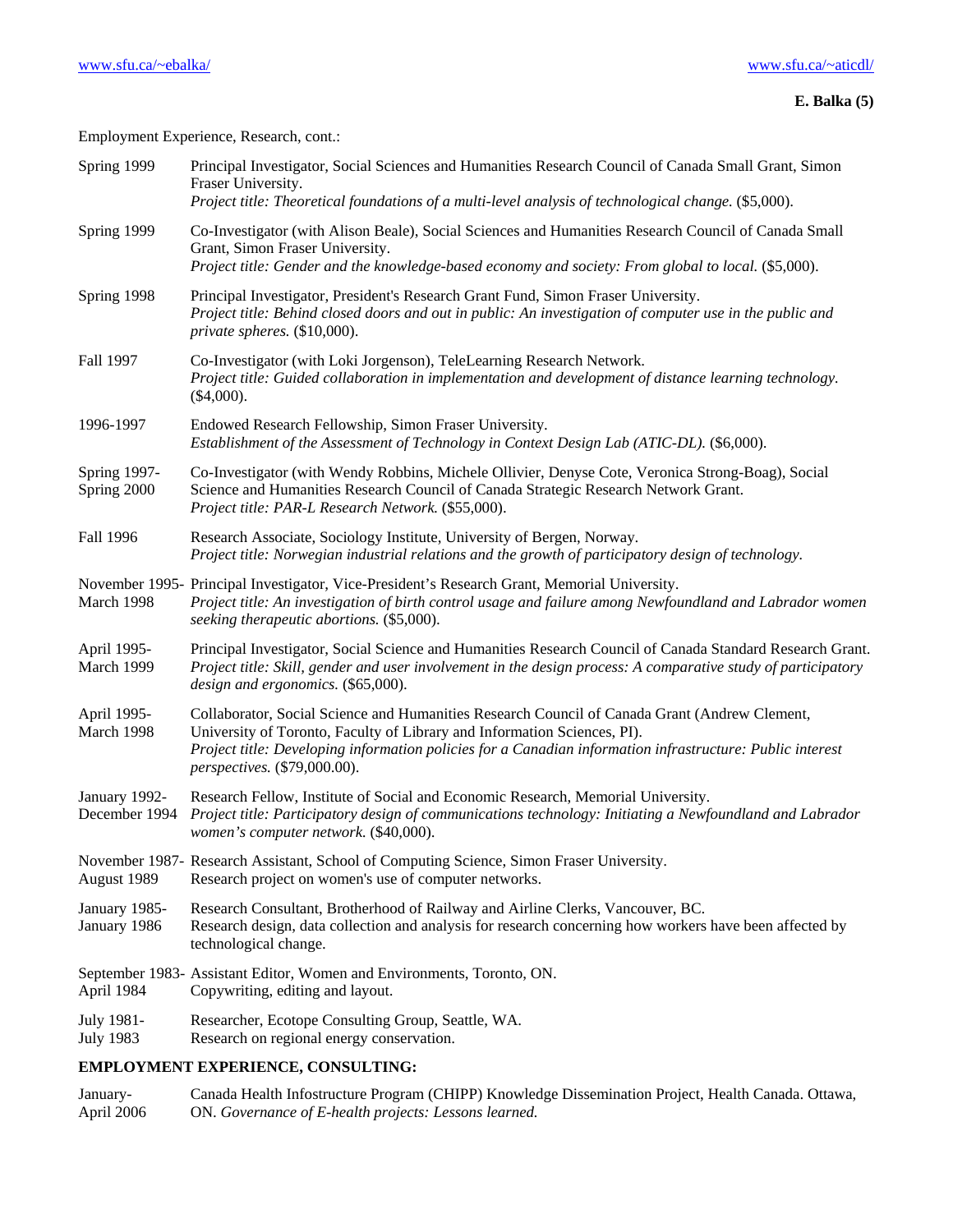Employment Experience, Consulting, cont.:

| February 2001               | Sole Source Contract, New Media Innovation Centre (NewMIC), Vancouver, BC.<br>Preparation of a discussion paper and strategic plan concerned with development of a health information<br>technology focus within the New Media Innovation Centre.                           |
|-----------------------------|-----------------------------------------------------------------------------------------------------------------------------------------------------------------------------------------------------------------------------------------------------------------------------|
| April 1999                  | Sole Source Contract, Status of Women Canada, Ottawa, ON.<br>Extended outline for discussion paper to develop a framework for the development of gender sensitive policy<br>and program indicators for evaluating gender equality in a knowledge based economy and society. |
| April 1997                  | Sole Source Contract, Human Resources Development Canada, Ottawa, ON.<br>Gender and access to the Information Highway and knowledge based economy: Summary of related relevant<br>research, implications for policy and data collection.                                    |
| <b>July 1996</b>            | Sole Source Contract, Inuit Women's Association, Ottawa, ON.<br>Evaluation of proposed telecommunications plan for Government of Nunavut.                                                                                                                                   |
| December 1992               | Sole source contract, ACOA/Enterprise Network, St. John's, NL.<br>Development of Terms of Reference for evaluation of \$7.2 million Federal/Provincial Cooperation<br>Agreement which mandates existence of a provincial computer network.                                  |
| June 1986-<br>December 1990 | Computer Consultant, Self-employed, Vancouver BC.<br>Hardware acquisition, setup and repair; applications training, programming and troubleshooting; wide area<br>networking; data transfer between microcomputers and mainframes; technical writing.                       |

# **PUBLICATIONS:**

# **Books and Monographs:**

| 2009        | Balka, E., Green E. & Henwood, F. (Eds.). Gender, health and information technology in context.<br>Hampshire: Palgrave Press.                                                               |
|-------------|---------------------------------------------------------------------------------------------------------------------------------------------------------------------------------------------|
| 2009        | <b>Balka, E., Ciolfi, C., Simone, C., Tellioglu, H. &amp; Wagner, I. (Eds.).</b> Proceedings of the 11th European<br>Conference on Computer Supported Cooperative Work. New York: Springer. |
| <b>2000</b> | <b>Balka, E. &amp; Smith, R.K. (Eds.).</b> Women, work and computerization: Charting a course to the future.<br>Norwell, MA: Kluwer.                                                        |
| 1997        | Balka, E. Computer networking: Spinsters on the web. Ottawa, ON: Canadian Research Institute for the<br>Advancement of Women.                                                               |

# **Refereed Journal Articles:**

| Submitted | Balka, E., Schuurman, N. Talau, T. and Cinnamon J., Local action for global change: Data localization to<br>support development of an international injury data registry for LMICs. International Journal of Medical<br><i>Informatics.</i> (Submitted August 1, 2012).                                       |
|-----------|---------------------------------------------------------------------------------------------------------------------------------------------------------------------------------------------------------------------------------------------------------------------------------------------------------------|
| 2013      | <b>Balka, E.,</b> Tolar, M., Coates, S.T. & Whitehouse, S. Socio-technical issues and challenges in implementing<br>safe patient handovers: Insights from ethnographic case studies. International Journal of Medical<br><i>Informatics.</i> 82(3). [published online December 5, 2011; page numbers to come] |
| 2012      | Tolar, M. and Balka, E. Caring for individual patients and beyond: Enhancing care through secondary use of<br>data in a general practice setting. <i>International Journal of Medical Informatics</i> , $81(7)$ , $461-474$ .                                                                                 |
| 2012      | <b>Balka, E., Whitehouse, S., Coates, S. &amp; Andrusiek, D. Ski hill injuries and ghost charts: Socio-technical</b><br>issues in achieving eHealth interoperability across jurisdictions. Information Systems Frontiers, 14(1), 19-42.                                                                       |
| 2011      | Daniels, J., Reimer, E., Elston, B., Balka, E., Lim, J., Chow, E. & Ansermino, J. M. The effectiveness of<br>standard pediatric daycare surgery discharge communication: A quality improvement gap analysis. Journal of<br>Communication in Healthcare, 4(4), 260-270.                                        |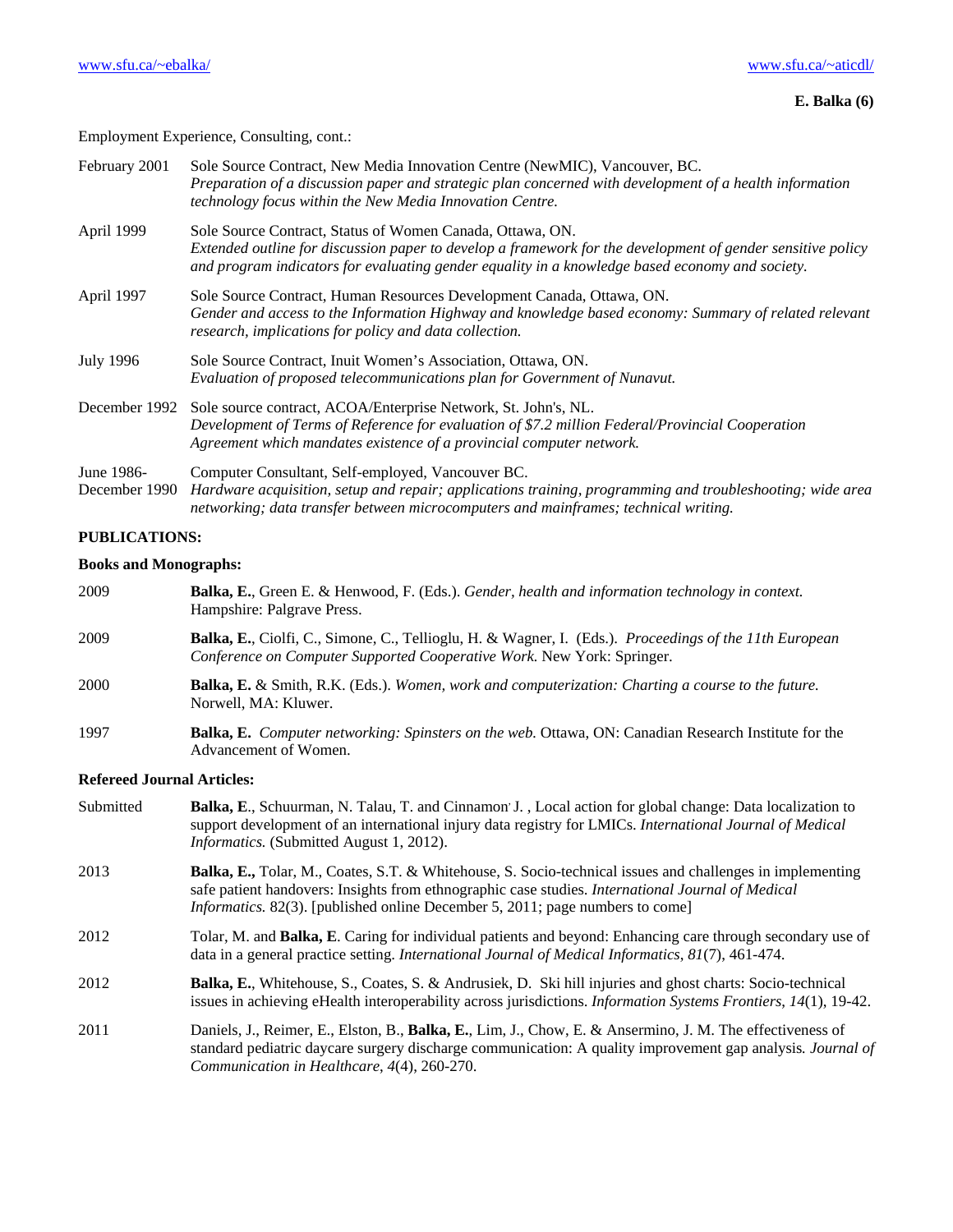| Refereed Journal Articles, cont.: |                                                                                                                                                                                                                                                                                          |
|-----------------------------------|------------------------------------------------------------------------------------------------------------------------------------------------------------------------------------------------------------------------------------------------------------------------------------------|
| 2011                              | Tolar, M. & Balka, E. From troubleshooting to EMR optimization: IT support in a general practice setting<br>[Special Issue: AHIC 2011]. <i>Electronic Journal of Health Informatics</i> , 6(11), e(31). (1-15).                                                                          |
| 2011                              | Balka, E., & Tolar, M., Everyday ethical dilemmas arising with electronic record use in primary care. Studies<br>in Health Technology and Informatics, 169, 285-289.                                                                                                                     |
| 2010                              | Balka, E., Broadening discussion about participatory design: A response to Kyng. Scandinavian Journal of<br>Information Systems, 22(1), 77-84.                                                                                                                                           |
| 2010                              | Balka, E. Ghost charts and shadow records: Implications for system design. Studies in Health Technology<br>and Informatics. 160 (Pt. 1), 686-690.                                                                                                                                        |
| 2010                              | Balka, E. Obituary. Susan Leigh Star (1954-2010). Social Studies of Science, 40, 647-651.                                                                                                                                                                                                |
| 2010                              | Balka, E., Tolar, M., Coates, S. & Whitehouse, S. Socio-technical challenges in implementing safe patient<br>handovers in care. Studies in Health Technology and Informatics, 157, 206-212.                                                                                              |
| 2010                              | Balka, E., Krueger, G., Holmes, B. J. & Stephen, J.E. Situating Internet use: Information-seeking among<br>young women with breast cancer [Special Issue: E-health and the Delivery of Health Care]. Journal of<br>Computer-Mediated Communication, 15(3), 389-411.                      |
| 2009                              | Nicol, A.M. Bush, C.G., & Balka, E. Internet devices and desires: A review of randomized control trials of<br>interactive, internet-mediated, in-home, chronic disease monitoring. Journal of Research in Inter-professional<br>Practice and Education, 1(1), 66-84.                     |
| 2009                              | Tillotson, S., Lear, S., Araki, Y., Horvat, D., Prkachin, K., Bates, J. & Balka, E. Innovation in the North: Are<br>health service providers ready for the uptake of an internet-based chronic disease management platform?<br>Studies In Health Technology And Informatics, 143, 472-7. |
| 2009                              | Schuurman, N. & Balka, E. Alt.metadata.health: Ontological context for data use and integration. Journal of<br>Computer Supported Cooperative Work, 18(1), 83-108.                                                                                                                       |
| 2008                              | Balka, E., & Freilich, J. Evaluating nurses' injury rates: Challenges associated with information technology<br>and indicator content and design. Policy and Practice in Health and Safety, 6(2), 83-99.                                                                                 |
| 2007                              | Poureslami, I.M., Rootman, I., Balka, E., Devarakonda, R., Hatch, J., & Fitzgerald, M. A. Systematic review<br>of asthma and health literacy: A cultural-ethnic perspective. Medscape General Medicine, 9(3), 40.                                                                        |
| 2007                              | Balka, E., Rodje, K., & Bush, C. Rose-coloured glasses: The discourse on information technology in the<br>Romanow Report. Canadian Journal of Communication, 32(3), 475-494.                                                                                                             |
| 2007                              | Balka, E. & Whitehouse, S. Whose work practice? Situating an electronic triage system within a complex<br>system. Studies in Health Technology and Informatics, 130, 59-74.                                                                                                              |
| 2007                              | Balka, E., Reidl, C., & Wagner, I. Using fieldwork in analyzing ethical issues related to IT in health care.<br>Studies in Health Technology and Informatics, 129 (part 1), 237-241.                                                                                                     |
| 2007                              | Murphy, D., Balka, E., Poureslami, I., Leung, D., Cruz, T., & Nicol, A. Communicating health information:<br>The community engagement model for video production. Canadian Journal of Communication, 32(3), 383-400.                                                                     |
| 2007                              | Poureslami, I., Murphy, D., Rootman, I., Nicol, A., & Balka, E. Changing immigrants' attitudes towards<br>intentions to use the BC HealthGuide Program: Culturally specific video messaging for health promotion.<br>Journal of Applied Research on Learning, 1(1), 1-12.                |
| 2007                              | Poureslami, I., Rootman, I., & Balka, E. Assessing the effectiveness of informational video Clips on Iranian<br>immigrants' attitudes toward and intention to use the BC HealthGuide Program in the greater Vancouver area.<br>Medscape General Medicine, 9(1), 12.                      |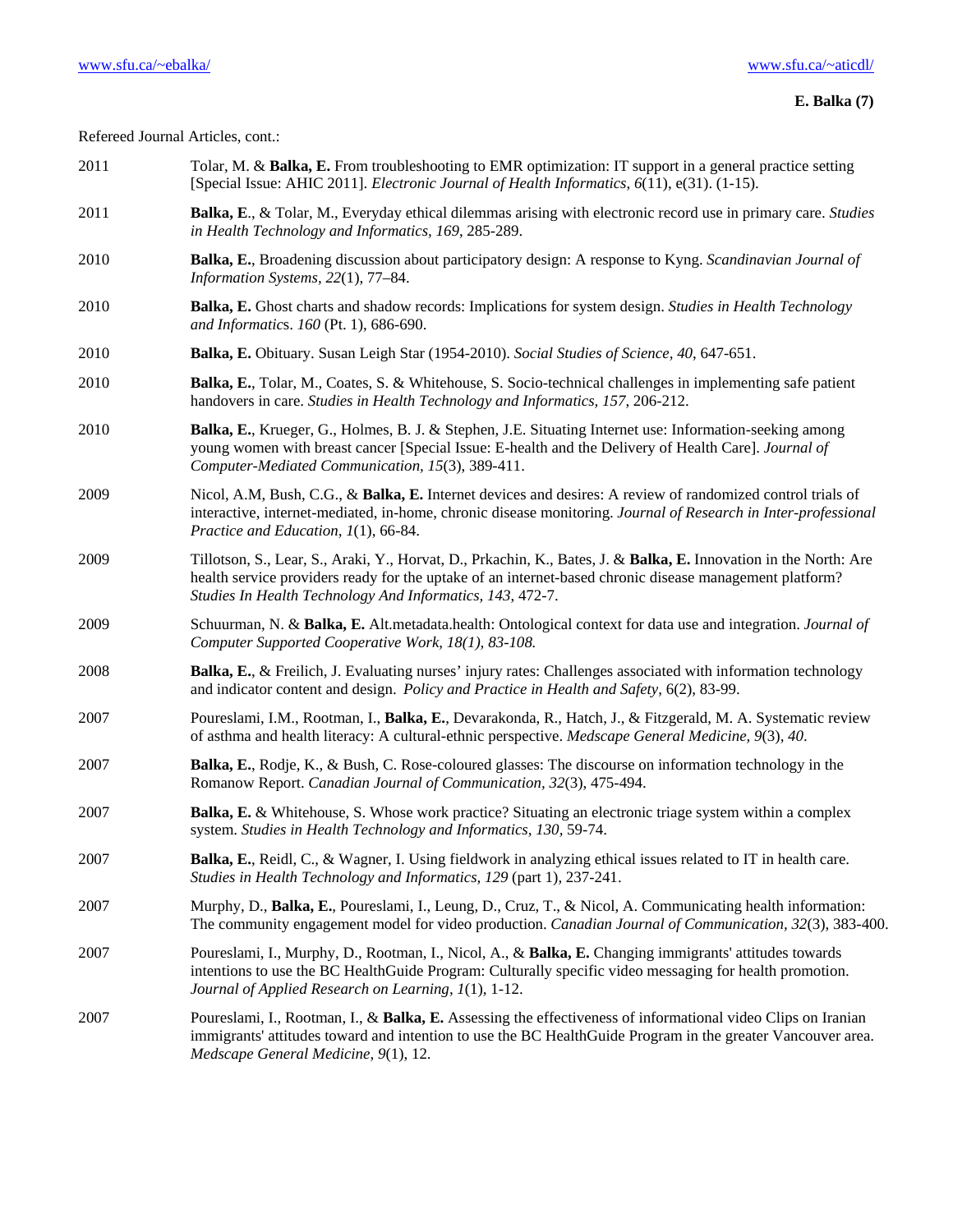Refereed Journal Articles, cont.:

2007 **Balka, E.**, Kahnamoui, N. & Nutland, K. Who's in charge of patient safety? Work practice, work processes and utopian views of automatic drug dispensing systems. *International Journal of Medical Informatics, 76*(Supplement 1), S35-S47. 2007 **Balka, E.**, Doyle-Waters, M., Lecznarowicz, D. &. FitzGerald, J.M. Technology, governance and patient safety: Systems issues in technology and patient safety. *International Journal of Medical Informatics 76*(Supplement 1), S48-S57. 2006 Proctor, R., Rouncefield, M., **Balka, E.**, & Berg, M. CSCW and dependable healthcare systems [Special issue]. *Computer Supported Cooperative Work (CSCW), 15*(5-6), 413-418. 2006 Numata, Y., Schulzer, M., van der Wal, R., Globerman, J., Semeniuk, P., **Balka, E.**, & FitzGerald, M. J. Nurse staffing levels and hospital mortality in critical care settings: A systematic review. *Journal of Advanced Nursing, 55*(4), 435-448. 2006 **Balka, E.**, Messing, K. & Armstrong, P. Indicators for all: Including occupational health in indicators for a sustainable health care system. *Policy and Practice in Health and Safety*, 45-61. 2005 Messing, K., Seifert, A.M., Vézina, N., **Balka, E.** & Chatigny, C. Qualitative research using numbers: An approach developed in France and used to transform work in North America. *New Solutions, 15*(3), 245-260. 2005 **Balka, E.**, Mason, S. & Elfring, N. "You think it is turning but it is the multiple small stuff:" Gender, the division of labour and back and shoulder injury among nursing staff. *Canadian Woman Studies, 24*(1), 145- 152. 2004 Henwood, F. & **Balka, E.** Editorial comment: The use of information and communication technologies in the communication of health information and advice information [Special Issue: E-Health]. *Communication and Society, 7*(4), v-ix. 2003 **Balka, E.** The role of technology in making gender count on the health information highway. *Atlantis, 27*(2), 49–56. 2003 **Balka, E.** Getting the big picture: The macro-politics of information system development (and failure) in a Canadian hospital. *Methods of Information in Medicine, 42*(4), 324–330. 2000 **Balka, E.** Der aktive text von computer-netzwerken. [Uncovering gendered social relations: The active text of computer networks]. *Das Argument, 238*, 785–793. 2000 **Balka, E.** Rethinking 'The Medium is the Message': Agency and technology in McLuhan's writings. *Media International Australia, 94*, 73–88. 2000 **Balka, E.** Recipe for new directions in communications research: Take one feminist, add an interest in the social aspects of computing and shake; finally, stir with communications as an area of study and serve. *The Australian Journal of Communication, 27*(1), 22–50. 1998 **Balka, E.** Feminist technology assessment: Reflections on theory and practice [Reprinted as part of 25th Anniversary Promotion]. *Atlantis, 37*(2), 112–122. 1997 **Balka, E.** Participatory design in women's organizations: The social world of organizational structure and the gendered nature of expertise. *Gender, Work and Organizations, 4*(2), 99–115. 1996 **Balka, E.** Women and computer networking in six countries. *The Journal of International Communications, 3*(1), 66 –84. 1995 **Balka, E.** Risk recreation, gender, technology and empowerment: Reflections of life on the rocks [Special issue on women and sport]. *Canadian Woman Studies/Les Cahiers de la femme, 15*(4), 42–46.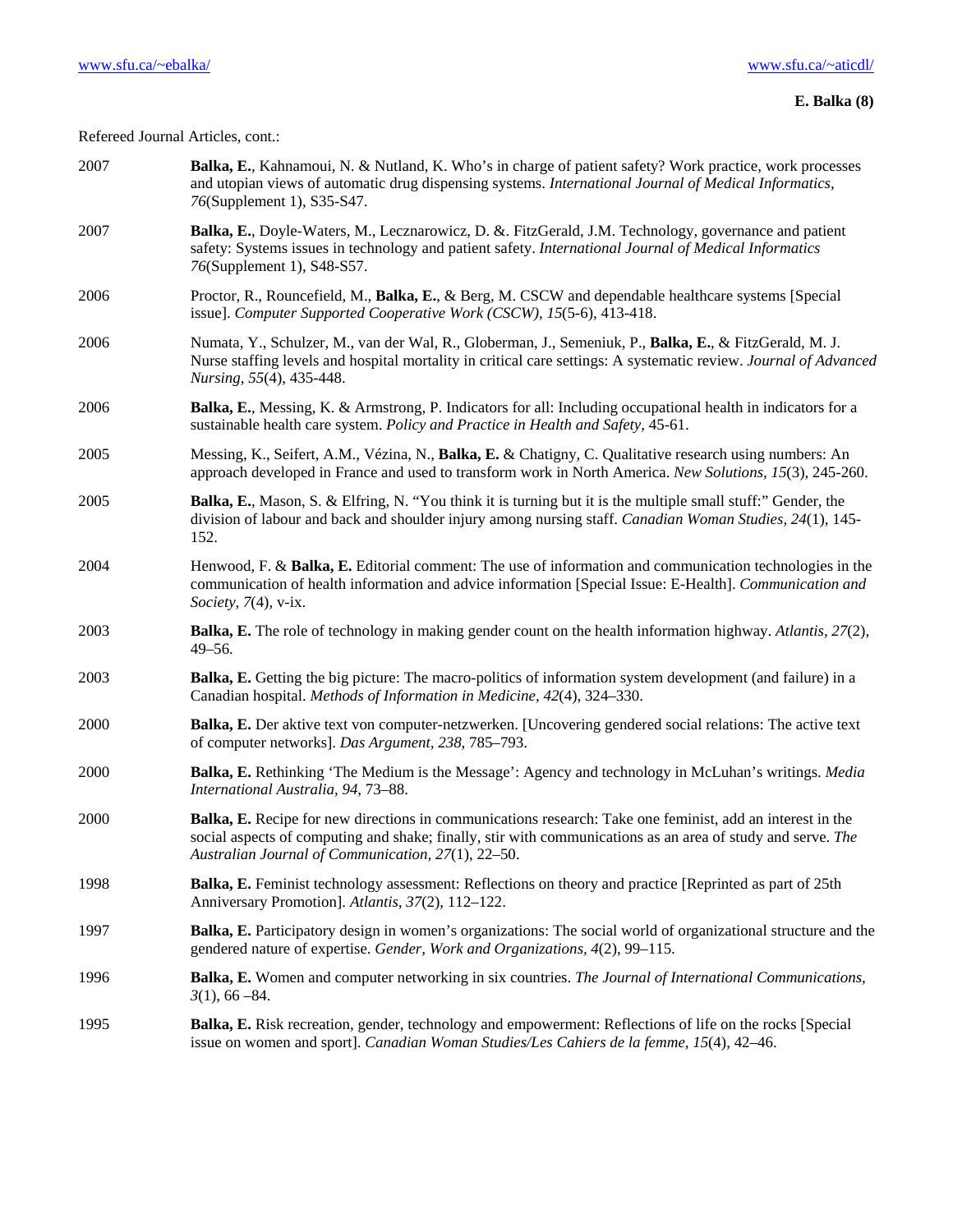#### Refereed Journal Articles, cont.:

1994 **Balka, E.** & Doucette, L. The accessibility of computers to organizations serving women in the province of Newfoundland: Preliminary study results*. Electronic Journal of Virtual Culture, 2*(3). http://www.monash.edu.au/journals/ejvc/balka.v2n3. 1993 **Balka, E.** Cappuccino, community and technology: Technology in the everyday life of Margaret Benston. *Canadian Woman Studies Journal/les cahiers de la femme, 13*(2), 62–65. 1993 Benston, M. & **Balka, E.** Participatory design by non-profit groups. *Canadian Woman Studies Journal/les cahiers de la femme, 13*(2), 100–103. 1993 **Balka, E.** Women's access to on-line discussions about feminism. *The Electronic Journal of Communication/La Revue Électronique de Communication, 3*(1). http://www.cios.org/getfile/Balka\_v3n193. 1991 **Balka, E.** Margaret Benston remembered. *Labour/ Le Travail, 2*(27). 1986 **Balka, E.** Calculus and coffee cups: Learning science on your own. *Resources For Feminist Research, 16*(3), 11–12.

#### **Book Chapters:**

2012 **Balka, E.,** ACTION for health: Influencing technology design, practice and policy through participatory design. In J. Simonsen & T. Robertson, (Eds.), *Routledge International Handbook of Participatory Design*  (pp. 257-280). London: Taylor & Francis. 2010 **Balka, E.** From Categorization to public policy: The multiple roles of electronic triage. In A. Rudinow Sætnan, H. M. Lomell & S. Hammer, (Eds.), *By the very act of counting: The co-construction of statistics and society* (pp. 172-190). New York: Routledge. 2010 **Balka, E.** & Rodje, K. How do we define for whom the bell curves? Measuring ethnicity in Canada*.* In A. Rudinow Sætnan, H. M. Lomell & S. Hammer, (Eds.), *By the very act of counting: The co-construction of statistics and society* (pp. 99-116). New York: Routledge. 2009 Green, E., Henwood, F. & **Balka, E.** (2007). Introduction. In **E. Balka**, E. Green & F. Henwood, (Eds.), *Gender, health and information technology in context* (pp. 1-16). Hampshire: Palgrave Press. 2009 **Balka, E.** Gender, information technology and making health work: Unpacking complex relations at work. In **E. Balka**, E. Green & F. Henwood (Eds.), *Gender, health and information technology in context* (pp. 104- 121). Hampshire: Palgrave Press. 2009 Green, E., Henwood, F. & **Balka, E.** Conclusion. In **E. Balka**, E. Green & F. Henwood, (Eds.), *Gender, health and information technology in context*. (pp. 177-187). Hampshire: Palgrave Press. 2008 **Balka, E.** & Butt, A. Invisible logic: The role of software as an information intermediary in healthcare. In N. Wathen, S. Wyatt & R. Harris, (Eds.), *Mediating health information: The go-betweens in a changing sociotechnical landscape* (pp. 78-93). Hampshire: Palgrave Press. 2005 **Balka, E.** Tidying up loose ends: Theoretical and practical issues related to women's participation in technological design. In H. Rohracher, (Ed.), *User involvement in technological innovatio*n (pp. 147-173). Munich: Profil-Verlag. 2004 **Balka, E.** Redefining P3: Political economy, policy and privacy issues on the Canadian health information highway. In L. Shade & M. Moll, (Vol. Eds.), *Communications in the public interest: Vol. 2. Seeking convergence in policy and practice* (pp. 201-219). Ottawa, ON: Canadian Centre for Policy Alternatives. 2004 **Balka, E.** & Peterson, B.J. Citizenship & public access Internet use: Beyond the field of dreams. In P. Day & D. Schuler (Eds.), *Community practice in the network society: Local action/global interaction* (pp. 235–262). New York: Routledge.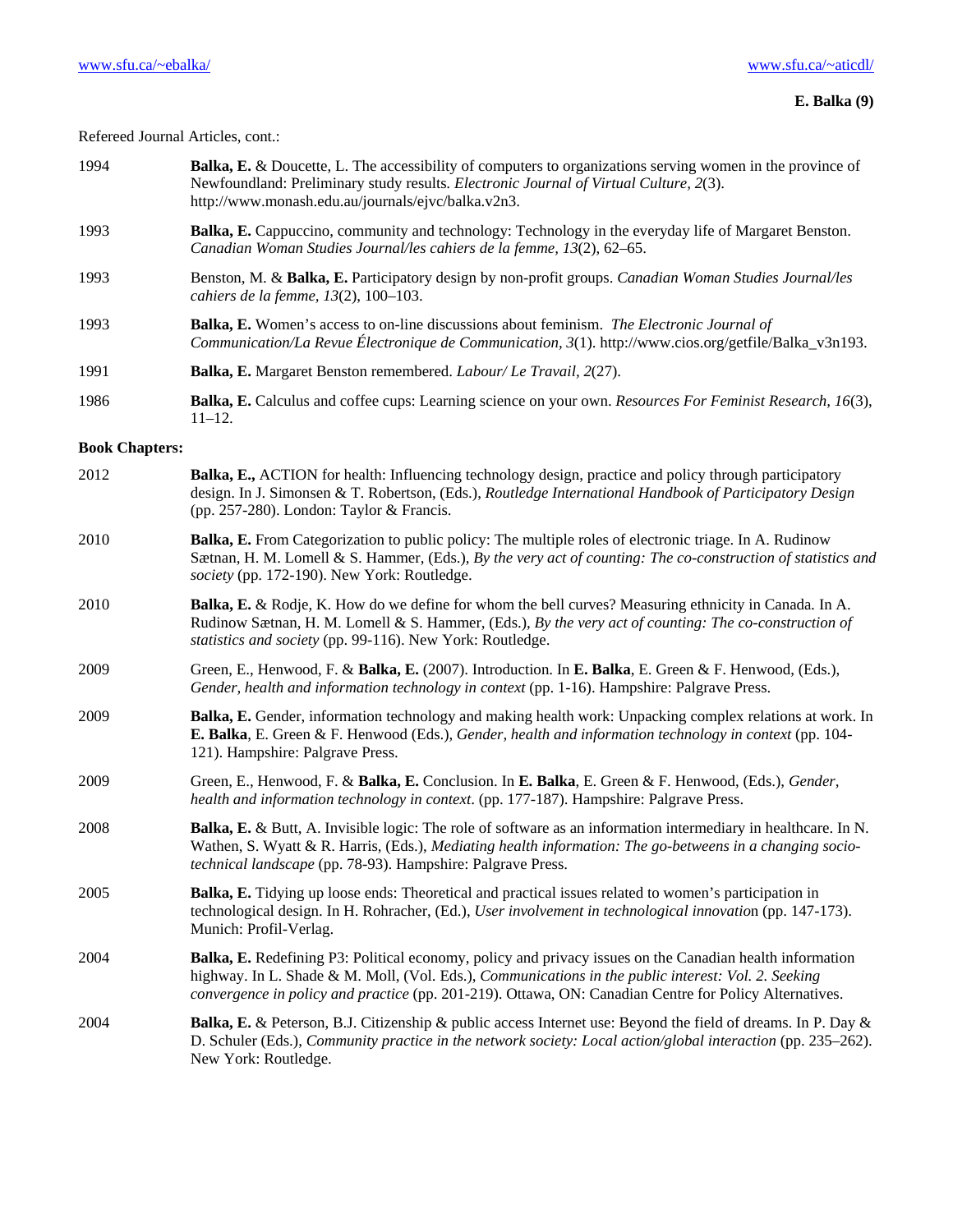| 2004 | <b>Balka, E.</b> Intent and outcome: Thinking through women's participation in technology design. In J.<br>McCracken & O. Adesope, (Eds.), The fusion of arts and technology: Research perspectives (pp. 171-200).<br>Surrey, BC: School of Interactive Arts and Technology, Simon Fraser University.                       |
|------|-----------------------------------------------------------------------------------------------------------------------------------------------------------------------------------------------------------------------------------------------------------------------------------------------------------------------------|
| 2002 | Balka, E. Moving from chaos to socially aware technology design: Reflections on the courtship of theory and<br>praxis. In A. Bamme, G. Getzinger & B. Wiesser, (Eds.), Yearbook 2002 of the Institute for Advanced Studies<br>in Science, Technology and Society (pp. 15-42). Vienna: Profil.                               |
| 2002 | Balka, E. & Peterson, B.J. Jacques and Jill at VPL: Citizenship and the use of the internet at Vancouver<br>Public Library. In M. Pandakur & R. Harris, (Eds.), Citizenship and participation in the information age (pp.<br>361-371). Toronto, ON: Garamond.                                                               |
| 2002 | Balka, E. The invisibility of the everyday: New technology and women's work in telecommunications in<br>Atlantic Canada. In E. Meehan & E. Riordan, (Eds.), Sex and money: Feminism and political economy in the<br>media (pp. $60 - 74$ ). Minneapolis, MN: University of Minnesota Press.                                 |
| 2000 | <b>Balka, E.</b> Professional societies. In <i>The Routledge international encyclopedia of women</i> Vol. 4 (pp. 1674–<br>1678). New York: Routledge.                                                                                                                                                                       |
| 2000 | Balka, E. Introduction. In E. Balka & R.K. Smith, (Eds.), Women, work and computerization: Charting a<br>course to the future (pp. 1-8). Norwell, MA: Kluwer.                                                                                                                                                               |
| 1998 | Balka, E. Documenter les domaines inexploités: Critiques féministes du changement technologique. In R.<br>Mura, (Ed.), Un savoir à notre image? Vol. 2 (pp. 183-206). Quebec: Presses Inter Universitaires.                                                                                                                 |
| 1997 | Balka, E. Sometimes texts speak louder than users: Locating invisible work through textual analysis. In A.F.<br>Grundy, D. Kohler, V. Oechtering & U. Petersen, (Eds.), Women, work and computerization: Spinning a web<br>from past to future (pp. 163-176). New York: Springer-Verlag.                                    |
| 1996 | Balka, E. Gender and skill in human computer interaction. In ACM/SIGCHI Common Ground: Human<br>Factors in Computing Systems (CHI '96 Conference Companion). New York: ACM Press/Addison Wesley.                                                                                                                            |
| 1996 | Balka, E. Perseverance, pictures and parts. In L. Salter & A. Hearn, (Eds.), Outside the lines: Exploring<br>interdisciplinary research (pp. 46–51). Montreal, QC; Kingston, ON: McGill-Queens.                                                                                                                             |
| 1995 | Balka, E. Technology as a factor in women's occupational stress: The case of telephone operators. In K.<br>Messing, L. Dumais & B. Neis, (Eds.), <i>Invisible: Issues in women's occupational health</i> (pp. 75–103).<br>Charlottetown, PE: Gynergy Press.                                                                 |
| 1988 | Smith, J. & Balka, E. Chatting on feminist computer networks. In C. Kramarae, (Ed.), Technology and<br>women's communication (pp. 82-97). London: Routledge & Kegan Paul.                                                                                                                                                   |
|      | <b>Refereed Conference Proceedings:</b>                                                                                                                                                                                                                                                                                     |
| 2012 | Ficociello, M, & Balka, E. Operationalizing personalized medicine: Data translation practices in<br>bioinformatics labs. Americas Conference on Information Systems (AMCIS) (Paper 17). Sheraton Seattle<br>Hotel, Seattle, Washington, USA. August 9 - 11. (Presented by Maryam Ficociello). Received Best Paper<br>Award. |
| 2011 | Balka, E. Building a trauma registry for low and middle income countries: Insights about globalization and<br>the challenges of achieving infrastructures in healthcare. Proceedings of Infrastructures for Healthcare<br>(InfraHealth) 2011. IT University of Copenhagen, Denmark, June 23 – 24.                           |
| 2011 | Tolar, M. & Balka, E. Beyond individual patient care: Enhanced use of EMR data and changing work<br>practices in a primary care setting. Proceedings of ITCH 2011, International Conference on Information<br>Technology and Communications in Health. Victoria, BC Canada, February 24-27. (CD-Rom proceedings)            |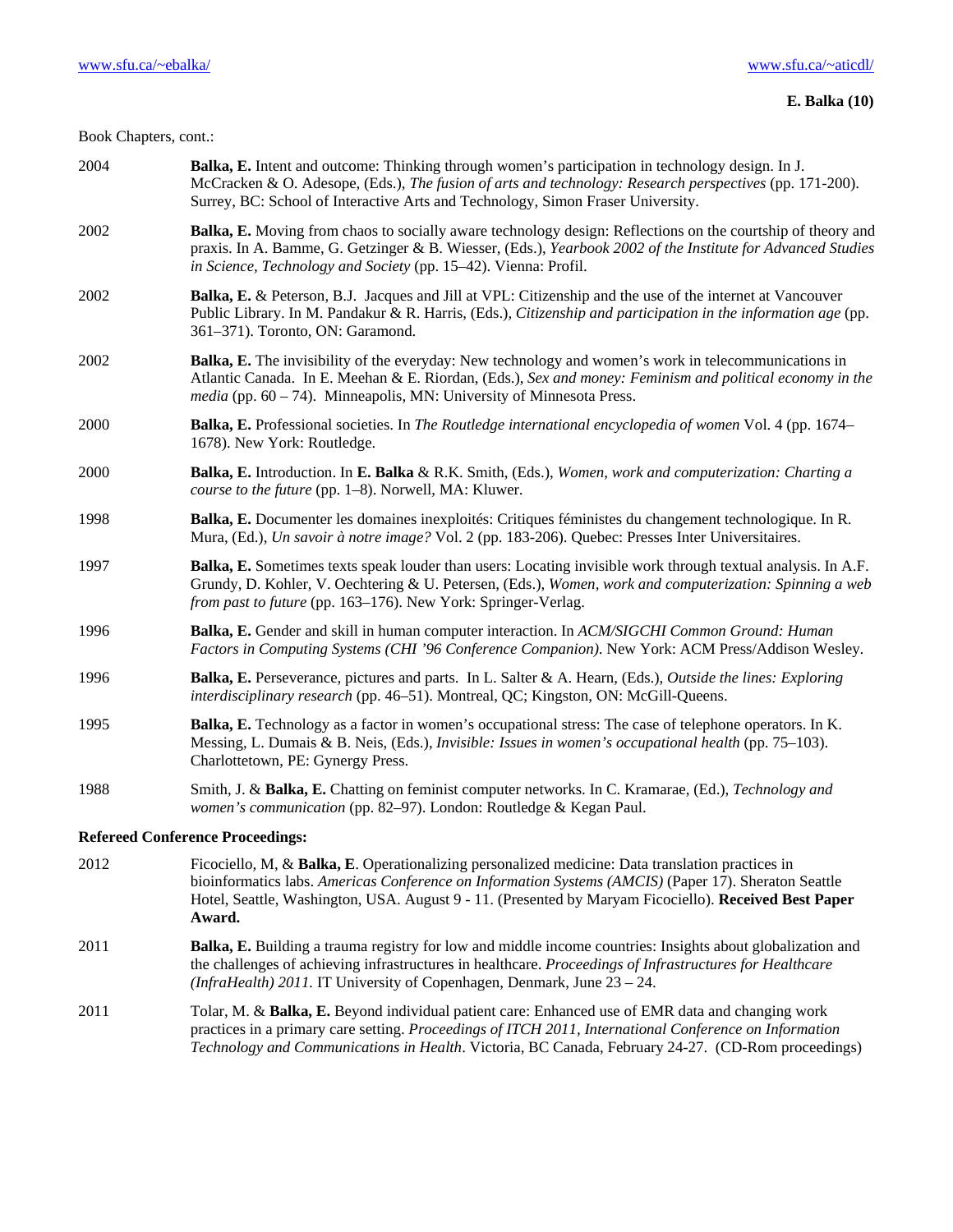Refereed Conference Proceedings, cont.:

| 2010 | Balka, E. Ghost charts and shadow records: Implication for system design. In C. Safran, S. Reti & H.F.<br>Marin, (Eds.), MEDINFO 2010 - Proceedings of the 13th World Congress on Medical Informatics (pp. 686-<br>690). Cape Town International Convention Centre, Cape Town, South Africa, September 12-15, 2010.<br>Fairfax, VA: IOS Press.                       |
|------|----------------------------------------------------------------------------------------------------------------------------------------------------------------------------------------------------------------------------------------------------------------------------------------------------------------------------------------------------------------------|
| 2010 | Tolar, M. & Balka, E. Infrastructure in the making: The case of an EMR system in a general practice setting.<br>Proceedings of AHIC 2010: The Realities of eHealth, Advances in Health Informatics Conference. University<br>of Waterloo, Health Sciences Campus, Kitchener, Canada, April $28 - 30$ . (DVD Only). Chosen as one of the<br>Top 10 paper submissions. |
| 2009 | Bjorn, P. & Balka, E. Supporting the design of health information systems: Action research as knowledge<br>translation. Proceedings of the 42nd Hawaii International Conference on System Sciences (HICSS) (pp. 1-<br>10). Big Island, Hawaii, January 5-8. Washington, DC: IEEE Computer Society.                                                                   |
| 2008 | Balka, E., Bjorn, P. & Wagner, I. Steps toward a typology for health informatics. Proceedings of the ACM<br>2008 Conference on Computer Supported Cooperative Work (CSCW 08) (pp. 515-524). San Diego,<br>November 8-12. New York: ACM. Awarded Best Paper.                                                                                                          |
| 2007 | Bjorn, P. & Balka, E. Health care categories have politics too: Unpacking the managerial agendas of<br>electronic triage systems. In L.J. Bannon, I. Wagner, C. Gutwin, R.H.R. Harper & K. Schmidt, (Eds.),<br>ECSCW 2007: Proceedings of the 10th European Conference on Computer Supported Cooperative Work (pp.<br>371-390). London: Springer-Verlag.             |
| 2007 | <b>Balka, E.</b> Will technology change the organization or will the organization change technology? The Real<br>World of Organizations in Health Information Technology Implementations. Information Technology and<br>Communications in Health (pp. 263-269). Victoria BC: University of Victoria.                                                                 |
| 2006 | <b>Balka, E. &amp; Wagner, I. Making things work: Dimensions of configurability as appropriation work.</b> Computer<br>Supported Cooperative Work Conference 2006 (CSCW '06) (pp. 229-238). Banff, Alberta, November 4-8.<br><b>Received Honourable Mention for Best Paper.</b>                                                                                      |
| 2006 | Balka, E. Inside the belly of the beast: The challenges and successes of a reformist participatory agenda.<br>Proceedings of the Ninth Conference on Participatory Design (PDC '06): Expanding Boundaries in Design<br>Vol. 1 (pp. 134-143). Trento, Italy, August 1-6. New York: ACM Press.                                                                         |
| 2005 | Mason, S. & Balka, E. "You think it's turning but it is the multiple small stuff": Nursing activities, awkward<br>postures and back and shoulder injury amongst nurses. Canadian Association for Research on Work and<br>Health 2005 Bi-Annual Symposium. Vancouver, BC, May 15-17. (CD Rom only).                                                                   |
| 2005 | Balka, E. A Tale of two cultures: Explorations in the meaning of culture in ethnographic research in<br>information systems. Human-Computer Interaction (HCI) International 2005 Usability and<br>Internationalization Conference. Ethnography and International Usability Invited Session. Las Vegas,<br>Nevada, July 22-27. (CD Rom only).                         |
| 2005 | Balka, E., Wagner, I. & Jensen, C.B. Reconfiguring critical computing in an era of configurability. In O.W.<br>Bertelsen, N.O. Bouvin, P.G. Krough & M. Kyng, (Eds.), Critical Computing: Between Sense and Sensibility.<br>Proceedings of the Forth Decennial Aarhus Conference (pp. 79-88). Aarhus, Denmark, August 20-24. New<br>York: ACM Press.                 |
| 2004 | Balka, E. & Kahnamoui, N. Technology trouble? Talk to us! Findings from an ethnographic field study.<br>Proceedings of the Eighth Conference on Participatory Design (PDC '04): Artful Integration: Interweaving<br>Media, Materials and Practices Vol. 1 (pp. 224–234). Toronto, ON. July 27–31. New York: ACM Press.                                               |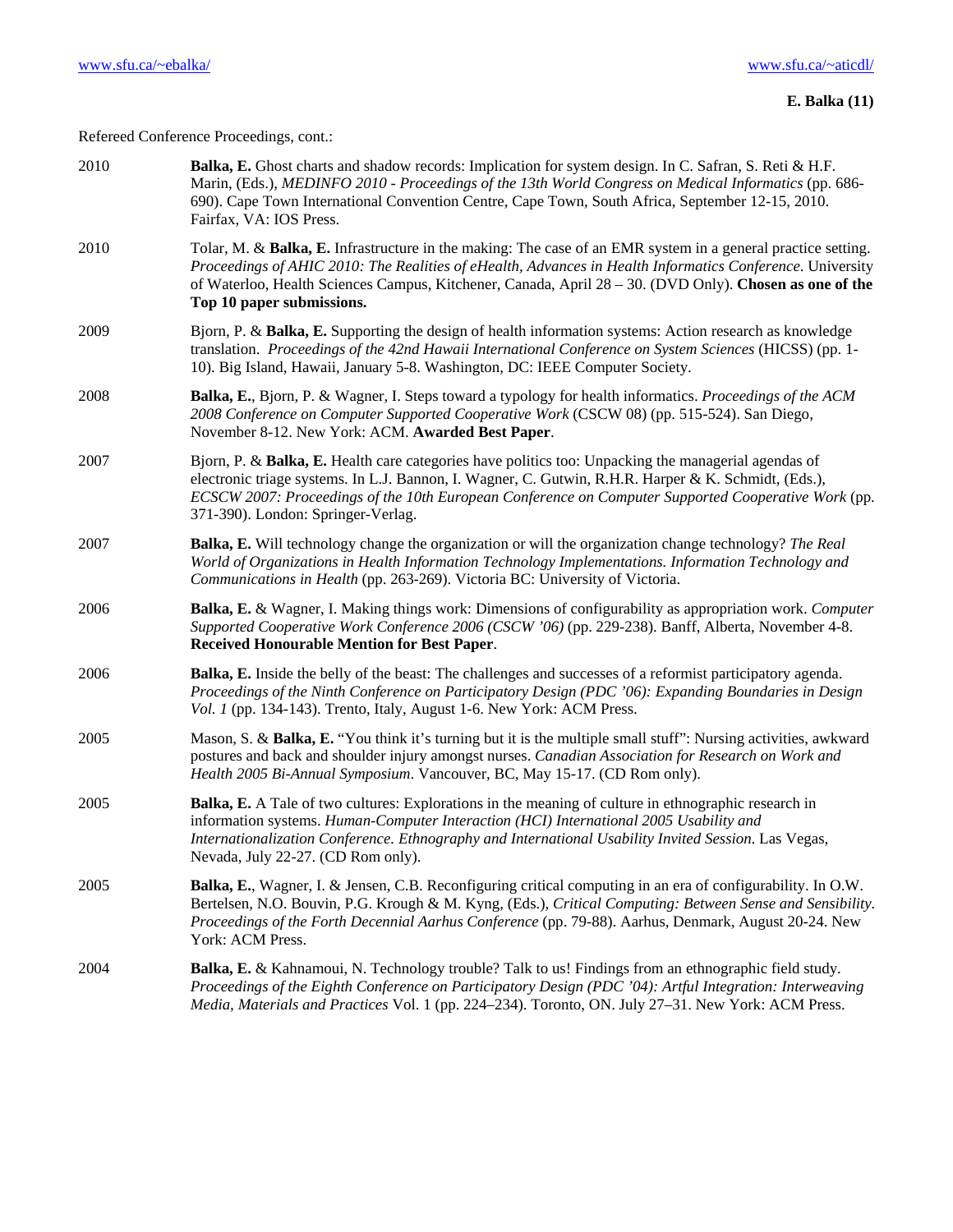Refereed Conference Proceedings, cont.:

|      | technological design. International Summer Academy on Technology Studies: User Involvement in<br>Technological Innovation (pp. 1-12). Deutschlandsberg, Austria, July 8-14.                                                                                                                                                                                                                                                                                                                              |
|------|----------------------------------------------------------------------------------------------------------------------------------------------------------------------------------------------------------------------------------------------------------------------------------------------------------------------------------------------------------------------------------------------------------------------------------------------------------------------------------------------------------|
| 2000 | Balka, E. & Peterson, B.J. Moving beyond the field of dreams: Citizenship and the use of the Internet at<br>Vancouver Public Library. Proceedings of Directions in Advanced Computing (DIAC) 2000. Shaping the<br>network society: The future of the public sphere in cyberspace (pp. 94-101). University of Washington, May<br>20-23. Seattle: Computer Professionals for Social Responsibility.                                                                                                        |
| 1998 | Balka, E. User-centered design as negotiated relationships. User centered design: Problems and possibilities.<br>Workshop held in conjunction with 1998 Computer Supported Collaborative Work and Participatory Design<br>Conferences. Seattle, WA, November 14. http://www.nada.kth.se/cid/pdc98/workshop/.                                                                                                                                                                                             |
| 1997 | <b>Balka, E.</b> Insights from participatory design and their application to ergonomics. <i>From Experience to</i><br>Innovation: Proceedings of the 13th Triennial Congress of the International Ergonomics Association (IAE<br>'97) Vol. 2 (pp. 183-185). Tampere, Finland, June 29-July 4. Tampere: Finnish Institute for Occupational<br>Health.                                                                                                                                                     |
| 1996 | Balka, E. Gender and skill in human computer interaction. ACM/SIGCHI Human Factors in Computing<br>Systems: Common Ground CHI '96 Conference Companion (p. 325). New York: ACM Press/Addison<br>Wesley.                                                                                                                                                                                                                                                                                                  |
| 1995 | Balka, E. Political frameworks for system design: Participatory design in non-profit women's organizations<br>in Canada and the United States. Political Frameworks of Systems Design From A Cross-Cultural<br>Perspective. Workshop sponsored by International Federation of Information Processors (IFIP) Working<br>Group 9.1: Computers and Work, held in conjunction with Third Decennial Conference: Computers in<br>Context: Joining Forces in Design (pp. 20-15). Aarhus, Denmark, August 14-18. |
| 1990 | Benston, M. & Balka, E. Participatory design with non-profits. Proceedings of the Conference on<br>Participatory Design (PDC '90) (pp. 107-113). Seattle, WA: Computer Professionals for Social<br>Responsibility.                                                                                                                                                                                                                                                                                       |
|      | <b>Non-Refereed Conference Proceedings:</b>                                                                                                                                                                                                                                                                                                                                                                                                                                                              |
| 2012 | Balka, E. Theoretical developments in feminist theory about technology: Implications for Media Studies.<br>Sino-Canadian International Academic Forum. Media and Gender Institute. Communication University of<br>China, Beijing, China. July 2-3.                                                                                                                                                                                                                                                       |
| 2007 | Balka, E. University-health sector partnerships: Working to influence policy and practice Through Research.<br>Information, Communication and Technology in Health Care: An International Research Connections<br>Workshop. University of Brighton, UK, June 4-5.                                                                                                                                                                                                                                        |
| 2006 | Balka, E. Sorting, sending and allocating: Indicators as a secondary ordering system in hospital triage work.<br>Workshop on 'Ordering systems'. IT University of Copenhagen, December 6-8.<br>http://www.itu.dk/people/schmidt/os-cph2006/Balka.pdf.                                                                                                                                                                                                                                                    |
| 2006 | Balka, E. Will system architecture design women's health futures? Implications of computerizing health<br>sector work for knowledge about women's health. 2006 Gender and Science and Technology Conference<br>(GASAT). Brighton, England, September 4-8.                                                                                                                                                                                                                                                |
| 2006 | Balka, E. When boundary objects don't bridge: The multiple roles of electronic triage. In E. Balka & I.<br>Wagner, (Eds.), Reconfiguring Healthcare: Issues in Computer Supported Cooperative Work in Healthcare<br>Environments. 2006 Participatory Design Conference (PDC '06): Expanding the Boundaries in Design.<br>Trento, Italy, August 1-5.                                                                                                                                                      |
|      |                                                                                                                                                                                                                                                                                                                                                                                                                                                                                                          |
|      |                                                                                                                                                                                                                                                                                                                                                                                                                                                                                                          |
|      |                                                                                                                                                                                                                                                                                                                                                                                                                                                                                                          |

2001 **Balka, E.** Tidying up loose ends: Theoretical and practical issues related to women's participation in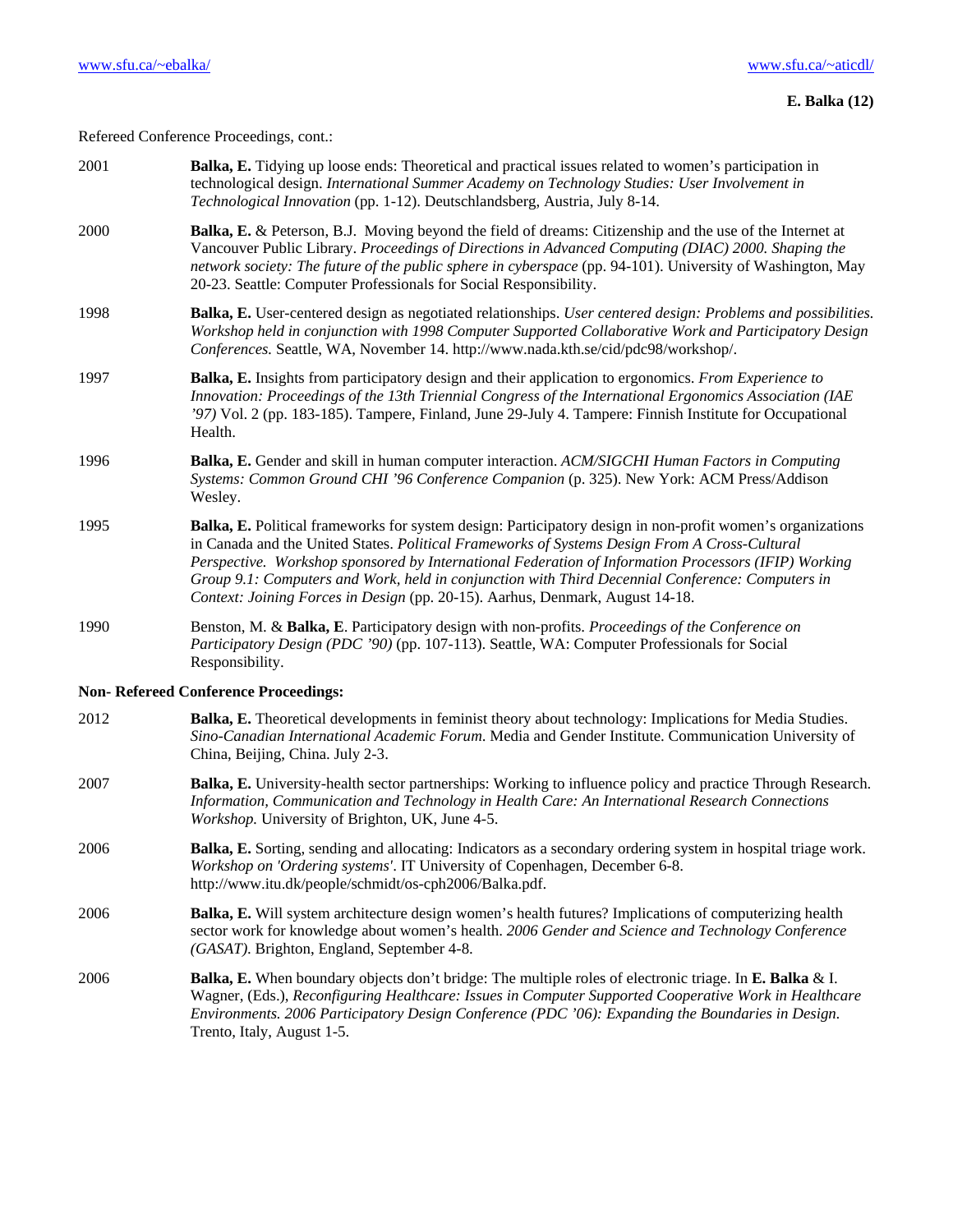| Non-Refereed Conference Proceedings, cont.: |  |  |  |
|---------------------------------------------|--|--|--|
|---------------------------------------------|--|--|--|

| 2006 | Schuurman, N. & Balka, E. Alt.metadata.health: Ontological context for data use and integration. Alpine Ski<br>Seminar on Information Systems (ALPIS '06) (pp. 129-152). Carisolo, Trento, Italy, February 11-14.                                                                                                                                                                                                                                                                                                                                              |
|------|----------------------------------------------------------------------------------------------------------------------------------------------------------------------------------------------------------------------------------------------------------------------------------------------------------------------------------------------------------------------------------------------------------------------------------------------------------------------------------------------------------------------------------------------------------------|
| 2005 | Balka, E. Socio-technical challenges in constructing continuity of care: Reflections on two system<br>development projects. Proceedings of the Continuity of Care Workshop. Held in conjunction with<br>HelseInformatikkukaI (HelsIT). Trondheim, Norway, September 28.<br>http://www.kith.no/templates/kith_WebPage___1469.aspx.                                                                                                                                                                                                                              |
| 2005 | Balka, E. The production of health indicators as computer supported cooperative work: Reflections on the<br>multiple roles of electronic health records. In E. Balka & I. Wagner, (Eds.), Reconfiguring Healthcare:<br>Issues in Computer Supported Cooperative Work in Healthcare Environments (pp. 67-75). Workshop<br>organized by Ellen Balka & Ina Wagner for the 9th European Computer Supported Cooperative Work<br>Conference (ECSCW 2005). Paris, September 19.                                                                                       |
| 2005 | Wagner, I. & Balka, E. Supporting configuring as appropriation work. In Y. Dittrich, P. Dourish, A. Mørch,<br>V. Pipek, G. Stevens, & B. Törpel, (Eds.). International reports on socio-informatics Vol. 2 No. 2:<br>International Institute for Socio-Informatics (pp. 71-78). Supporting Appropriation Work: Approaches for the<br>'reflective' user. Workshop organized by Y. Dittrich, P. Dourish, A. Mørch, V. Pipek, G. Stevens, & B.<br>Törpel at the 9th European Computer Supported Cooperative Work Conference (ECSCW 2005). Paris,<br>September 18. |
| 2005 | Mason, S., Brown, M., Lacasse, C., Tholin, H., Balka, E. & Elfring, N. Participatory design of nurses'<br>workspaces in an intensive care unit. Proceedings of the Association of Canadian Ergonomics (ACE 2005):<br>Charting the Human Factor. Halifax, NS, August 15-18.                                                                                                                                                                                                                                                                                     |
| 2005 | Balka, E. Disparate interests, common goals? Moving an action-oriented health technology assessment<br>agenda forward in Canada. Practices of Assessment and Intervention in Action-Oriented Science and<br>Technology Studies (18 pp.). Workshop organized by Casper Bruun Jensen & Teun Zuiderent-Jerak. April<br>$25-26.$                                                                                                                                                                                                                                   |
| 2004 | Balka, E. Fragmented views from the field: Reflections on field observations of computerized health sector<br>work. Work Practice Research and Information Technology Development in Hospital and Community Health<br>Care Settings (pp. 7-12). Workshop held in conjunction with Computer Supported Cooperative Work<br>Conference 2004 (CSCW '04). Chicago, IL, November 7.                                                                                                                                                                                  |
| 2004 | Balka, E. Health, technology, governance and patient safety: An overview and synthesis of the literature.<br>Patient Safety and Governance Symposium. Health Canada. Ottawa, ON, March 12.                                                                                                                                                                                                                                                                                                                                                                     |
| 2001 | Balka, E. Democratic empowerment through IT for women? Commentator on keynote, ITech and Women<br>Conference. Vienna City Hall, October 23.                                                                                                                                                                                                                                                                                                                                                                                                                    |
| 2001 | Balka, E. Gendered technology, gendered skill, gendered talk or a sexist world? Reflections on gender and<br>skill. Commentator on keynote, ITech and Women Conference. Vienna City Hall, October, 23.                                                                                                                                                                                                                                                                                                                                                         |
| 1999 | Balka, E. Technology as a factor in women's occupational health. Proceedings of Women's Occupational<br>Health Network Meetings (pp. 98-104). University of Quebec at Montreal (CINBIOSE), Ottawa, ON, Health<br>Canada, March 26-28.                                                                                                                                                                                                                                                                                                                          |
| 1998 | <b>Balka, E.</b> Where do we draw the line? Technology as prosthesis or self as machine? <i>Proceedings of the 8th</i><br>Annual Oksnoen Symposium (pp. 1-7). Samso, Denmark, June 7-11.                                                                                                                                                                                                                                                                                                                                                                       |
| 1997 | Balka, E. Gender, technology and three-tracking: Thoughts on pleasure and technology. Proceedings of the<br>7th Annual Oksnoen Symposium (pp. 1-7). Sausalito, California, May 6-10.                                                                                                                                                                                                                                                                                                                                                                           |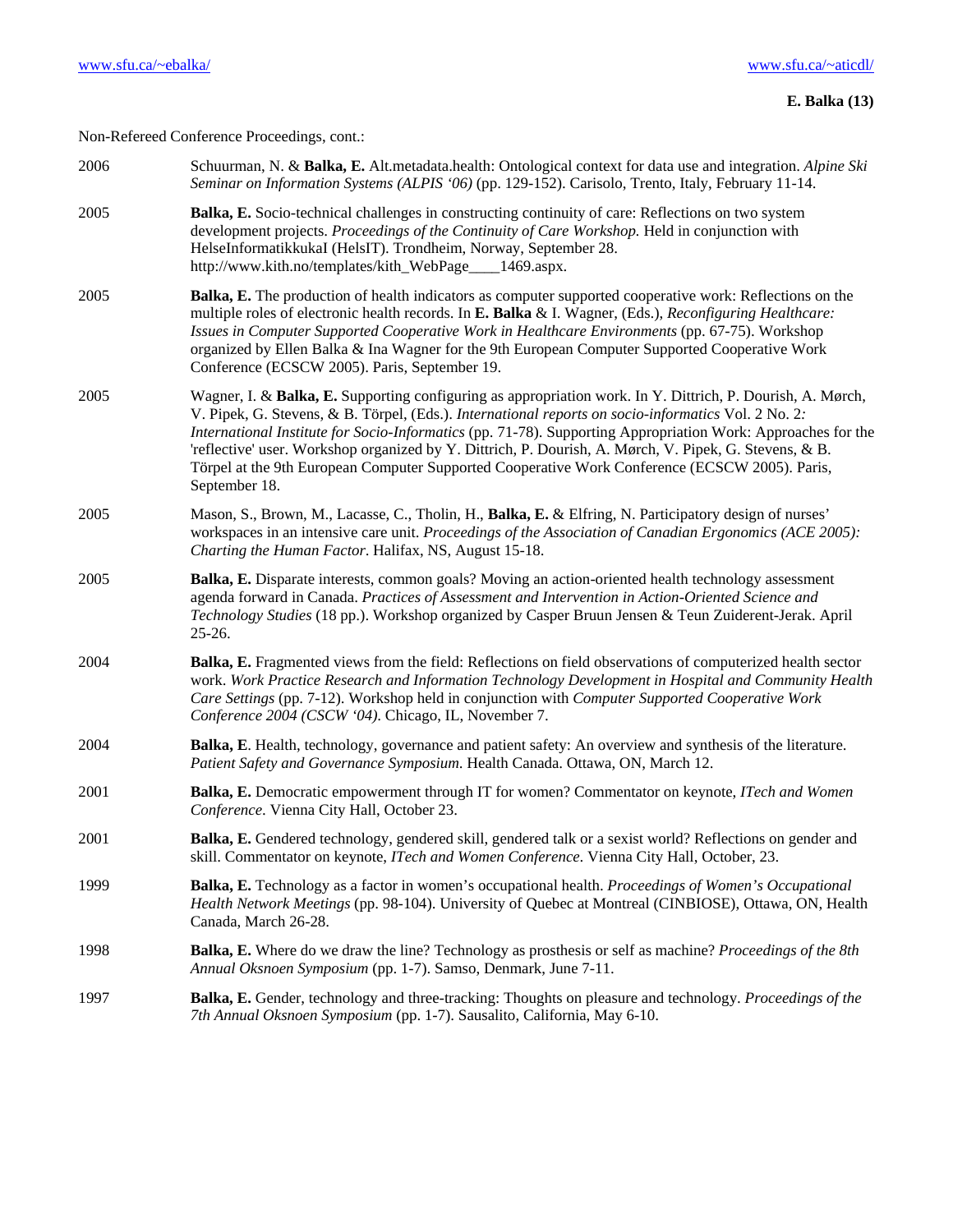#### Non-Refereed Conference Proceedings, cont.:

- 1997 **Balka, E.** Viewing universal access through a gendered lens. *Proceedings of Universal Access Workshop: Developing a Canadian Access Strategy: Universal Access to Essential Network Services*. Faculty of Information Studies, University of Toronto, ON, February 6-8. http://www3.fis.utoronto.ca/research/iprp/ua/gender/balka.html.
- 1994 **Balka, E.** Position statement for critical considerations in the creation and control of personal/collective communication spaces. In A. Clement, L. Suchman & I. Wagner, (Eds.), *Workshop Proceedings: Critical Considerations in the Creation and Control of Personal/Collective Communications Spaces*. Palo Alto, CA: Xerox PARC. October 22.

#### **Newspaper, Newsletter and Magazine Articles:**

Design Lab.

| 2010                    | <b>Balka, E.</b> No wonder BC's health records system has problems [Letter to the editor]. (February 26).<br>Vancouver Sun.<br>http://www.vancouversun.com/health/wonder+health+records+system+problems/2569691/story.html                                                                                                        |
|-------------------------|-----------------------------------------------------------------------------------------------------------------------------------------------------------------------------------------------------------------------------------------------------------------------------------------------------------------------------------|
| 2002                    | <b>Balka, E.</b> The trouble with access: Some thoughts on internet access and women's empowerment.<br>Metathemen [Feature Article]. <i>PCNews</i> 78 (June), 14-15.                                                                                                                                                              |
| 2001                    | <b>Balka, E.</b> The trouble with access: Some thoughts on internet access and women's empowerment. SOZIALE<br><i>TECHNIK, 4, 11-14.</i>                                                                                                                                                                                          |
| 1999                    | <b>Balka, E.</b> Where have all the feminist technology critics gone? Loka Alert 6:6 (11 November). Amherst MA:<br>Loka Institute.                                                                                                                                                                                                |
| 1997                    | <b>Balka, E.</b> , Internet access: Right or privilege for women? <i>Human Rights Forum</i> , 7(1), 4-5.                                                                                                                                                                                                                          |
| 1992                    | Balka, E. If you are hiring a coordinator Coordinator's column, Canadian Women's Studies Association<br><i>Newsletter</i> , Fall Issue.                                                                                                                                                                                           |
| 1991                    | Balka, E. Women's Studies at Memorial University. Waterlily, Fall.                                                                                                                                                                                                                                                                |
| <b>Project Reports:</b> |                                                                                                                                                                                                                                                                                                                                   |
| 2011                    | <b>Balka, E., &amp; Tolar, M. Final report: Knowledge to action: Supporting continuity of care and practice</b><br>research through secondary use of EMR data. Report prepared for Canada Health Infoway and Canadian<br>Institute for Health Research. Burnaby, BC: Simon Fraser University, Assessment of Technology in Context |

- 2009 **Balka, E.**, & Coates, S. *Interim report: Improving quality and efficiency of on-hill data collection.* Report prepared for Whistler-Blackcomb. Burnaby, BC: Simon Fraser University, Assessment of Technology in Context Design Lab.
- 2008 **Balka, E.** *Preliminary report: Clinical records and hospital charts: Implications for computerization.* Burnaby, BC: Simon Fraser University, Assessment of Technology in Context Design Lab.

2007 **Balka, E.** & McCullough, A. *English and French speakers' use of the Canadian Health Network: A report with recommendations for the Canadian Health Network*. ACTION for Health Report 2007. Report prepared for the Canadian Health Network. Burnaby, BC: Simon Fraser University, Assessment of Technology in Context Design Lab.

- 2006 **Balka, E.**, & Butt, A. *Information seeking practices of seniors, youth and parents*. ACTION for Health Report 2006-02. Report prepared for the BC Ministry of Health. Burnaby, BC: Simon Fraser University, Assessment of Technology in Context Design Lab.
- 2006 **Balka, E.**, Doyle Waters, M. & Fitzgerald, J. M. *Health technology, governance and patient safety: An overview and synthesis of the literature*. HPRP File #: 6795-15-2003/5760002. Ottawa, ON: Health Canada.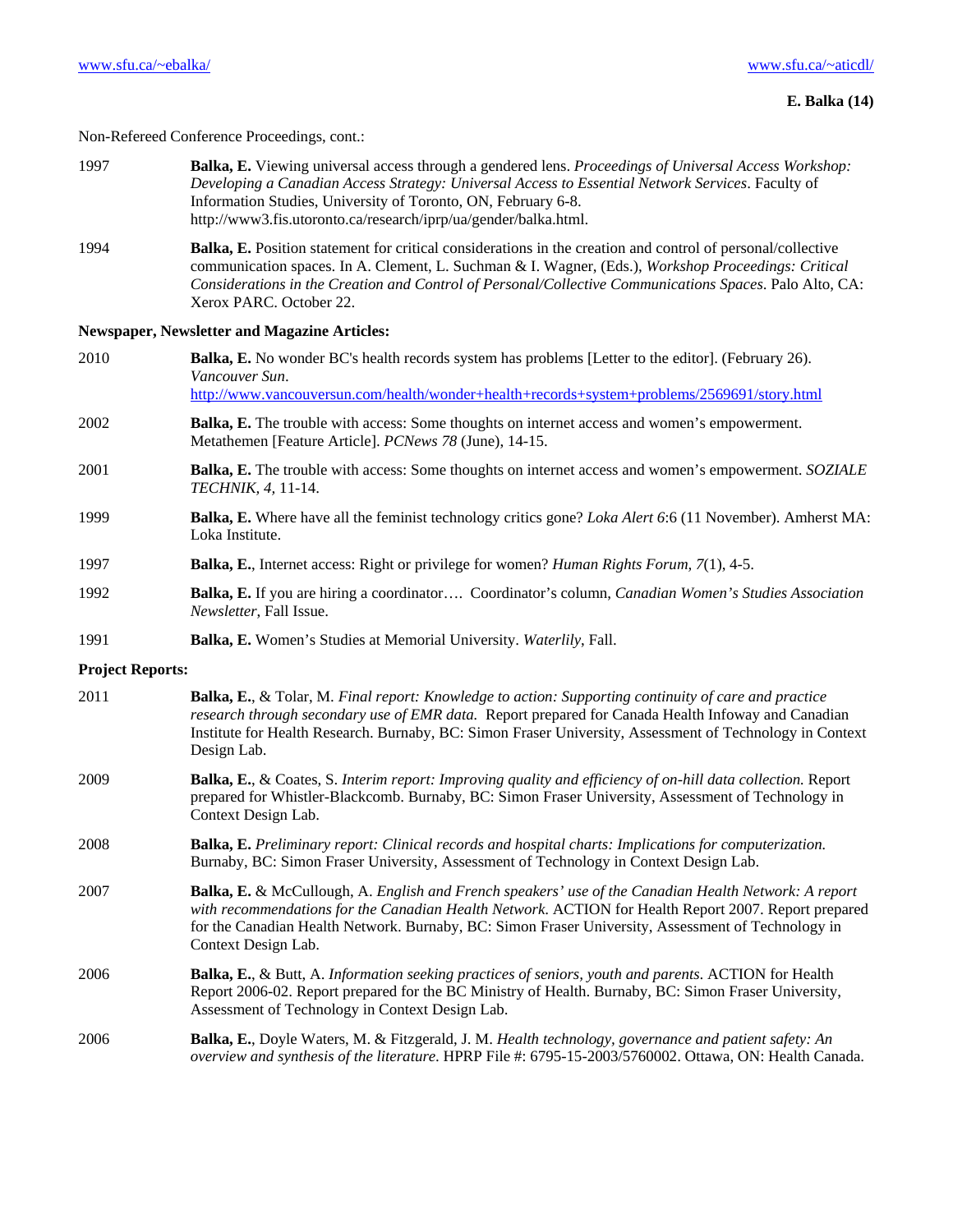| 2003 | <b>Balka, E. &amp; Dunbar Jones, J. Computer supported delivery of continuing education to front line staff in a</b><br>healthcare setting: A needs assessment and feasibility study. ATIC-DL Report 03-02. Burnaby, BC: Simon<br>Fraser University, Assessment of Technology in Context Design Lab.            |
|------|-----------------------------------------------------------------------------------------------------------------------------------------------------------------------------------------------------------------------------------------------------------------------------------------------------------------|
| 2003 | Balka, E. & Buller, L. Computer mediated workplace based continuing education: Issues, challenges,<br>strengths and limitations. ATIC-DL Report 03-01. Burnaby, BC: Simon Fraser University, Assessment of<br>Technology in Context Design Lab.                                                                 |
| 2001 | <b>Balka, E.</b> Case study reports for emergence: Mapping the relocation of employment in the global information<br>economy. (EMERGENCE). September.                                                                                                                                                           |
| 2001 | Best, A, Balka, E. & Bitz, J. Final report: Building partnerships to support knowledge management for<br>integrated health services. Science Council of British Columbia.                                                                                                                                       |
| 1998 | <b>Balka, E. &amp; Jones, M. Ethnographic analysis of the implementation and use of a high speed computer</b><br>network in a middle school setting: Interim report of the IPS/PDG/ATIC Project. ATIC-DL Report 98-01.<br>Burnaby, BC: Simon Fraser University, Assessment of Technology in Context Design Lab. |
| 1998 | Balka, E. & Jones, M. Planning and implementing participant re-design of middle-school mathematics<br>software: The second phase of the IPS/PDG/ATIC Project. ATIC-DL Report 98-02. Burnaby, BC: Simon<br>Fraser University, Assessment of Technology in Context Design Lab.                                    |

## **RELATED PROFESSIONAL ACTIVITIES:**

### **Editorial and Review Work:**

| 2012         | Examiner on Austrian doctoral thesis.                                                                                                                                                                     |
|--------------|-----------------------------------------------------------------------------------------------------------------------------------------------------------------------------------------------------------|
| 2012         | Adjudications Committee Member, Swedish Research Council, special competition.                                                                                                                            |
| 2011         | Reviewer, Scandinavian Journal of Information Sciences.                                                                                                                                                   |
| 2011         | Review of article submitted to International Journal of Medical Informatics.                                                                                                                              |
| 2011         | Review of article submitted to Ergonomics.                                                                                                                                                                |
| 2011         | Review of book chapters for participatory design reference book.                                                                                                                                          |
| 2010         | Review of article submitted to the Journal of Computer Supported Cooperative Work.                                                                                                                        |
| 2010         | Program committee, 11th Biennial Participatory Design Conference (PDC 2010), Sydney, Australia.<br>Co-chair of Industry Day, 11th Biennial Participatory Design Conference (PDC 2010), Sydney, Australia. |
| 2009         | Review of file for promotion to professor, University of New Brunswick.                                                                                                                                   |
| 2008         | Review of fellowship application for Grinell University.                                                                                                                                                  |
| 2008         | Review of article submitted to Health Informatics Journal.                                                                                                                                                |
| 2008         | Review of article submitted to the Journal of Computer Supported Cooperative Work.                                                                                                                        |
| 2007-Present | Editorial board member, Journal of Medical Internet Research.                                                                                                                                             |
| 2007-2009    | Chair, Health Services Personnel Award Committee, Michael Smith Foundation for Health Research, 2007-<br>2008 and 2008-2009 Competitions, Vancouver, BC.                                                  |
| 2007-2009    | Program co-chair, 11th European Conference on Computer Supported Cooperative Work (ECSCW 2009),<br>Vienna, Austria.                                                                                       |
| 2007-2008    | Program committee, Tenth Bi-annual Participatory Design Conference (PDC '08), Bloomington, IN.                                                                                                            |
| 2007         | Review of file for promotion to full professor, University of Brighton.                                                                                                                                   |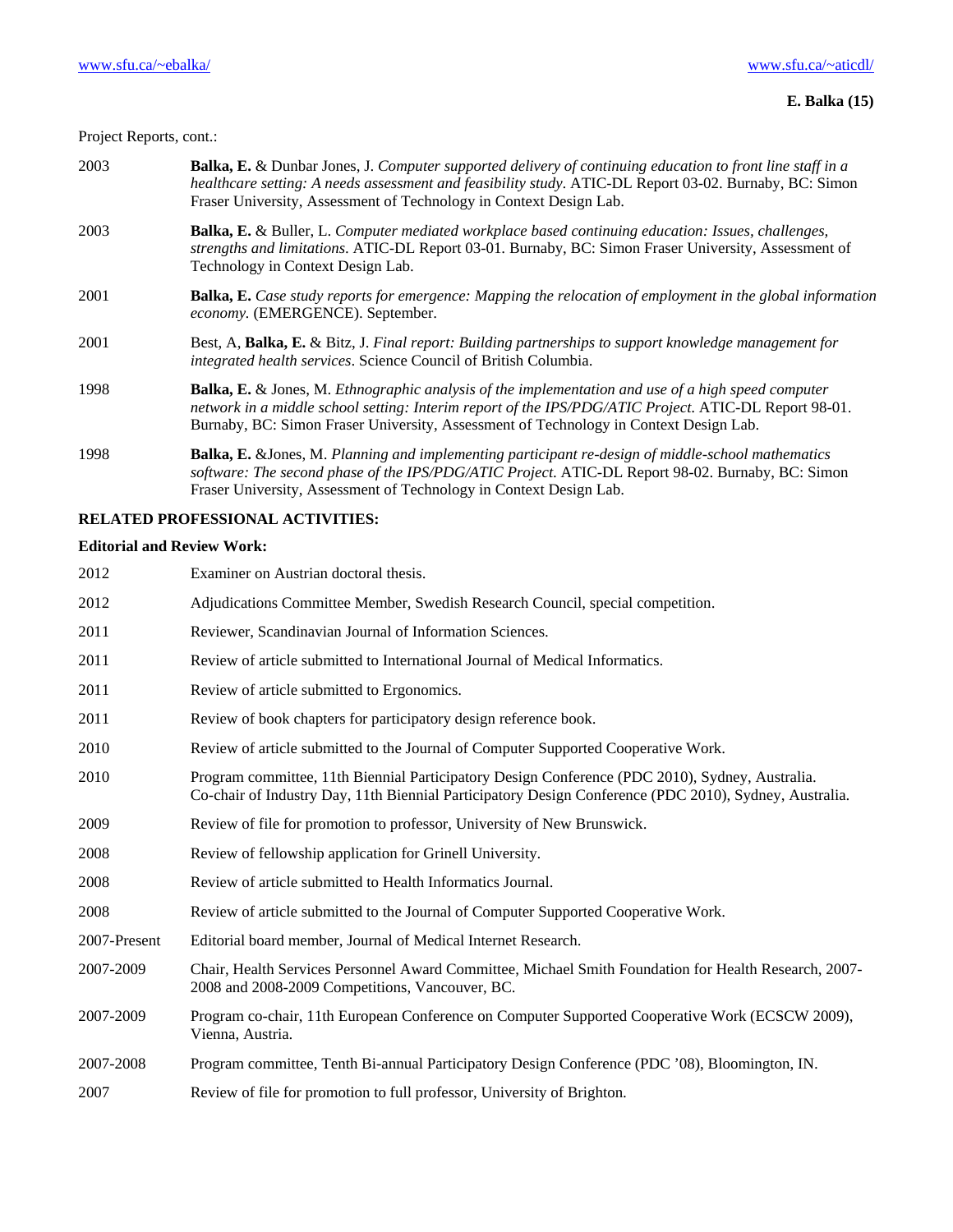Editorial and Review Work, cont.:

2007 Adjudications Committee Member, Social Sciences and Humanities Research Council of Canada, Laskin & Casgrain Awards Committee. 2005-2006 Co-editor, Computer Supported Cooperative Work (CSCW), Special Issue on Healthcare. 2005- 2006 Program Committee, Ninth Bi-annual Participatory Design Conference (PDC '06), Trento, Italy. 2005-2011 Editorial board member, Informatics Health Journal. 2004 Adjudications Committee Member, Canadian Institute for Health Research. Ottawa, ON, November 16-17. 2004 Peer review of funding application submitted to Austrian Science Fund (FWF), Vienna, Austria. 2004 External Reviewer, Tenure and Promotion Committee, University of California, San Diego. 2004 Peer review of funding application submitted to Health Care Efficiency Research Program, ZonMw, Netherlands. 2004 Adjudications Committee Member, Social Sciences and Humanities Research Council of Canada, Committee 15 (Interdisciplinary). Ottawa, ON, March 1-4. 2003-2004 Member, Program Committee, Second International Conference on Technology in Healthcare: To Err is System. Portland, Oregon, September 13-14. 2003 Peer review of funding applications submitted to Social Sciences and Humanities Research Council of Canada, Initiative for a New Economy funding program. 2002 Peer review of funding applications submitted to Social Sciences and Humanities Research Council of Canada. 2002 Peer review of funding applications submitted to Canadian Institutes for Health Research. 2002 Peer review of grant application, Institute for Social and Economic Research, St. John's NL. 2002 Peer review of grant application submitted to the Social Sciences and Humanities Research Council of Canada, Committee 20 (women's studies, social work and health studies). 2001 Program Committee, International conference ITech-Women: Meeting Tomorrow. Vienna, Austria, October 22-23. 2001 Peer review of grant application submitted to the Social Sciences and Humanities Research Council of Canada, Special Program on the Non-Profit Sector. 2000 Peer review of paper submitted to Feminist Media Studies. 2000 Program Committee, 6th Biennial Participatory Design Conference. New York, November 28-December 1. 2000 Peer review of paper submitted to Australian Communication Association Conference, Refereed Stream. 2000 Peer review of grant applications submitted to the Social Sciences and Humanities Research Council of Canada, Women and Change and Sociology/ Communication Committees. 1999 Peer review of article submitted for publication in Technology and Society. 1999 Peer review of article submitted for publication in the Canadian Journal of Communication. 1999-2000 Program Chair, 7th International Federation of Information Processors Women, Work and Computerization Conference. Vancouver, BC, June 8-11. 1999 Peer review of grant applications submitted to the Social Sciences and Humanities Research Council of Canada, Women and Change category. 1998 Program Committee, 5th Biennial Participatory Design Conference. Seattle, WA, November 12-14.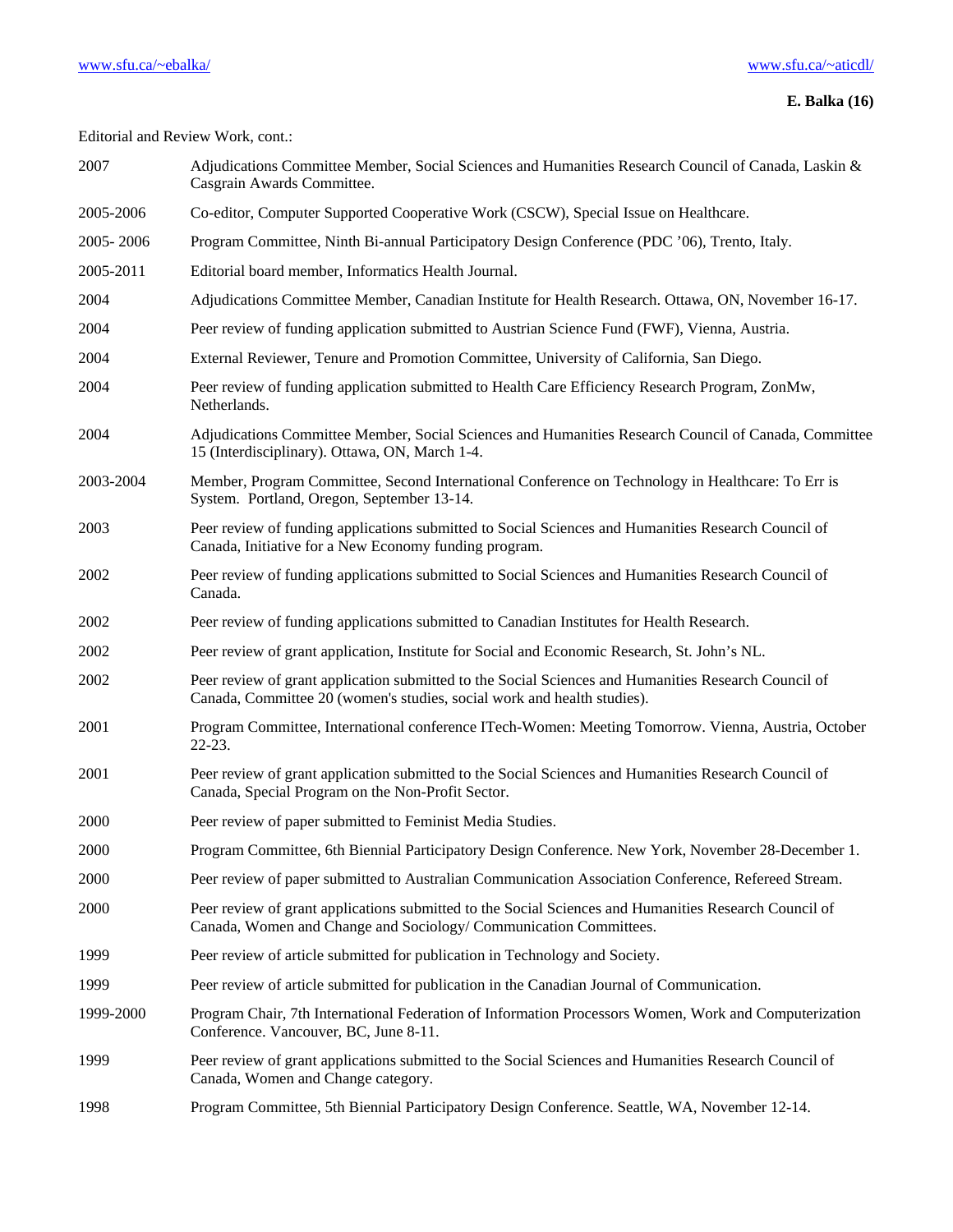| Editorial and Review Work, cont.: |  |  |  |  |
|-----------------------------------|--|--|--|--|
|-----------------------------------|--|--|--|--|

| 1998      | Peer review of papers submitted for publication in The Information Society.                                                                                                 |
|-----------|-----------------------------------------------------------------------------------------------------------------------------------------------------------------------------|
| 1995      | Peer review of short papers submitted for presentation at 1996 Conference on Human Factors in Computing<br>Systems. Sponsored by ACM and SIGCHI. Vancouver BC, April 13-18. |
| 1995      | Peer review of grant applications submitted to the Social Sciences and Humanities Research Council of<br>Canada, Women and Change and Education categories.                 |
| 1994-1995 | Editorial Advisory Board, Women's Studies Series, Lorimer Press.                                                                                                            |
| 1994-2000 | Editorial Advisory Board, Gates: An International Journal Promoting Greater Access to Technology,<br>Engineering and Science.                                               |
| 1994      | Member, Research Grants Adjudication Committee, Canadian Research Institute for the Advancement of<br>Women.                                                                |
| 1994      | Peer review of grant application submitted to the Social Sciences and Humanities Research Council of<br>Canada, Education category.                                         |
| 1993      | Peer review of grant application submitted to the Social Sciences and Humanities Research Council of<br>Canada, Interdisciplinary category.                                 |
| 1992      | Manuscript reviewer, Canadian Research Institute for the Advancement of Women, Feminist Perspectives<br>series, paper on feminist research methodology.                     |

### **CONFERENCE PRESENTATIONS:**

## **Keynote and Plenary Addresses:**

| 2011 | Shadow bodies and how they make us human. Opening Plenary address dedicated to the Intellectual Legacy<br>of the Susan Leigh Star, Society for Social Studies of Science (4S) 2011 Annual Meeting. Cleveland, Ohio,<br>November 2-5.                                                                         |
|------|--------------------------------------------------------------------------------------------------------------------------------------------------------------------------------------------------------------------------------------------------------------------------------------------------------------|
| 2011 | Mapping the Body Across Diverse Information Systems: Shadow Bodies and They Make Us Human.<br>Celebration of Leigh Star: Her Work and Intellectual Legacy. San Fransisco, California, September 9-10.                                                                                                        |
| 2009 | How do we get the message out to the public? Public Health Association of BC Conference and Annual<br>General Meeting. Action Towards Reducing Health Inequities. Vancouver BC, November 24, 2009.                                                                                                           |
| 2009 | Ghost charts, shadow records and patient handovers: Issues and challenges in creating and managing cross<br>jurisdictional socio-technical infrastructures in health. Infrastructures for Health Care Conference 2009.<br>University of Copenhagen. Copenhagen, Denmark, June 18.                            |
| 2009 | Mapping the body across diverse information systems: The anatomy of cross jurisdictional patient handovers.<br>Borders, Boundaries and Thresholds of the Body (Invited speaker). Centre for Research in the Arts, Social<br>Sciences and Humanities. Cambridge, UK. June 12-13.                              |
| 2008 | Socially Sound Solutions to Health Technology Decision Making. 7 <sup>th</sup> Annual IAS-STS Conference: Critical<br>Issues in Science, Technology and Society Studies. Graz, Austria, May 8.                                                                                                               |
| 2007 | Seeing, being and knowing: Reflections on photography, ethnography and ways of knowing. Plenary address,<br>Society for Social Studies of Science (4S) 2007 Annual Meeting. Montreal, QC, October 10-13.                                                                                                     |
| 2006 | Will system architecture design women's health futures? Implications of computerizing health sector work for<br>knowledge about women's health. Keynote address, 2006 Gender and Science and Technology Association<br>(GASAT) Conference: Challenging and Changing the Status Quo. Brighton, September 4-8. |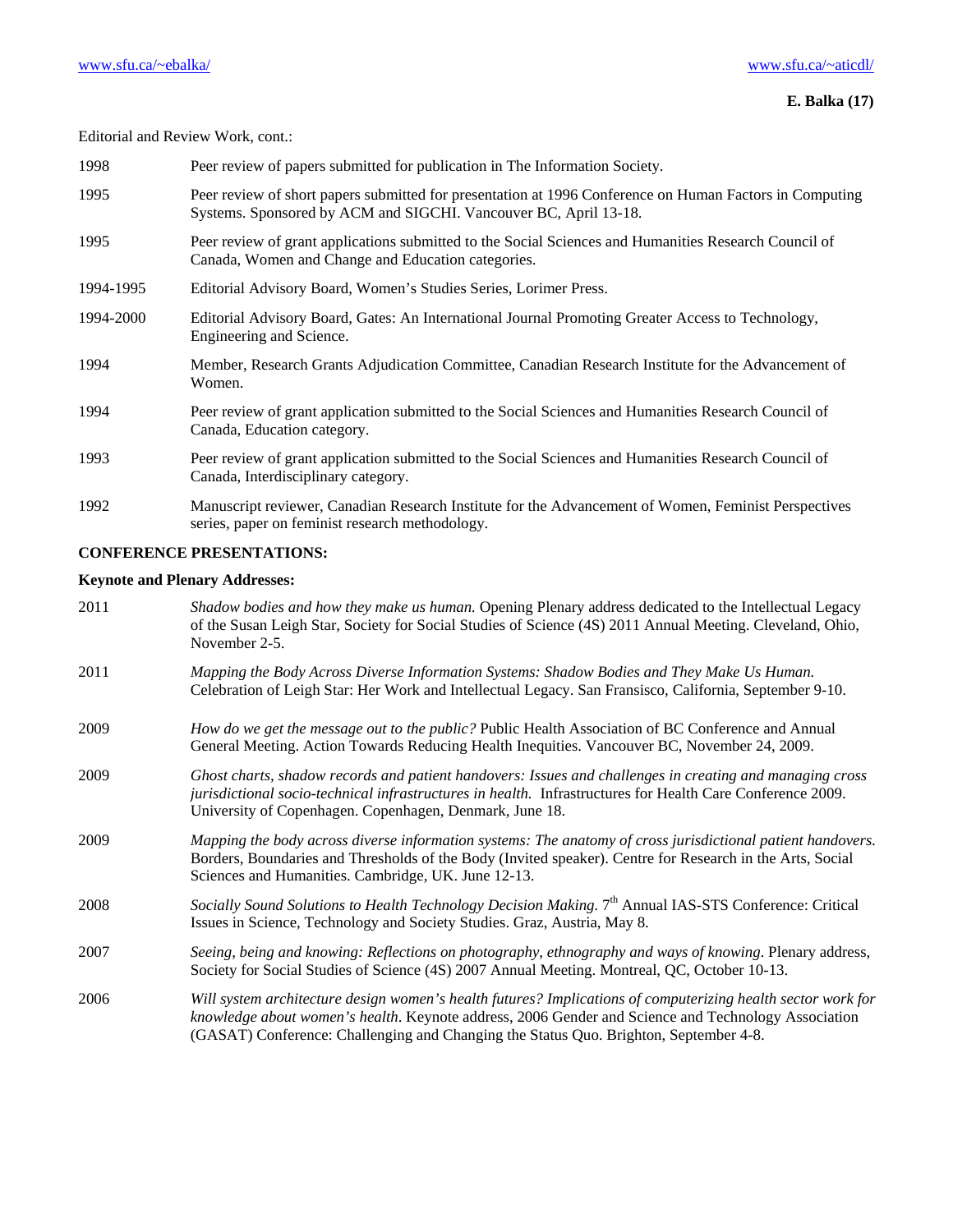Keynote and Plenary Addresses, cont.:

- 2006 *Setting the context for social shaping: institutional technology assessment*. Keynote address, 5th Annual IAS-STS Conference: Critical Issues in Science and Technology Studies. Graz, Austria, May 25-27.
- 2002 *International perspectives on women's information*. Plenary panel, National Women's Education Centre. Saitama, Japan, October 13.
- 2001 *Democratic empowerment through IT for women?* Commentator of keynote, ITech and Women Conference. Vienna, October 23.
- 2001 *Gendered technology, gendered skill, gendered talk or a sexist world? Reflections on gender and skill*. Commentator on Keynote, ITech and Women Conference. City Hall, Vienna, October 23.
- 2001 *Tidying up loose ends: Theoretical and practical issues related to women's participation in technological design*.
	- Plenary speaker, International Summer Academy on Technology Studies: User Involvement in Technological Innovation. Deutschlandsberg, Austria, July 13.
- 2000 *The gendering of job mobility in Atlantic Canada*. Keynote address, Union for Radical Political Economists. Bantam, CT, August 20.
- 1999 *Recipe for new directions in communications research: Take one feminist, add an interest in the social aspects of computing and shake; finally, stir with communications as an area of study and serve*. Keynote address, Australia and New Zealand Communications Association Annual Conference: Stirred not Shaken? Communication Challenges and Change. University of Western Sydney, Parramatta, Australia, July 5-7.
- 1997 *Reflections on the use of new communication technologies in curriculum development*. Keynote address (Roundtable discussion), The First Annual Symposium on Innovative Teaching. Simon Fraser University, Burnaby, BC, September 30.
- 1993 *North American perspectives on women and technological change*. Part of keynote panel, Learning from Past Experiences: Fifth International Interdisciplinary Conference on Women. San Jose, Costa Rica, February 23.

#### **International and International Organizations Held in Canada:**

- 2012 *Promises and practices: Press, pennies and power in Canada's genomics sector*. Meeting of the Society for Social Studies of Science (4S) and European Association for the Social Studies of Science (EASST) Annual Meeting, 2012. Copenhagen, Denmark, October 17 - 20.
- 2012 *Gender Based Analyses of Communication Technology Applications: Implications for Women's Development*. Sino-Canadian International Academic Forum, Communication University of China, Beijing, China. July 3.
- 2011 *The technology of art and art of technology: Exploring the materiality of technology through art***.** Society for Social Studies of Science (4S) Annual Meeting, 2011. Cleveland, Ohio, November 3.
- 2011 *Artistic experimentation and tacit knowledge: Applying insights from visual art practices to the study of large scale computer infrastructures.* National Institute for Experimental Arts Experimental Arts Conference. College of Fine Arts, University of New South Wales, Sydney, Australia. August 2.
- 2011 *Mapping the body across diverse information systems: Shadow bodies and they make us human.* Celebration of Leigh Star: Her Work and Intellectual Legacy. San Francisco, September 9th-10<sup>th</sup>.
- 2011 *Building a trauma registry for low and middle income countries: Insights about globalization and the challenges of achieving infrastructures in healthcare*. Infrastructures for Healthcare (InfraHealth) 2011. IT University of Copenhagen, Denmark, June 23-24.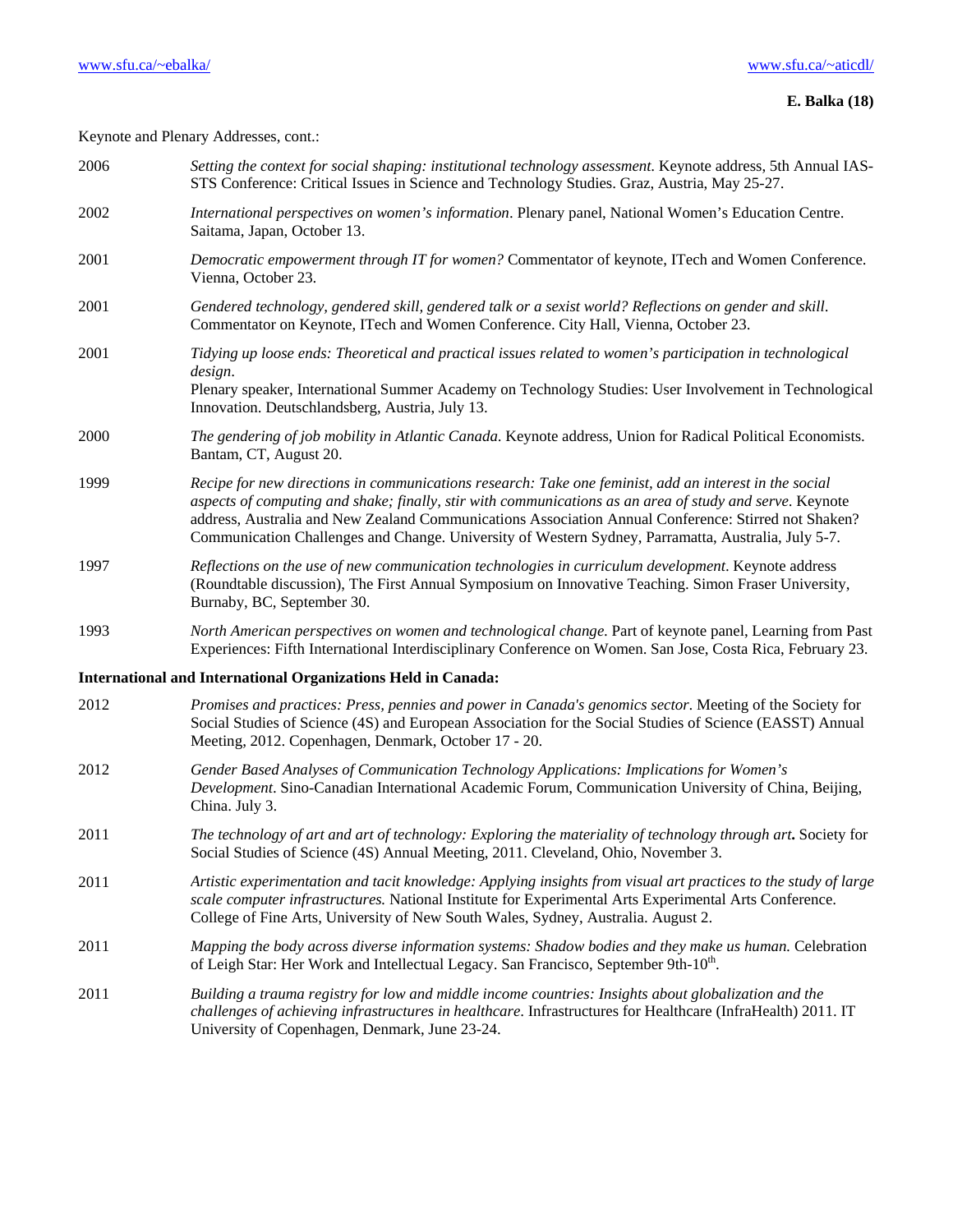Association for the Study of Science and Technology (EASST) Conference, 2010. Practicing science and technology, performing the social. Trento, Italy, September 2-4. 2010 *Ghost charts and shadow records: Implication for system design.* 13th World Congress on Medical and Health Informatics (Medinfo 2010). Cape Town International Convention Centre, Cape Town, South Africa, September 12-15. 2010 *Socio-technical challenges in implementing safe patient handovers in care.* IT in Health Care: Sociotechnical Approaches, Fourth International Conference (ITHC 2010), Aalborg, Denmark, June 22-24. 2009 *Dreams of a common infrastructure: STS perspectives on building infrastructure to support safe handovers in care.* Society for Social Studies of Science (4S) Annual Meeting, 2009. Washington, DC, October 29. Conference Presentations, International and International Organizations Held in Canada, cont.: 2009 *The artful characteristics of infrastructure.* Infrastructures for Health Care Conference 2009. University of Copenhagen. Copenhagen, Denmark, June 19. 2009 *Health sector IT and the production of gender.* Presentation in Theme Session, Women in a Digital World: Conceptual Models of Inclusion. 59<sup>th</sup> Annual International Communication Association Conference, Chicago, Illinois, May 21-25. 2008 *What to do when you've been made an offer you can't refuse: What participatory design and F/LOSS (Free/ Libre and/or Open Source Software) have to teach each other about the corporate embrace.* Invited panelist, Participatory Design Conference, (PDC '08: Experiences and Challenges). Bloomington, Indiana, October 1- 4. 2008 (with P. Bjorn & I. Wagner). *Steps toward a typology for health informatics.* Computer Supported Cooperative Work Conference 2008 (CSCW '08). San Diego, CA, November 8-12. **Received Best Paper Award.** 2008 *Discussant for session titled Performing legitimacy and efficiency – Accountability (infra)structures as reinvention of democracy?* Society for Social Studies of Science (4S) & European Association for the Study of Science and Technology (EASST) Conference 2008. Acting with Science, Technology and Medicine. Rotterdam, August 20-23. 2008 *Acting with care? Tales from the interventionist trenches in Canadian telehealth.* Society for Social Studies of Science (4S) & European Association for the Study of Science and Technology (EASST) Conference 2008. Acting with Science, Technology and Medicine. Rotterdam, August 20-23. 2007 *Barky cough, stridor, asthma or croup: Computerization of triage and the struggle over ways of knowing*. Society for Social Studies of Science (4S) 2007 Annual Meeting. Montreal, QC, October 10-13. 2007 (with P. Bjorn) *Health care categories have politics too: Unpacking the managerial agendas of electronic triage systems*.10th European Conference on Computer Supported Cooperative Work (ECSCW 2007). Limerick, Ireland, September 24-28. 2007 *Whose work practice? Situating an electronic triage system within a complex system*. 3rd International Conference on Information Technology in Health Care: Socio-technical Approaches. Sydney, Australia, August 20-24. 2007 (with I. Wagner) *Using fieldwork in analyzing ethical issues related to IT in health care*. MEDINFO 2007: 12th World Congress on Health (Medical) Informatics. Brisbane, Australia, August 28-30. 2007 (with P. Bjorn) *Technology transforms the space for knowledge acquisition*. ED-Media, World Conference on Educational Multimedia, Hypermedia and Telecommunication, Vancouver, Canada, June 25-29.

2010 *Explorations in performativity and enactment: Ethnography and art as subjects of inquiry for STS.* European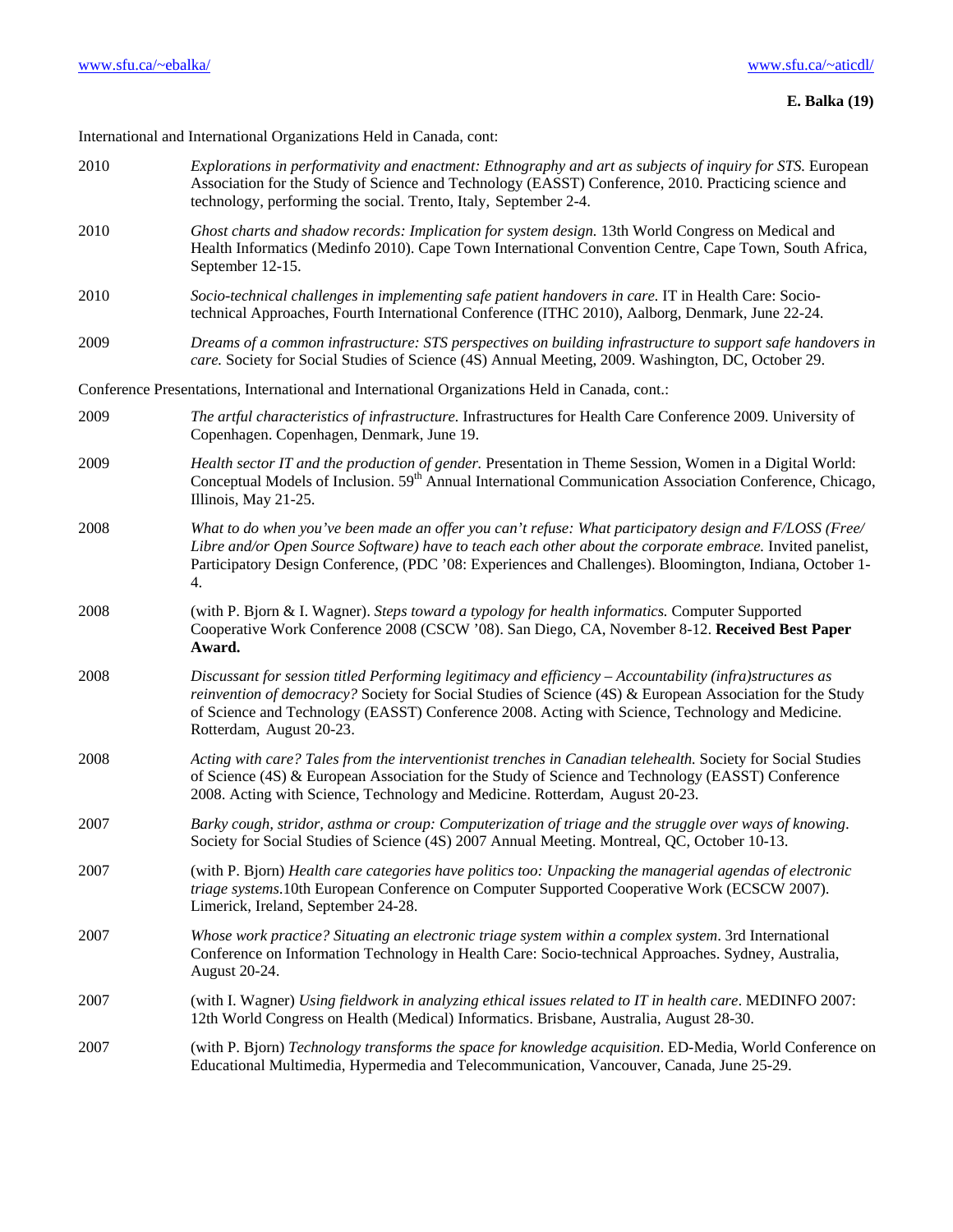| 2007 | University-health sector partnerships: Working to influence policy and practice through research.<br>Information, Communication and Technology in Health Care: An International Research Connections<br>Workshop. University of Brighton (Alias Seattle Hotel), UK, June 4-5.                                                                                                                           |
|------|---------------------------------------------------------------------------------------------------------------------------------------------------------------------------------------------------------------------------------------------------------------------------------------------------------------------------------------------------------------------------------------------------------|
| 2007 | How do we define for whom the bell curves? Measuring ethnicity in Canada. For Whom the Bell Curves:<br>Statistics as a Boundary Object between Science and the State. Workshop held at NTNU, Trondheim,<br>Norway, May 14-16.                                                                                                                                                                           |
| 2007 | Health system indicators as boundary objects: Statistics and the state in Canadian healthcare. For Whom the<br>Bell Curves: Statistics as a Boundary Object between Science and the State. Workshop held at NTNU,<br>Trondheim, Norway, May 14-16.                                                                                                                                                      |
| 2006 | Sorting, sending and allocating: Indicators as a secondary ordering system in hospital triage work.<br>Workshop on 'Ordering systems.' IT University of Copenhagen, Denmark, December 6-8.                                                                                                                                                                                                              |
| 2006 | Making things work: Dimensions of configurability as appropriation work. Computer Supported Cooperative<br>Work Conference 2006 (CSCW '06). Banff, Alberta. November 4-8. Received Honourable Mention for<br><b>Best Paper.</b>                                                                                                                                                                         |
| 2006 | Science, technology and society research in action: The challenges of bringing STS research to action in<br>health care and corporate settings. Society for Social Studies of Science (4S) 2006 Annual Meeting.<br>Vancouver, BC, November 1-5.                                                                                                                                                         |
| 2006 | Inside the belly of the beast: The challenges and successes of a reformist participatory agenda. 2006<br>Participatory Design Conference (PDC '06): Expanding Boundaries in Design. Trento, Italy, August 1-5.                                                                                                                                                                                          |
| 2006 | Alt.metadata.health: Ontological context for data use and integration. Alpine Ski Seminar on Information<br>Systems (AL-PIS '06). Trento, Italy, February 10-15.                                                                                                                                                                                                                                        |
| 2005 | Measurement madness? Building national health indicators in Canada. Society for Social Studies of Science<br>(4S) Annual Meeting. Pasadena, California. September 20-22.                                                                                                                                                                                                                                |
| 2005 | Interoperability of eHealth systems: Discovering or domesticating the 'odd' artefact? Society for Social<br>Studies of Science (4S) Annual Conference. Pasadena, California. September 20-22.                                                                                                                                                                                                           |
| 2005 | Socio-technical challenges in constructing continuity of care: Reflections on two system development<br>projects. Continuity of Care Workshop, September 28. Held in conjunction with HelseInformatikkukaI<br>(HelsIT). Trondheim, September 26-30.                                                                                                                                                     |
| 2005 | The production of health indicators as computer supported cooperative work: Reflections on the multiple<br>roles of electronic health records. Reconfiguring Healthcare: Issues in Computer Supported Cooperative<br>Work in Healthcare Environments. Workshop Organized by Ellen Balka & Ina Wagner. 9th European<br>Computer Supported Cooperative Work Conference (ECSCW 2005). Paris, September 19. |
| 2005 | (with Ina Wagner) Reconfiguring critical computing in an era of configurability. Forth Decennial Aarhus<br>Conference: Critical Computing-Between Sense and Sensibility. Aarhus, Denmark. August 20-24.                                                                                                                                                                                                 |
| 2005 | A tale of two cultures: Explorations in the meaning of culture in ethnographic research in information<br>systems. Human-Computer Interaction (HCI) International 2005, 11th International Conference on Human<br>Computer Interaction. Las Vegas, Nevada, July 22-27.                                                                                                                                  |
| 2005 | Disparate interests, common goals? Moving an action-oriented health technology assessment agenda<br>forward in Canada. Practices of Assessment and Intervention in Action-Oriented Science and Technology<br>Studies (18 pp.). Workshop Organized by Casper Bruun Jensen & Teun Zuiderent-Jerak. April 25-26.                                                                                           |
| 2004 | (with N. Kahnamoui & K. Nutland) Who's in charge of patient safety? Work practice, work processes and<br>utopian views of automatic drug dispensing systems. Second International Conference on Technology in<br>Healthcare: To Err is System. Portland, Oregon, September 13-14.                                                                                                                       |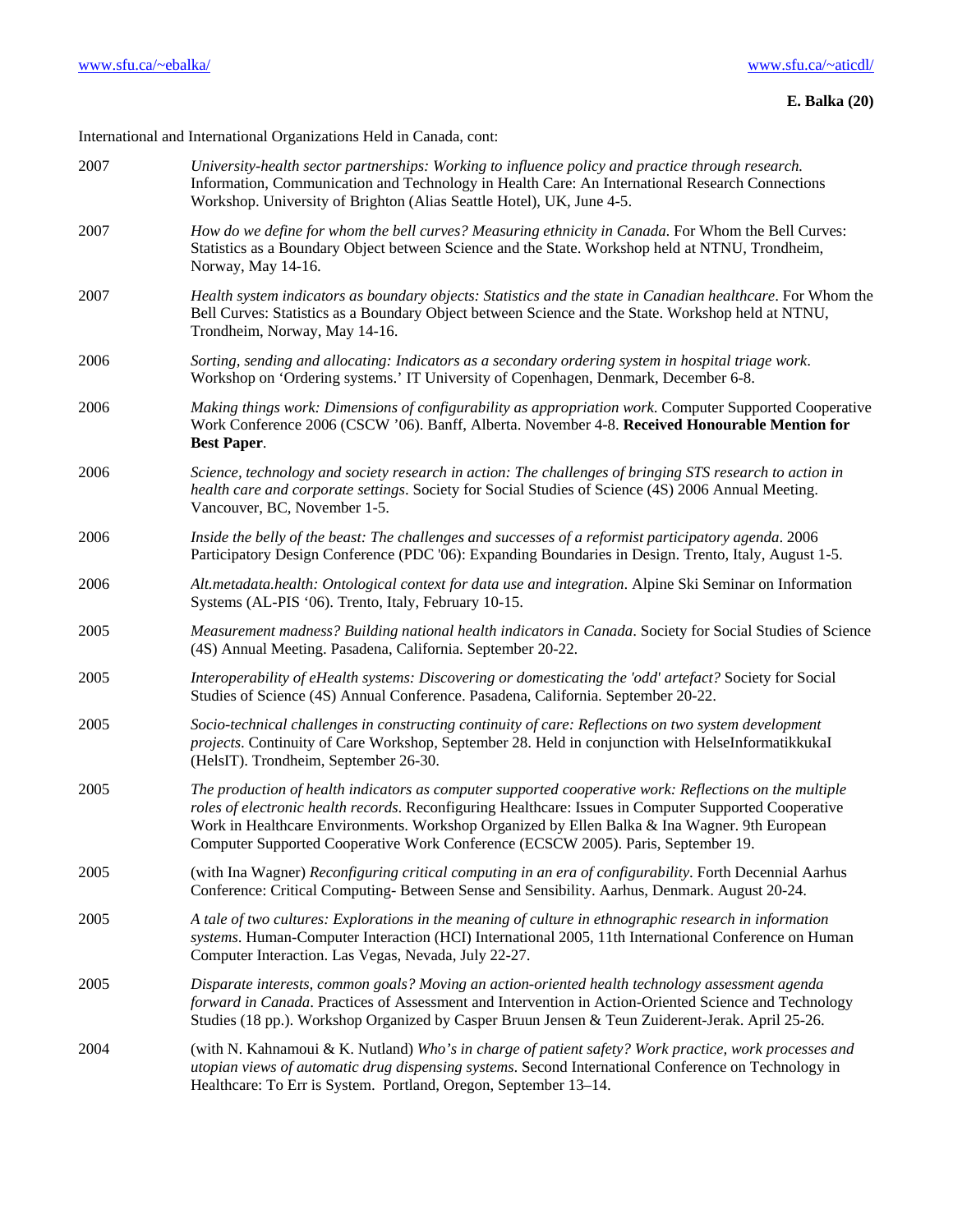| 2004 | (with M. Doyle-Waters, D. Lecznarowicz & J.M. FitzGerald) Technology, governance and patient safety:<br>Systems issues in technology and patient safety. Second International Conference on Technology in<br>Healthcare: To Err is System. Portland, Oregon, September 13-14.                                                                                                                      |
|------|----------------------------------------------------------------------------------------------------------------------------------------------------------------------------------------------------------------------------------------------------------------------------------------------------------------------------------------------------------------------------------------------------|
| 2004 | (with P. Feng) Examining the role of standards in Canadian health care policy. Society for Social Studies of<br>Science (4S) & European Association for the Study of Science and Technology (EASST) Conference 2004.<br>Public Proofs – Science, Technology and Democracy. Paris, August 25–28.                                                                                                    |
| 2004 | (with N. Kahnamoui) Mid-Main meets the electronic patient record: Socio-technical aspects of an EPR<br>implementation at a community clinic. Society for Social Studies of Science (4S) & European Association for<br>the Study of Science and Technology (EASST) Conference 2004. Public Proofs - Science, Technology and<br>Democracy. Paris, August 25-28.                                      |
| 2004 | (with N. Kahnamoui) Technology trouble? Talk to us: Findings from an ethnographic field study. 2004<br>Participatory Design Conference (PDC '04): Artful Integration: Interweaving Media, Materials and Practices.<br>Toronto, ON, July 27-31.                                                                                                                                                     |
| 2003 | (with N. Kahnamoui) Technology trouble? Talk to us: Findings from an ethnographic field study of new<br>technology implementation at a Canadian hospital. Society for Social Studies of Science (4S) Annual<br>Meeting. Atlanta, Georgia, October 18.                                                                                                                                              |
| 2003 | The borderlands of the digital divide: Reassessing the concept. Panel presentation (theme session),<br>International Communication Association. San Diego, CA, May 24.                                                                                                                                                                                                                             |
| 2002 | The sex of skill: The intersection of sex, gender and skill in participatory technology design projects.<br>Technology Studies in Perspective: An International Synopsis. Institute for Advanced Studies on Science,<br>Technology and Society, Graz, Austria, November 15.                                                                                                                        |
| 2002 | Information and communication technology and women's changing work: Frameworks for understanding<br>change. National Women's Education Centre. Saitama, Japan, October 12.                                                                                                                                                                                                                         |
| 2001 | Getting the big picture: The macro-politics of information system development in a Canadian hospital.<br>International Conference IT in Health Care: Socio-technical Approaches. Rotterdam, the Netherlands,<br>September 6-7.                                                                                                                                                                     |
| 2001 | Moving from chaos to socially aware technology design: Reflections on the courtship of theory and praxis.<br>Joint Workshop, Institute for Advanced Studies on Science, Technology and Society, Graz, Austria; Inter-<br>University Research Centre for Technology, Work and Culture (IFZ), Graz, Austria; and Virginia<br>Polytechnical Institute and State University, Blacksburg, VA, June 7-8. |
| 2000 | New Brunswick: The call centre capital of North America. Where in the World? E-work Location in a Digital<br>Global Economy. Budapest, Hungary, October 24-25.                                                                                                                                                                                                                                     |
| 2000 | Moving beyond the field of dreams: Citizenship and the use of the Internet at Vancouver Public Library.<br>Directions in Advanced Computing (DIAC) 2000: Shaping the Network Society: The Future of the Public<br>Sphere in Cyberspace. University of Washington, Seattle, WA, May 20-23.                                                                                                          |
| 1999 | (with B.J. Peterson) Jacques and Jill at VPL: Gender, race and the culture of Internet use at Vancouver<br>Public Library. Union for Democratic Communications Conference Communication, Culture and<br>Environments. University of Oregon, Eugene, OR, October 14-16.                                                                                                                             |
| 1999 | Rethinking 'The Medium is the Message': Agency and technology in McLuhan's writings. The Australia and<br>New Zealand Communications Association Annual Conference: Stirred not Shaken? Communication<br>Challenges and Change. University of Western Sydney, Parramatta, Australia, July 5-7.                                                                                                     |
| 1998 | Long numbers and wrong numbers: New technology and the restructuring of women's work in<br>telecommunications in Atlantic Canada. The International Association of Media and Communication<br>Researchers. University of Strathclyde, Glasgow, Scotland, July 26-30.                                                                                                                               |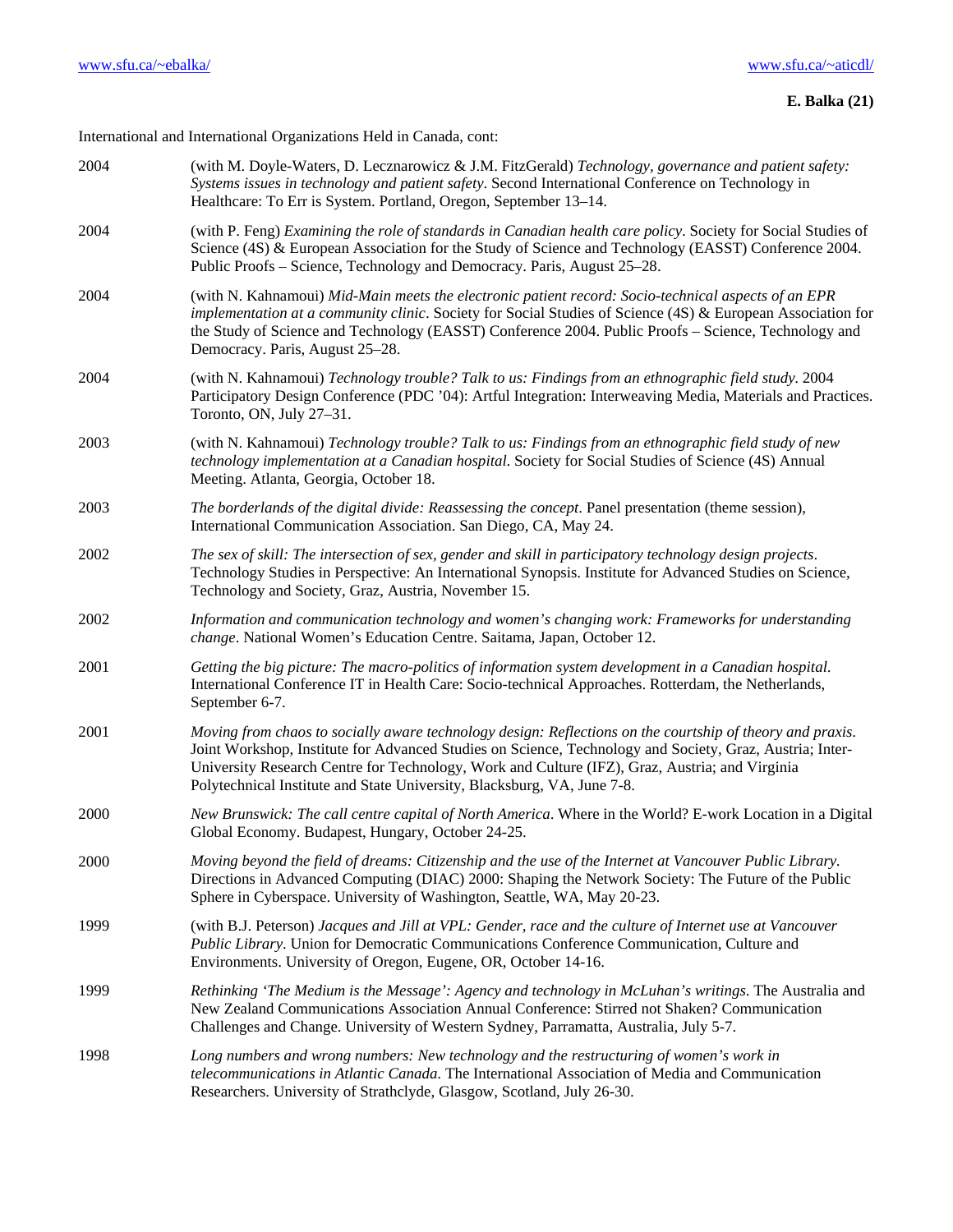| 1998 | Where do we draw the line? Technology as prosthesis or self as machine? 8th Annual Oksnoen Symposium.<br>Samso, Denmark, June 7-11.                                                                                                                                                                                                                                                                                                                                                |
|------|------------------------------------------------------------------------------------------------------------------------------------------------------------------------------------------------------------------------------------------------------------------------------------------------------------------------------------------------------------------------------------------------------------------------------------------------------------------------------------|
| 1998 | (with P. Keats) Knowledge of birth control among women seeking abortions in Newfoundland & Labrador,<br>1996-1997. Scientific Papers Section, National Abortion Federation Meetings. Vancouver, BC, May 17-19.                                                                                                                                                                                                                                                                     |
| 1997 | Insights from participatory design and their application to Ergonomics. International Ergonomics<br>Association 13th Triennial Congress. Tampere, Finland, June 29-July 4.                                                                                                                                                                                                                                                                                                         |
| 1997 | Sometimes texts speak louder than users: Locating invisible work through textual analysis. 6th International<br>IFIP-Conference on Women, Work and Computerization. Bonn, Germany, May 26.                                                                                                                                                                                                                                                                                         |
| 1996 | Feminist technology assessment: Reflections on theory and practice. European Association for the Social<br>Studies of Science and Technology (EASST). Bielefeld, Germany, October 10.                                                                                                                                                                                                                                                                                              |
| 1996 | Gender and skill in human computer interaction. Interactive poster presentation, CHI '96: Common Ground.<br>Conference on Human Factors in Computing Systems, sponsored by ACM and SIGCHI. Vancouver, BC,<br>April 13-18.                                                                                                                                                                                                                                                          |
| 1996 | Gender and skill in human computer interaction. Facilitator, special interest group, CHI '96: Common<br>Ground. Conference on Human Factors in Computing Systems, sponsored by ACM and SIGCHI. Vancouver,<br>BC, April 13-18.                                                                                                                                                                                                                                                      |
| 1995 | Political frameworks for system design: Participatory design in non-profit women's organizations in Canada<br>and the United States. Political Frameworks of Systems Design From A Cross-Cultural Perspective.<br>Workshop sponsored by International Federation of Information Processors (IFIP) Working Group 9.1:<br>Computers and Work, held in conjunction with Third Decennial Conference: Computers in Context: Joining<br>Forces in Design. Aarhus, Denmark, August 14-18. |
| 1994 | Gender as a factor in creating and controlling personal and collective communications spaces. Critical<br>Considerations in the Creation and Control of Personal/Collective Communications Spaces. Workshop held<br>in conjunction with Conference on Computer Supported Cooperative Work. Sponsored 1994 (CSCW '94) by<br>International Federation of Information Processors (IFIP) Working Group 9.1: Computers and Work.<br>Research Triangle Park, NC, October 22.             |
| 1994 | The use of computer technology by grass-roots women's organizations: Findings from a province wide study.<br>5th Conference on Women, Work and Computerization. Manchester, England, July 2-6. (Paper presented by<br>L. Shade, McGill University).                                                                                                                                                                                                                                |
| 1992 | Feminism, telecommunications and information policy: The case of computer networks. Union for<br>Democratic Communications Annual Conference. Peterborough, ON, May 9.                                                                                                                                                                                                                                                                                                             |
| 1990 | Participatory design with non-profits. 1990 Participatory Design Conference (PDC '90): Computer<br>Professionals for Social Responsibility Conference on Participatory Design. Seattle, WA, March 31-April 1.                                                                                                                                                                                                                                                                      |
| 1989 | Feminist perspectives on the design of computer communications networks: Problems with expert/user<br>models. International Federation of Information Processors. East Berlin, German Democratic Republic, July<br>12.                                                                                                                                                                                                                                                             |
| 1989 | Feminist perspectives on the design of computer communications networks: Alternative design strategies.<br>International Federation of Information Processors. East Berlin, German Democratic Republic, July 11.                                                                                                                                                                                                                                                                   |
| 1988 | Feminist organizing goes on-line: Computer networks in the women's movement. National Women's Studies<br>Association (NWSA) Annual Meetings. St. Paul, MN, June 24.                                                                                                                                                                                                                                                                                                                |
| 1986 | Feminist applications of computer network technology. Northwest Women's Studies Association (NWWSA)<br>Bi-Annual Meetings. Cheeny, WA, October 14.                                                                                                                                                                                                                                                                                                                                 |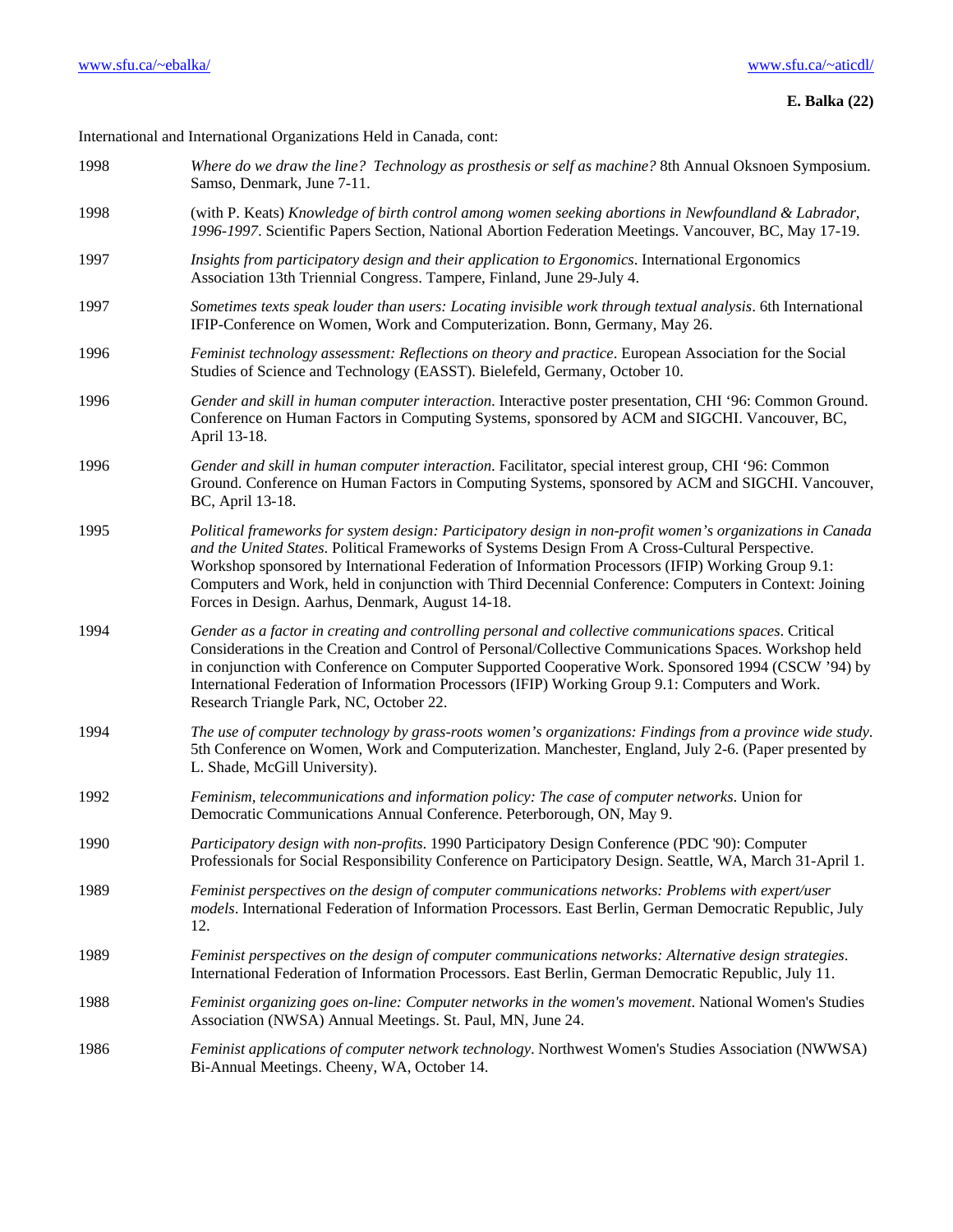- 1985 *Limitations inherent to technology assessment methodology*. American Association for the Advancement of Science (AAAS) Western Regional Meetings. Missoula, MT, June 12.
- 1985 *Assessing technology from a feminist perspective*. National Women's Studies Association (NWSA) Annual Meetings. Seattle, WA, June 21.
- 1984 *Re-evaluating the impact of technology on women's work in the home*. Northwest Women's Studies Association (NWWSA) Bi-Annual Meetings. Bellingham, WA, May 2.
- 1982 *The impact of energy technologies on women's lives*. Northwest Women's Studies Association (NWWSA) Bi-Annual Meetings. Missoula, MT, October 24.

#### **Conference Presentations, Canadian:**

- 2012 *Mixing it up: Applying social science to laboratory data in personalized medicine and bioinformatics.* Health Research Day at SFU. Simon Fraser University, Burnaby, BC, April 12.
- 2012 *Information technologies and health research: An overview of past projects and future prospects for interdisciplinary collaboration*. Faculty of Communication, Art, and Technology Forum*.* Simon Fraser University, Vancouver, BC, February 22.
- 2009 *Designing our future understanding of health: Infrastructure, expertise and the politics of health indicators.*  Canadian Communications Association Annual Conference. Ottawa, ON, May 28-30.
- 2008 *Health information seeking: Findings from ACTION for health research*. BC Library Conference. Off the Shelf and Out of the Box: Creativity in Libraries. Richmond, BC, April 19.
- 2007 *The Initiative on the New Economy (INE): Mobilizing knowledge and talent*. SSHRC forum, Congress of the Social Sciences and Humanities. University of Saskatchewan, Saskatoon, May 31.
- 2006 *From work practice to public policy: New health information technology implementations and their impact on public health data duality*. 10es Journées annuelles de santé publique (JASP 2006): 10 Years of Boundless Knowledge. Montréal, QC, October 23-27.
- 2006 *Basing good decisions on bad data? Tales from the trenches*. Canadian Association for Research on Work and Health (CARWH 2006): From the Core to the Margins. St. John's, NL, June 7-10.
- 2006 *Workplace design & organization: 2006 update*. A Decade of Research, Policy and Practice on Women's Health at Work: Challenges, Successes and Goals for the Future (Workshop), Memorial University. St. John's, NL, June 7.
- 2005 (Paper presented by S. Mason) *Participatory design of nurses' workspaces in an intensive care unit*. Association of Canadian Ergonomists 36th Annual Meeting (ACE 2005): Charting the Human Factor. Halifax, N.S, Aug. 15-18.
- 2005 (Presented with S. Mason) *"You think it is turning but it is the multiple small stuff": Nursing activities, awkward postures and back and shoulder injury amongst nurses*. Canadian Association for Research on Work and Health. Vancouver, BC, May 15-17.
- 2004 *Building health public policy/best practices technology and health literacy: Opportunities and challenges: using the Internet as a tool*. Second Canadian Conference on Literacy and Health. Staying the Course: Literacy and Health in the First Decade. Ottawa, ON, October 19.
- 2004 (with A. M. Nicol) *Building health public policy/best practices technology and health literacy: Opportunities and challenges: Case studies*. Second Canadian Conference on Literacy and Health. Staying the Course: Literacy and Health in the First Decade. Ottawa, ON, October 19.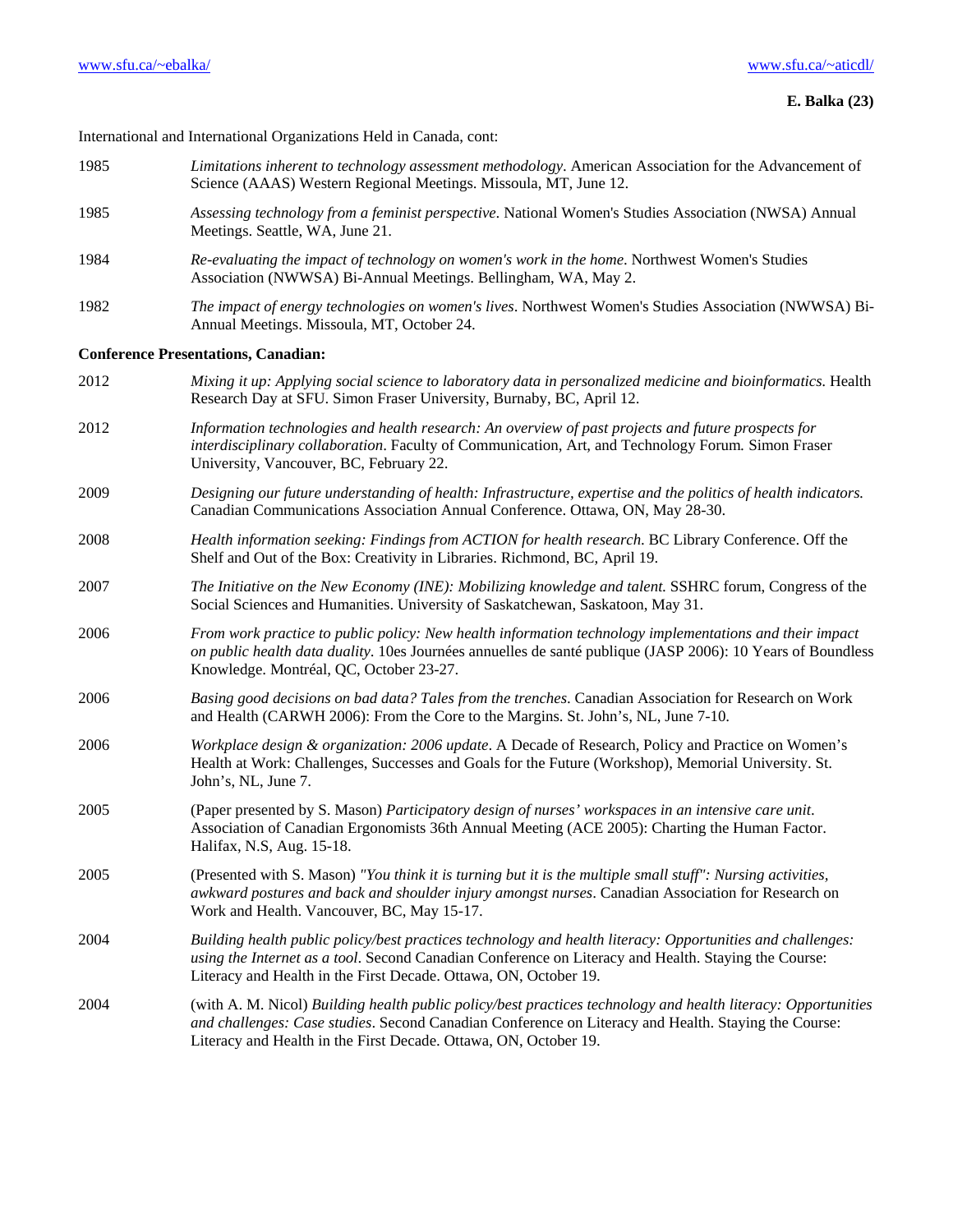Conference Presentations, Canadian, cont.:

| 2004 | Negotiating the academic environment. Women and the Academy Symposium. Simon Fraser University,<br>Vancouver, BC, May 1.                                                                                                                                                                 |
|------|------------------------------------------------------------------------------------------------------------------------------------------------------------------------------------------------------------------------------------------------------------------------------------------|
| 2004 | Applied Communication Technology for Health Programme (ACT for Health). Social Sciences and<br>Humanities Research Council 2nd Annual Meeting of Initiative on the New Economy (INE) Teams. Ottawa,<br>ON, January 25.                                                                   |
| 2003 | Strengthening the foundations: Mapping intervention projects along a continuum of change. Strengthening<br>the Foundations: Health Services and Policy Research, Canadian Institutes of Health Research, Institute of<br>Health Services and Policy Research. Montreal, QC, November 23. |
| 2003 | (with M. Saxe-Braithwaite) Who is in charge of patient safety? Front line nurses' reflections. Healthy<br>Workplaces in Action 2003. Registered Nurses' Association of Ontario Centre for Professional Nursing<br>Excellence Conference. Toronto, ON, November 20.                       |
| 2003 | (with M. Saxe-Braithwaite) Slipping through the cracks: Building indicators for sustaining value in nursing<br>work. Healthy Workplaces in Action 2003. Registered Nurses' Association of Ontario Centre for Professional<br>Nursing Excellence Conference. Toronto, ON, November 20.    |
| 2003 | The great data squeeze: Looking for data in all the wrong places. Canadian Communication Association<br>Annual Conference, Dalhousie University. Halifax, NS, June 2.                                                                                                                    |
| 2003 | Problems of power in STS: Thoughts on multi-level analyses of technology. Canadian Sociology and<br>Anthropology Association Annual Meetings. Dalhousie University, Halifax, NS, June 1.                                                                                                 |
| 2003 | Women's participation in what? The challenges of engaging women workers in participatory research:<br>Lessons from the field. Colloquium on Women and Occupational and Environmental Health. University of<br>Quebec at Montreal, QC, March 28-29.                                       |
| 2002 | The emergence of the Canadian health information infrastructure. Canadian Communication Association<br>Annual Conference. University of Toronto, ON, May 29.                                                                                                                             |
| 1999 | Jacques and Jill at VPL: Citizenship and the use of the Internet at Vancouver Public Library. Citizens at the<br>Crossroads: Who's Information Society? University of Western Ontario, London, ON, October 21-23.                                                                        |
| 1998 | Locating women's access to the Internet: It's more than just machines. TeleLearning '98. Hotel Vancouver,<br>BC, November 15-17.                                                                                                                                                         |
| 1998 | Technology as a focus for the identification of women's occupational health issues. Women's Occupational<br>Health Network Meeting. Montreal, QC, March 26-29.                                                                                                                           |
| 1998 | Invisible work, work-arounds and articulation work: Implications for women's occupational health.<br>Women's Occupational Health Network Meeting. Montreal, QC, March 26-29.                                                                                                             |
| 1997 | Computer networking: The potential for feminist activism. The Women's Internet Conference. Ottawa, ON,<br>October 18-22.                                                                                                                                                                 |
| 1997 | Communications technology, gender and development: The political economy of telecommunications in<br>Atlantic Canada. Socialist Studies Society and Law and Society Joint Session, Learned Societies Conference.<br>St. John's, NL, June 8.                                              |
| 1997 | Teaching technology/Technology teaching. Canadian Communication Association Annual Conference. St.<br>John's, NL, June 7.                                                                                                                                                                |
| 1997 | Women users: Gender issues in participatory design of computer systems. Canadian Communication<br>Association Annual Conference. St. John's, NL, June 7.                                                                                                                                 |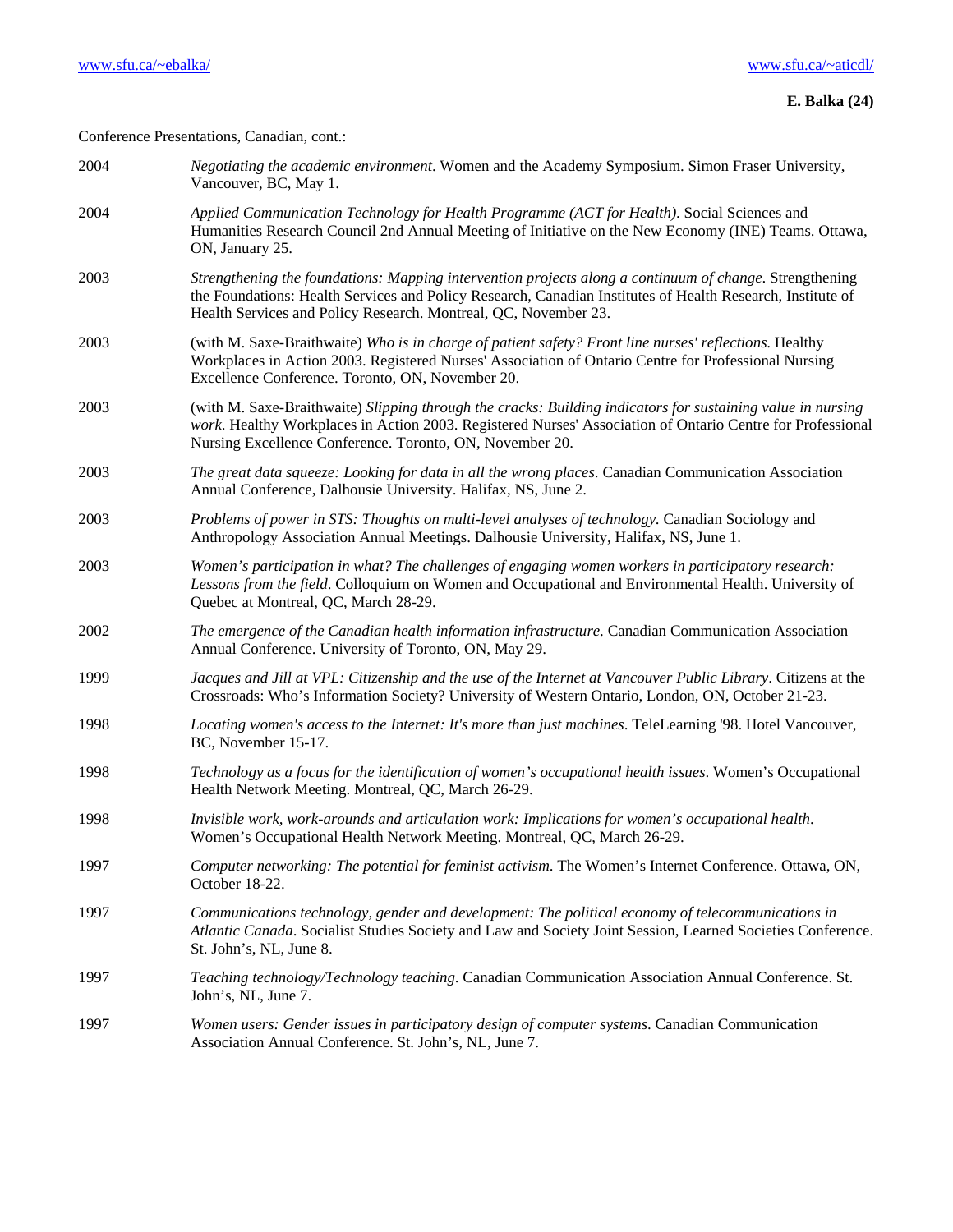Conference Presentations, Canadian, cont.:

1997 *Women and access*. Making the Links: A Critical Look at Community and the Internet, 5th Annual British Columbia Library Association Information Policy Conference. Simon Fraser University, Burnaby, BC, March 21. 1997 *Viewing universal access through a gendered lens*. Developing a Canadian Access Strategy: Universal Access to Essential Network Services. Universal Access Workshop. Faculty of Information Studies, University of Toronto, ON, February 6-8. 1996 *Gender issues in a digital world*. Digital Knowledge: Canada's Future, Canada's Coalition for Public Information Conference. Royal York Hotel, Toronto, ON, February 6-7. 1993 *Healing and balance in the lives of activist academics*. Canadian Institute for the Advancement of Women (CRIAW) Annual Conference. St. John's, NL, November 14. 1993 *The structure of Newfoundland women's organizations: Research findings*. Canadian Women's Studies Association Annual Meetings. Ottawa, ON, June 3. 1992 *More conundrums in coordinating women's studies*. Canadian Women's Studies Association Annual Meetings. Charlottetown, PE, May 31. 1991 *Communication between women's studies programmes*. Canadian Studies Association Annual Meetings. Kingston, ON, June 4. 1991 *Technological and occupational change: Implications for women in the 90s*. Working Knowledge: Labour and Learning in the Twenty-First Century. Vancouver Community College, Vancouver, BC, May 11. 1990 *The use of computer communication networks by women in the context of feminist social change*. Canadian Women's Studies Association Annual Meetings. Victoria, BC, May 30. 1988 *Women-friendly communication strategies: Making the computer work for you*. Canadian Institute for the Advancement of Women (CRIAW) Annual Conference. Quebec City, QC, November 12. 1988 *Strategies for the implementation of a feminist computer network*. BC/Yukon Federation of Women's Groups Annual Conference. One Hundred Eight Mile House, BC, June 4. 1988 *Down the line: The social implications of computers*. British Columbia Teacher Librarian's Association Annual Conference. Harrison Hot Springs, BC, April 18. 1986 *Women, work, technology and unions*. Port Alberni Women's Resources Conference. Port Alberni, BC, February 7.

## **SEMINAR PRESENTATIONS AND GUEST TEACHING:**

### **International:**

| 2012 | Gender-based analyses of communication technology applications: Implications for women's development.                                                                                                                                     |
|------|-------------------------------------------------------------------------------------------------------------------------------------------------------------------------------------------------------------------------------------------|
|      | Beijing Joint Summer School: The Transformation of Media Industries in the Digital Age. Sponsored by The                                                                                                                                  |
|      | International League of Higher Education in Media and Communication (China). Organized by National                                                                                                                                        |
|      | Centre for Radio & Television Studies, Communication University of China (China), Communication and                                                                                                                                       |
|      | Media Research Institute, University of Westminster (UK), School of Journalism and Communication,                                                                                                                                         |
|      | Chinese University of Hong Kong (China), School of Communication, Simon Fraser University (Canada).                                                                                                                                       |
|      | Beijing, China, July 1-15.                                                                                                                                                                                                                |
| 2011 | Everyday ethical dilemmas arising with electronic record use in primary care. International Symposium,<br>From Understanding the Present to Envisioning the Future, Vienna University of Technology, Vienna,<br>Austria, September 22-23. |
|      |                                                                                                                                                                                                                                           |

2011 *The art of technology, materiality, and large scale computing infrastructures.* Invited Seminar, University of Oslo System Design Department, Oslo, Norway, May 4.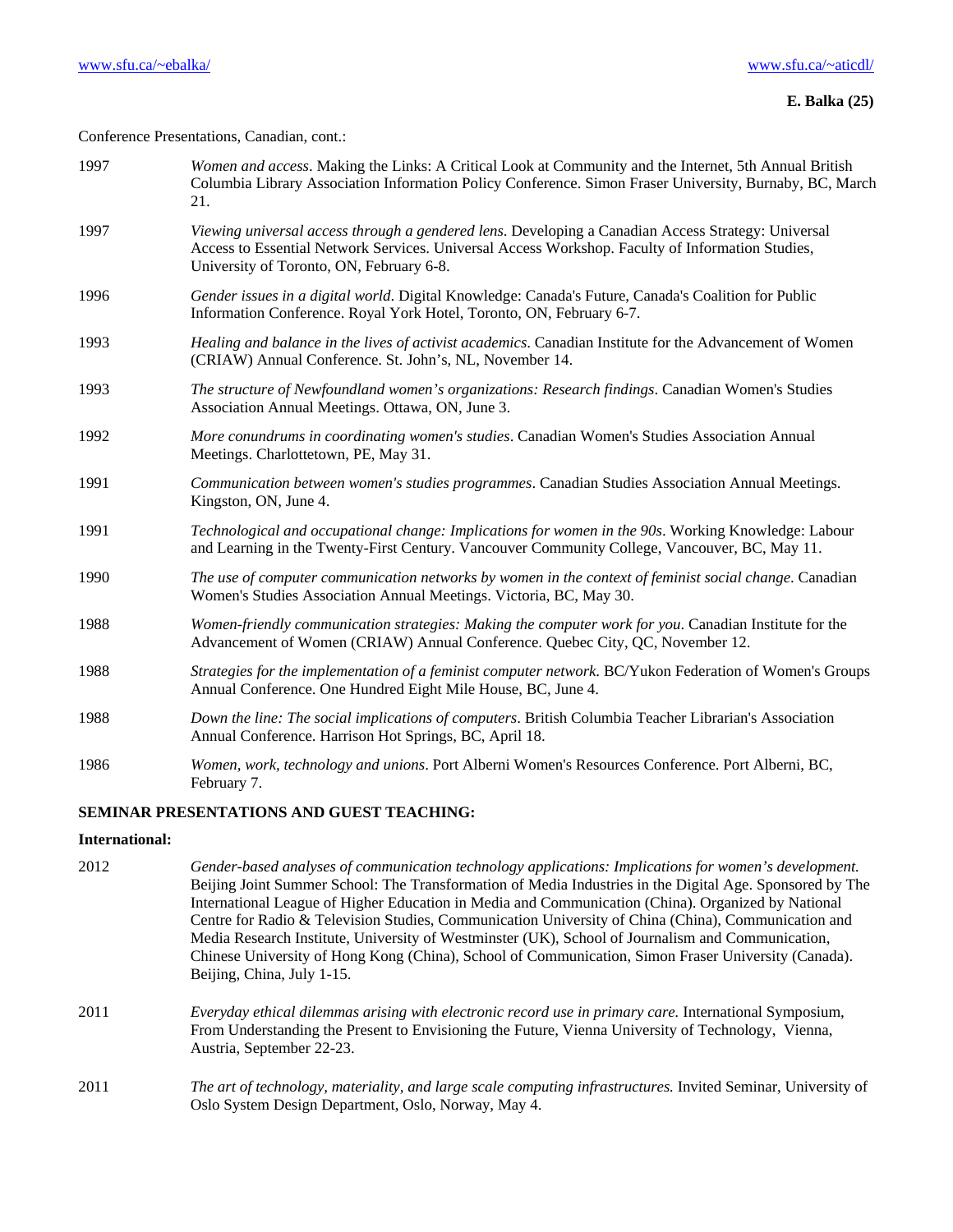Seminar Presentations and Guest Teaching, International, cont.:

| 2010 | Development of a trauma registry for a Cape Town public health trauma unit. Rounds, Trauma Unit Staff,<br>Groote Schuur Hospital, Cape Town, South Africa. September 9.                                                                               |
|------|-------------------------------------------------------------------------------------------------------------------------------------------------------------------------------------------------------------------------------------------------------|
| 2009 | Handover of health information and patient safety. Seminar in Perspectives on Applied Health Technology,<br>Ph.D. course. Blekinge Institute of Technology, Ronneby, Sweden, September 16.                                                            |
| 2009 | Handover of health information and patient safety. Seminar in Perspectives on Applied Health Technology,<br>Public Lecture. Blekinge Institute of Technology, Ronneby, Sweden, September 16.                                                          |
| 2005 | Introduction of the wireless call system. Department of Health Management and Policy, Erasmus University,<br>Rotterdam, Netherlands, April 27.                                                                                                        |
| 2004 | Documents and work practices in medical work: Challenges and opportunities. Advanced Business Center<br>Lecture Series. Ricoh, Inc, San Jose, California. September 15.                                                                               |
| 2003 | Freezing social relations: Constructing gender through health database design - An STS perspective on<br>health informatics. Institute for Advanced Studies in Science, Technology and Society Studies. Graz, Austria,<br>May 6.                      |
| 2002 | Building the road to Canada's field of dreams: Looking back on Canada's public access strategy. Centre for<br>Service Innovation, School of Business, Queensland University of Technology, Australia, July 22.                                        |
| 2002 | Visiting Professor, Centre for Service Innovation, School of Business, Queensland University of Technology,<br>Australia, July 19-August 1.                                                                                                           |
| 2002 | The intersection of gender, skill and organizational issues in participatory technology design projects.<br>Interdisciplinary Committee on Organizational Studies (ICOS) Seminar. University of Michigan, Ann Arbor,<br>MI, March 8.                  |
| 2001 | Tidying up loose ends: Theoretical and practical issues related to women's participation in technological<br>design. Department of Computer Supported Cooperative Work, Technical University of Vienna, Austria,<br>August 30.                        |
| 2001 | Participatory approaches to interactive learning. Course Instructor, Technical University of Graz, Austria,<br>May 11-12.                                                                                                                             |
| 1998 | Gender, skill, expertise and user involvement in designing technology: Reflections on theory and practice.<br>Department of Innovation Studies, University of East London, England, June 24.                                                          |
| 1998 | Gendering ergonomics: Insights from participatory design and women's studies. Department of Industrial<br>Engineering and Management, Tampere University of Technology, Finland, June 5.                                                              |
| 1998 | Gender, diversity and the information society in Canada. Work Research Centre, University of Tampere,<br>Finland, June 3.                                                                                                                             |
| 1998 | Gendering ergonomics: Insights from participatory design and women's studies. National Centre for<br>Occupational Health, Helsinki, Finland, June 1.                                                                                                  |
| 1997 | Visiting Professor, People, Technology and Work Program and InfoCentre. Conducted lectures and seminars<br>on gender and participatory design and women and technology, University College of Karlskrona-Ronneby,<br>Ronneby, Sweden, December 15-18. |
| 1997 | Gender, technology, participation and ergonomics. Department of Environment, Technology and Social<br>Studies, Roskilde University, Roskilde, Denmark, December 11.                                                                                   |
| 1997 | Gender and communication in participatory design of technology. Technology and Social Change Program,<br>Linkoping University, Linkoping, Sweden, May 21.                                                                                             |
| 1996 | Addressing gender in participatory design of computing systems: Theoretical and conceptual problems.<br>Department of Computer Science and Informatics, University of Oslo, Norway, December 4.                                                       |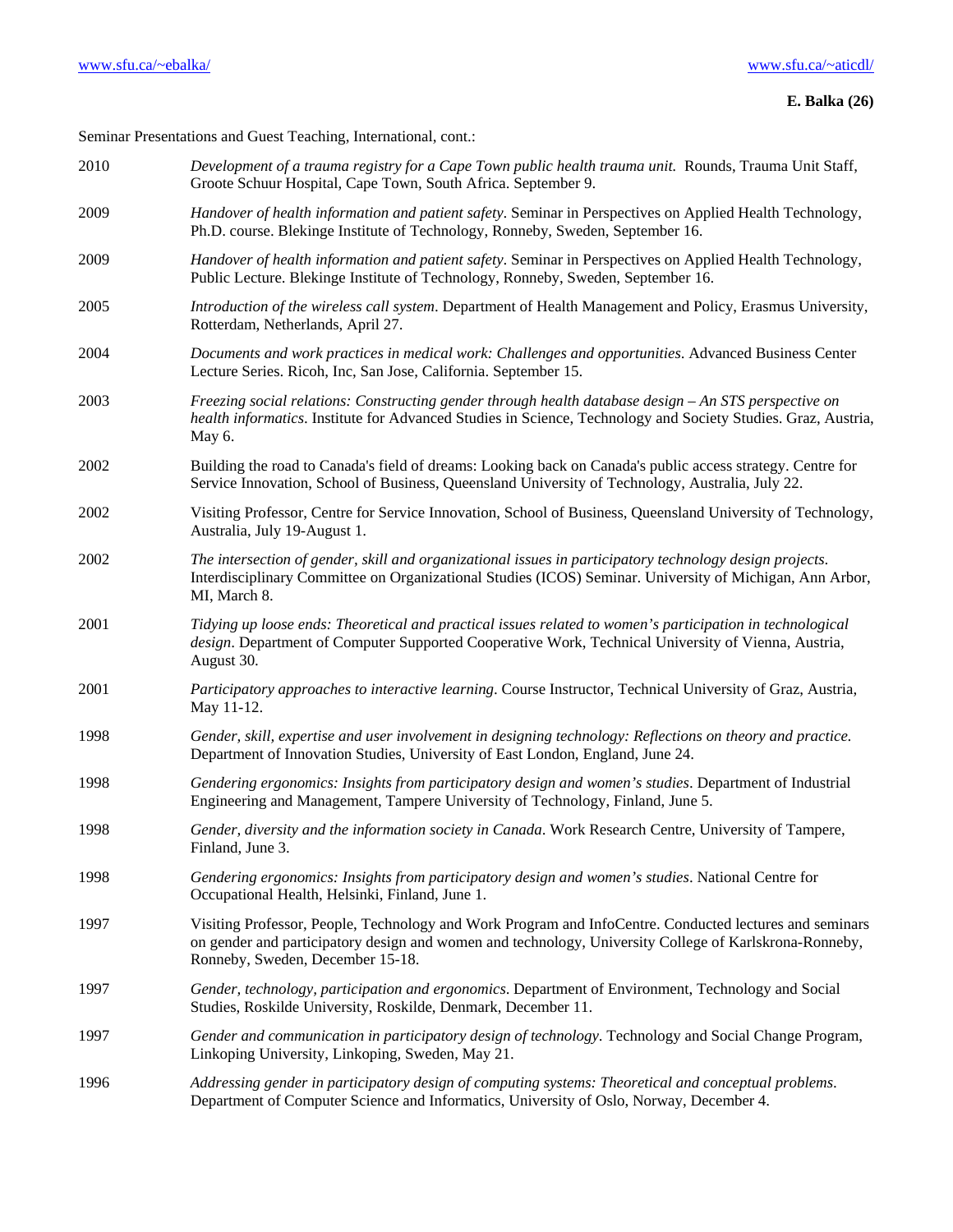Seminar Presentations and Guest Teaching, International, cont.:

- 1996 *Gender and computer networking: Findings from three studies*. Science, Technology and Society Programme, Norwegian University of Science and Technology, Trondheim, November 22.
- 1996 *Culture and participatory design and the culture of participatory design*. Institute of Sociology and Multidisciplinary Group for the Study of Work and Society, University of Bergen, Norway, September 26.
- 1996 *Gender and skill in participatory design and ergonomics*. Faculty of Engineering Speakers Series, University of Washington, Seattle, April 22.
- 1990 *The labour movement and new technology: Developing strategies for change*. Second Annual Labour Summer School for High School Students, Bellingham, WA, July 29.
- 1989 *Truth and consequences: Using technology assessment as a teaching tool*. Technology Education Colloquium, Montana State University, Bozeman, December 7.
- 1989 *The labour movement and new technology: Developing strategies for change*. First Annual Labour Summer School for High School Students, Bellingham, WA, August 25.
- 1984 *Women, technological change and unemployment*. Trainer, Staff of Seattle Office of Women's Rights, Seattle, WA, August 15.

**Seminar Presentations and Guest Teaching, Canadian:** 

| 2013 | Transforming Cities Through Engaging Technologies as a Feminist Issue. Designing an Ideal City for<br>Women and Girls. PechaKucha 20 x 20, Vancouver, Vol. 26, February 28.                                                                                                          |
|------|--------------------------------------------------------------------------------------------------------------------------------------------------------------------------------------------------------------------------------------------------------------------------------------|
| 2012 | Data Translation Practices in Bioinformatics Laboratories. The Centre for Clinical Epidemiology and<br>Evaluation Weekly Rounds, Vancouver Coastal Health Authority, Vancouver, BC, November 19.                                                                                     |
| 2012 | Challenges in reporting on sports related injuries in BC. Trauma Rounds, Vancouver General Hospital,<br>Vancouver Coastal Health Authority, Vancouver, BC, September 12.                                                                                                             |
| 2011 | Cultivating data: Issues arising in the development, maintenance and use of data sets for health research.<br>The Centre for Clinical Epidemiology and Evaluation Weekly Rounds, Vancouver Coastal Health Authority,<br>Vancouver, BC, November 21.                                  |
| 2011 | What do ski area injuries, genomics research and art practices have in common: Exploring the contributions<br>SIAT can make to health informatics. SIAT Graduate Research Colloquium, School of Interactive Arts and<br>Technology, Simon Fraser University, Surrey, BC, October 12. |
| 2010 | Can we respond to the challenge? Issues arising in the assessment of information technology in healthcare.<br>The Centre for Clinical Epidemiology and Evaluation Weekly Rounds, Vancouver Coastal Health Authority,<br>Vancouver, BC, November 8.                                   |
| 2010 | Socio-technical issues in health informatics: How SIAT can contribute to design solutions. SIAT Graduate<br>Research Colloquium, School of Interactive Arts and Technology, Simon Fraser University, Surrey, BC,<br>October 20.                                                      |
| 2010 | E-epidemiology: The challenges of constructing health indicators involving multiple jurisdictions. The Centre<br>for Clinical Epidemiology and Evaluation Weekly Rounds, Vancouver Coastal Health Authority, BC, May<br>31.                                                          |
| 2009 | Interviewing Strategies in Qualitative Research (half day workshop). Children's and Family Research<br>Institute, Provincial Health Services Authority. Vancouver, BC, October 22.                                                                                                   |
| 2009 | The Campbell Collaboration. The Centre for Clinical Epidemiology and Evaluation Systematic Review<br>Course, Vancouver Coastal Health Authority, BC, June 8.                                                                                                                         |
| 2009 | Unpacking handover communication: Implications for safe patient care (with S. Whitehouse). The Centre for<br>Clinical Epidemiology and Evaluation Weekly Rounds, Vancouver Coastal Health Authority, BC, January<br>26.                                                              |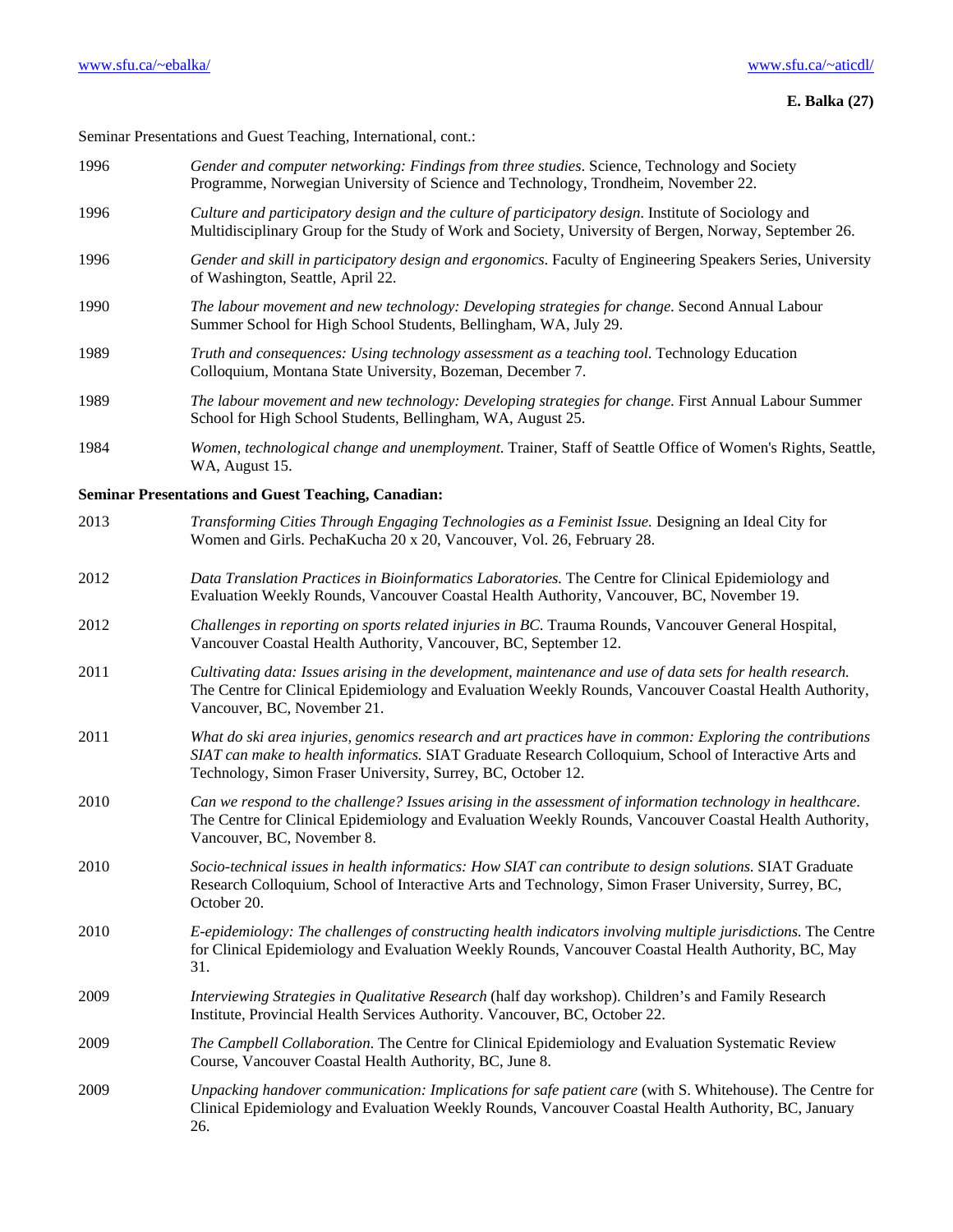### **E. Balka (28)**

2009 *Configuration and Implementation of Computer Supported Cooperative Work Systems in Health Informatics: Lessons from the Field about Designing for Use.* Guest Lecture, SIAT Research Colloquium, School of Interactive Art and Technology, Simon Fraser University. Surrey, BC, January 14.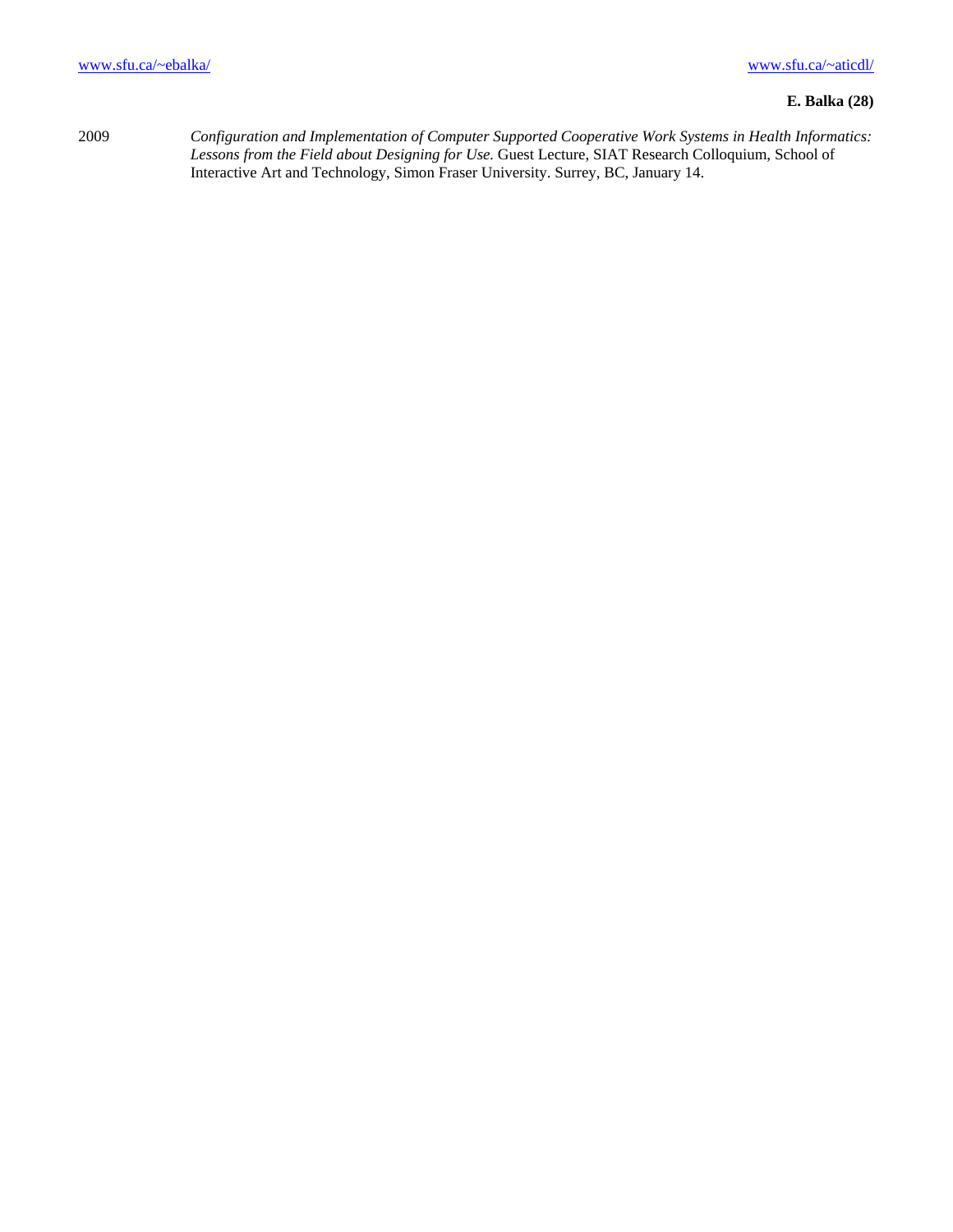Seminar Presentations and Guest Teaching, Canadian, cont.:

| 2008 | The Campbell Collaboration. The Centre for Clinical Epidemiology and Evaluation Systematic Review<br>Course, Vancouver Coastal Health Authority, BC, May 26.                                                                                                                |
|------|-----------------------------------------------------------------------------------------------------------------------------------------------------------------------------------------------------------------------------------------------------------------------------|
| 2008 | E-Epidemiology and the Health Innovation Design and Evaluation Team (HeIDE). The Centre for Clinical<br>Epidemiology and Evaluation Weekly Rounds, Vancouver Coastal Health Authority, BC, May 26.                                                                          |
| 2008 | Science, technology and society perspectives on data quality issues occurring during data collection and use<br>in health services research. The Centre for Clinical Epidemiology and Evaluation Weekly Rounds,<br>Vancouver Coastal Health Authority, BC, January 28.      |
| 2008 | Science, technology and society perspectives on data collection and use. Centre for Health Services and<br>Policy Research, University of British Columbia, Vancouver, January 16.                                                                                          |
| 2007 | The Campbell Collaboration. The Centre for Clinical Epidemiology and Evaluation Systematic Review<br>Course, Vancouver Coastal Health Authority, BC, September 10.                                                                                                          |
| 2007 | The intersection of language, technology, gender and knowledge about women's health. Seminar<br>Presentation, Co-sponsored by University of Waterloo Department of English, Faculty of Health Studies and<br>Women's Studies Program, University of Waterloo, ON, April 16. |
| 2007 | Program Evaluation (all day course). The Centre for Clinical Epidemiology and Evaluation Systematic<br>Review Course, Vancouver Coastal Health Authority, BC, January 5.                                                                                                    |
| 2006 | The Campbell Collaboration. The Centre for Clinical Epidemiology and Evaluation Systematic Review<br>Course, Vancouver Coastal Health Authority, BC, September 11.                                                                                                          |
| 2005 | What? No RCTs? Guest Lecture in PHAR 450 B: Technology Assessment in Field Settings. Faculty of<br>Pharmaceutical Sciences, University of British Columbia, Vancouver, November 25.                                                                                         |
| 2005 | Constructing health: Data quality from conceptualization to system design and data use. CINBIOSE,<br>University of Quebec at Montreal, November 2.                                                                                                                          |
| 2005 | The Campbell Collaboration. The Centre for Clinical Epidemiology and Evaluation Systematic Review<br>Course, Vancouver Coastal Health Authority, BC, October 24.                                                                                                            |
| 2005 | Evaluating health outcomes. Workshop co-organizer and presenter (all day workshop for health<br>professionals), The Centre for Clinical Epidemiology and Evaluation, Vancouver Coastal Health Authority,<br>BC, April 6.                                                    |
| 2005 | From theory to practice and back: An action research case report. Guest Lecture in INF 503: Research<br>Methods in Health Informatics. School of Health Information Sciences, University of Victoria, BC, January<br>13.                                                    |
| 2004 | Information technology in healthcare: Snapshots from the field. Simon Fraser University School of<br>Communication Brown Bag Lunch Series, Burnaby, BC, December 2.                                                                                                         |
| 2004 | Technology and patient safety: Systems and governance issues. Health Law and Technology Institute,<br>Dalhousie University, Halifax, NS, November 19.                                                                                                                       |
| 2004 | Course Faculty, Literacy and Health Research Workshop for Graduate Students. Second Canadian<br>Conference on Literacy and Health. Staying the Course: Literacy and Health in the First Decade. Ottawa, ON,<br>October 16-17.                                               |
| 2004 | The Campbell Collaboration. The Centre for Clinical Epidemiology and Evaluation Condensed Systematic<br>Review Course, Vancouver Coastal Health Authority, BC, October 26                                                                                                   |
| 2004 | The Campbell Collaboration. The Centre for Clinical Epidemiology and Evaluation Systematic Review<br>Course, Vancouver Coastal Health Authority, BC, September 27.                                                                                                          |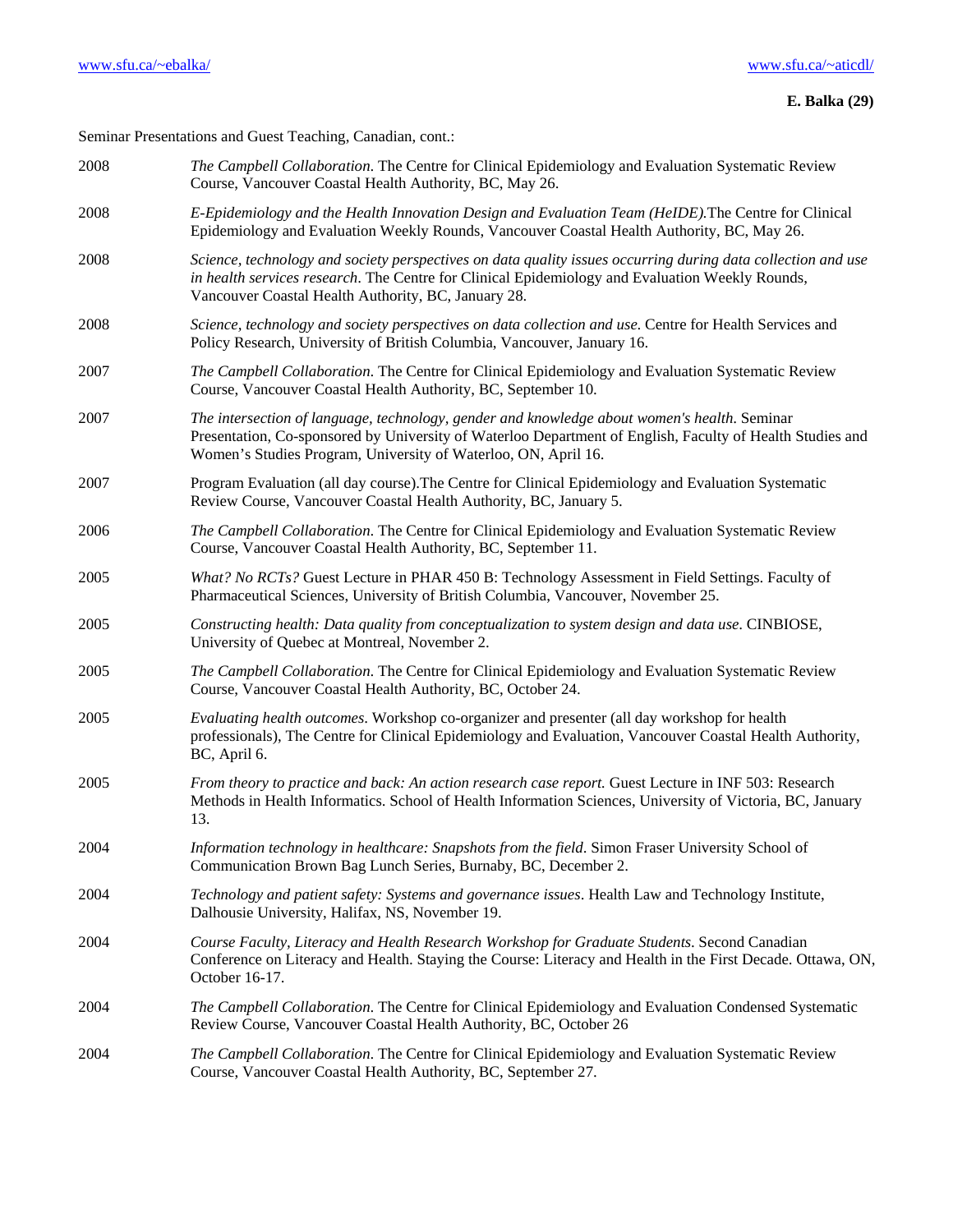Seminar Presentations and Guest Teaching, Canadian, cont.:

- 2004 *Field research techniques: Work practice research and Francophone ergonomics*. Kinesiology 885, Simon Fraser University, Burnaby, BC, September 23.
- 2004 *Participatory design: From theory to practice (and back)*! The Bridge Research Colloquium, Simon Fraser University, Surrey, BC, April 16.
- 2004 *The role of technology in the production, consumption and use of health information: Implications for policy and practice*. Institute for Health Promotion Research, University of British Columbia, Vancouver, January 8.
- 2003 *Healthy best practices in midlife: Community partnerships for health research*. Institute of Health Services and Policy Research, Montreal, QC, November 23.
- 2003 *The role of technology in the production, consumption and use of health information: Implications for policy and practice*. School of Communication, Simon Fraser University, Burnaby, BC, November 5.
- 2003 *The Campbell Collaboration*. The Centre for Clinical Epidemiology and Evaluation Systematic Review Course, Vancouver Coastal Health Authority, BC, October 6.
- 2003 *Technology trouble: Talk to us. Findings from an ethnographic field study of new technology implementation in the new tower at Vancouver General Hospital*. Rounds, Centre for Clinical Epidemiology & Evaluation, Vancouver Hospital & Health Sciences Centre, BC, September, 15.
- 2003 *Technology trouble? Talk to us! Overview of a quick cycle workplace intervention project*. CINBIOSE, University of Quebec at Montreal, July 28.
- 2003 *Before and after surgery: Taking social determinants of health into account in orthopaedic research*. Orthopaedic Surgery Grand Rounds, Vancouver General Hospital, BC, April 2.
- 2003 *The introduction of information technologies into health sector workplaces: Designing healthy work practices*. Occupational and Environmental Hygiene Program, University of British Columbia, Vancouver, February 7.
- 2002 *Assessing the health of the health information highway through analysis of past implementations: Lessons learned*. School of Health Information Science Seminar Series, University of Victoria, BC, March 22.
- 2002 *Work practices meet population health: Issues in the design, development and implementation of information systems to support population health*. Grand Rounds, Centre for Clinical Epidemiology & Evaluation, Vancouver Hospital & Health Sciences Centre, BC, March 4.
- 2000 *Designing healthy technology? An overview of the Canadian health information highway*. President's Lecture, Simon Fraser University, Burnaby, BC, November 20.
- 2000 *The use of the internet by library patrons at Vancouver Public Library*. Simon Fraser University Library Brown Bag Lecture Series 4. W.A.C. Bennett Library, Simon Fraser University, Burnaby, BC, April 26.
- 2000 *Social, ethical and gender issues in designing technology*. Equity Issues in Education and Employment Lecture Series, Faculty of Applied Sciences, Simon Fraser University, Burnaby, BC, February 24.
- 1999 *The use of computers in qualitative data analysis*. Guest lecture in Evaluation Methods for Applied Communications Research, Simon Fraser University, School of Communication, Burnaby, BC, September 28.
- 1999 *Redesigning women's work: Insights from participatory design and participatory ergonomics*. Women's Studies Program, University of Northern British Columbia, Prince George, BC, March 12.
- 1999 *Gender and technology: Accounting for invisible work in job design*. Occupational and Environmental Hygiene Program, University of British Columbia, Vancouver, January 22.
- 1997 *Technology assessment: Applications in educational technology*. Graduate Program, Faculty of Education, Simon Fraser University, Burnaby, BC, March 4.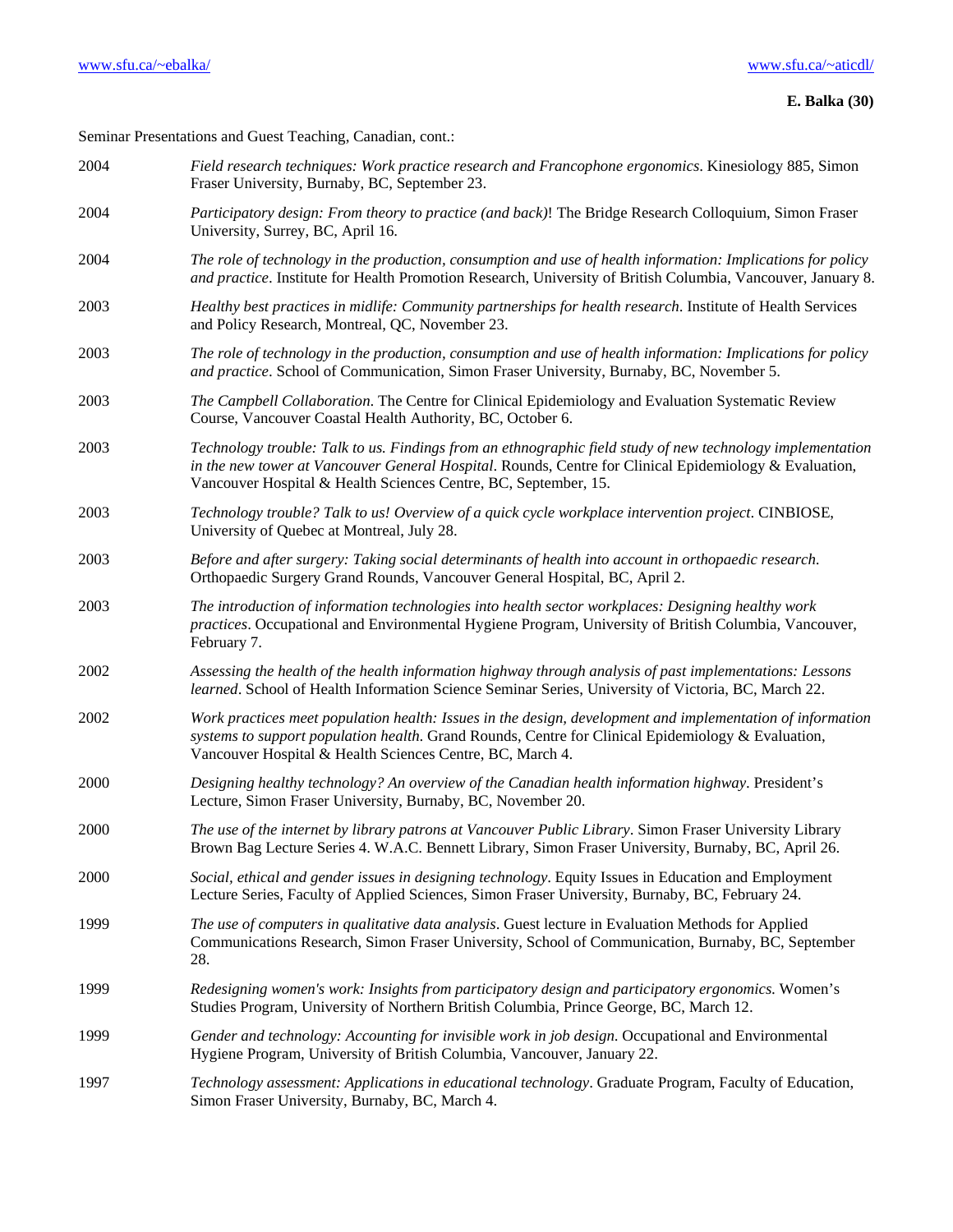Seminar Presentations and Guest Teaching, Canadian, cont.:

| 1997 | An overview of women and technology and research findings: Three studies about women and technology.<br>Guest Lectures, Introduction to Communication, Simon Fraser University, Burnaby, BC, February 18 & 25.                           |
|------|------------------------------------------------------------------------------------------------------------------------------------------------------------------------------------------------------------------------------------------|
| 1997 | The future of democracy in the cyber-age. Panelist, panel discussion hosted by School of Communication,<br>Institute for the Humanities and Continuing Studies, Simon Fraser University, Burnaby, BC, January 31.                        |
| 1996 | Technology assessment and technology as an equity issue. Master of Philosophy in Humanities Programme,<br>Memorial University, St. John's, NL, May 29 & June 5.                                                                          |
| 1996 | Gender and communication issues in the design of technological systems. School of Communication, Simon<br>Fraser University, Burnaby, BC, April 12.                                                                                      |
| 1996 | Gender and built environments. Department of Geography Seminar Series, Memorial University, St. John's,<br>NL, March 15.                                                                                                                 |
| 1996 | Activism and academics: Praxis, politics and the feminist project. Panel discussion. Women's Studies<br>Program, Memorial University, St. John's, NL, March 8.                                                                           |
| 1995 | Equity issues in computer networking. Faculty of Engineering, Memorial University, St. John's, NL, October<br>4.                                                                                                                         |
| 1995 | Life after an MA in women's studies: Reflections on the early days of SFU's MA program in women's studies.<br>20th Anniversary of Women's Studies. Department of Women's Studies, Simon Fraser University, Burnaby,<br>BC, September 29. |
| 1994 | Technology assessment and equity. Faculty of Engineering, Memorial University, St. John's, NL, October 13.                                                                                                                               |
| 1994 | Technology assessment. Master of Philosophy in Humanities Programme, Memorial University, St. John's,<br>NL, June 30.                                                                                                                    |
| 1994 | Documenter les domaines inexploités: Critiques féministes du changement technologique. Centre Pour Des<br>Études Sur Les Femmes, Université du Québec à Montréal, May 5.                                                                 |
| 1993 | The effects of technological change on women's work in telecommunications. Social, Technical & Physical<br>Barriers to the Safe Integration of Women in the Workplace (Workshop), Memorial University, St. John's,<br>NL, August 30.     |
| 1993 | The use of computers in women's organizations: Preliminary results from a provincial study in Newfoundland<br>and Labrador. University of Victoria, BC, March 22.                                                                        |
| 1993 | Womantalk goes on-line: The use of computer networks in the context of feminist social change. University of<br>Calgary, AB, January 25.                                                                                                 |
| 1992 | Women's access to computer networks: Implications for participatory design. Simone De Beauvoir Institute,<br>Montreal, QC, January 27.                                                                                                   |
| 1991 | Women's access to computer networks. Science, Communications and Information Technology Series,<br>Queen's University, Kingston, ON, November 12.                                                                                        |
| 1991 | One foot in each door: Women's studies and the community. The University and the Community, Canadian<br>Research Institute for the Advancement of Women (CRIAW) Newfoundland/Labrador Workshop. St.<br>John's, NL, July 12.              |
| 1991 | Getting wired: The social impact of computers in the workplace. Information Services, Queen Elizabeth II<br>Library, Memorial University of Newfoundland, St. John's, NL, February 26.                                                   |
| 1990 | The house that technology built: Reflections on Ursula Franklin's "The Real World of Technology."<br>University of British Columbia, Professors Emeriti Division, Vancouver, BC, September 19.                                           |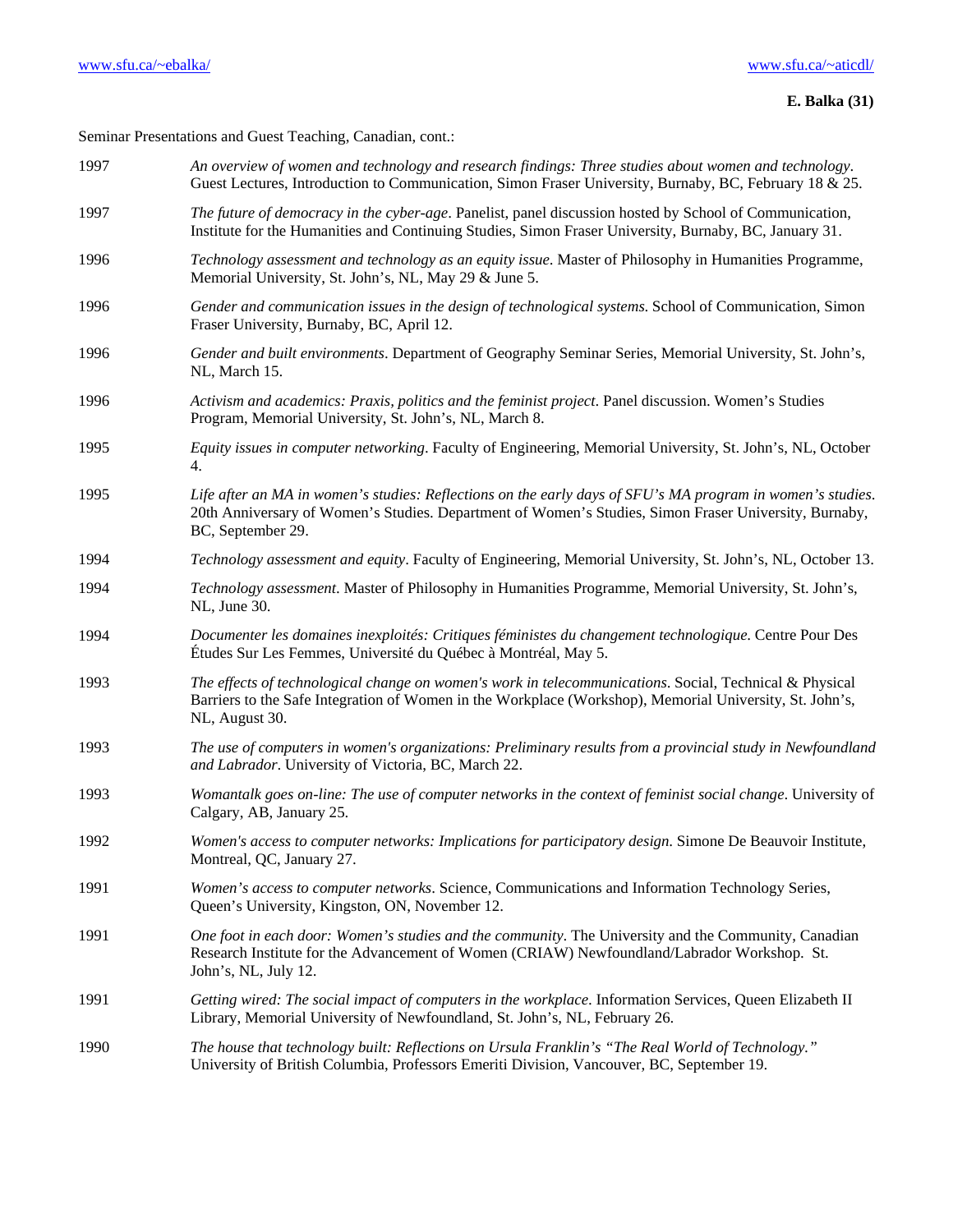# **Talks to Policy and Practitioner Audiences:**

| 2012 | Technology, innovation, and health communication: Why context matters and how to assess context. Public<br>Health Summer School. Organized by the Public Health Association of British Columbia, University of<br>British Columbia, Vancouver, BC, July 25.                                                  |
|------|--------------------------------------------------------------------------------------------------------------------------------------------------------------------------------------------------------------------------------------------------------------------------------------------------------------|
| 2011 | Issues and Challenges in Using of Secondary Data from Primary Health Care Electronic Health Records.<br>Series of presentations organized for representatives from Canada Health Infoway Inc. Vancouver, BC,<br>September 6.                                                                                 |
| 2011 | Making Sense of Governance & Policy in Relation to Genomics. Genome BC Board of Directors, Vancouver,<br>BC, May 11.                                                                                                                                                                                         |
| 2011 | Communication and health care information management: Designing health care communication tools.<br>Youth and Young Adults in Transition: Knowledge Translation & Consultation Workshop. April 15.                                                                                                           |
| 2011 | Can we respond to the challenge? Issues arising in the assessment of information technology in healthcare.<br>Canadian Agency for Drugs and Technologies in Health (CADTH) Health Technology Analysis Exchange.<br>Vancouver, BC, April 2.                                                                   |
| 2011 | Skiing, charting and the art of "omics." Invited Presentation at National Science Foundation funded<br>workshop titled Emerging Configurations of the Virtual and the Real, undertaken to define the new<br>boundaries of studies in information infrastructure. Chicago, Illinois. March 20-21.             |
| 2011 | Data quality issues and challenges in secondary use of data from primary care settings. Online presentation<br>for CIHI-KNEX (Canadian Institute for Health Information Knowledge Exchange network), February 15.                                                                                            |
| 2010 | iHealth: Health Literacy in a technical age. Café Scientifique panel member, Public event sponsored by<br>Institute of Population and Public Health of the Canadian Institutes of Health Research and the Public Health<br>Agency of Canada, Bellaggio Café, Vancouver, BC, November 24.                     |
| 2010 | Ghost charts, ski area injuries, and handovers in patient care: Socio-technical design issues and challenges<br>for designing information systems to support varied user groups. Presentation to Google Inc. Mountain<br>View, CA. August 9.                                                                 |
| 2008 | Information technologies in health settings: Challenges to improving the evidence base. Presentation to<br>health decision makers at Health Technology Assessment: Evidence to Policy Symposium, Child and Family<br>Research Institute, Provincial Health Services Association, Vancouver, BC. September 4. |
| 2008 | Clinic Chart Study: Overview & Preliminary Findings. Presentation to Clinical Informatics Advisory<br>Committee, Provincial Health Services Authority. Vancouver, BC. July 17.                                                                                                                               |
| 2007 | The role of technology in the production, consumption and use of health information in varied settings.<br>Policy Division, Health Canada, Ottawa, ON. November 22.                                                                                                                                          |
| 2007 | (with Elaine Gibson) The role of technology in the production, consumption and use of health information:<br>An overview of the ACTION for Health Project. Privacy Commission, Health Canada, Ottawa, ON,<br>November 20.                                                                                    |
| 2007 | (with Elaine Gibson). The role of technology in the production, consumption and use of health information:<br>An overview of the ACTION for Health Project. Access to Information and Privacy Division, Health Canada:<br>Ottawa, ON. October 25.                                                            |
| 2007 | The role of technology in the production, consumption and use of health information. Public Health Agency<br>of Canada, Ottawa, ON, October 24.                                                                                                                                                              |
| 2007 | Information technology in the health sector: Nursing issues. Canadian Nurses Association, Ottawa, ON.<br>October 23.                                                                                                                                                                                         |
| 2007 | Information technology in the health sector: Implications related to doctors. Canadian Medical Association,<br>Ottawa, ON. October 23.                                                                                                                                                                       |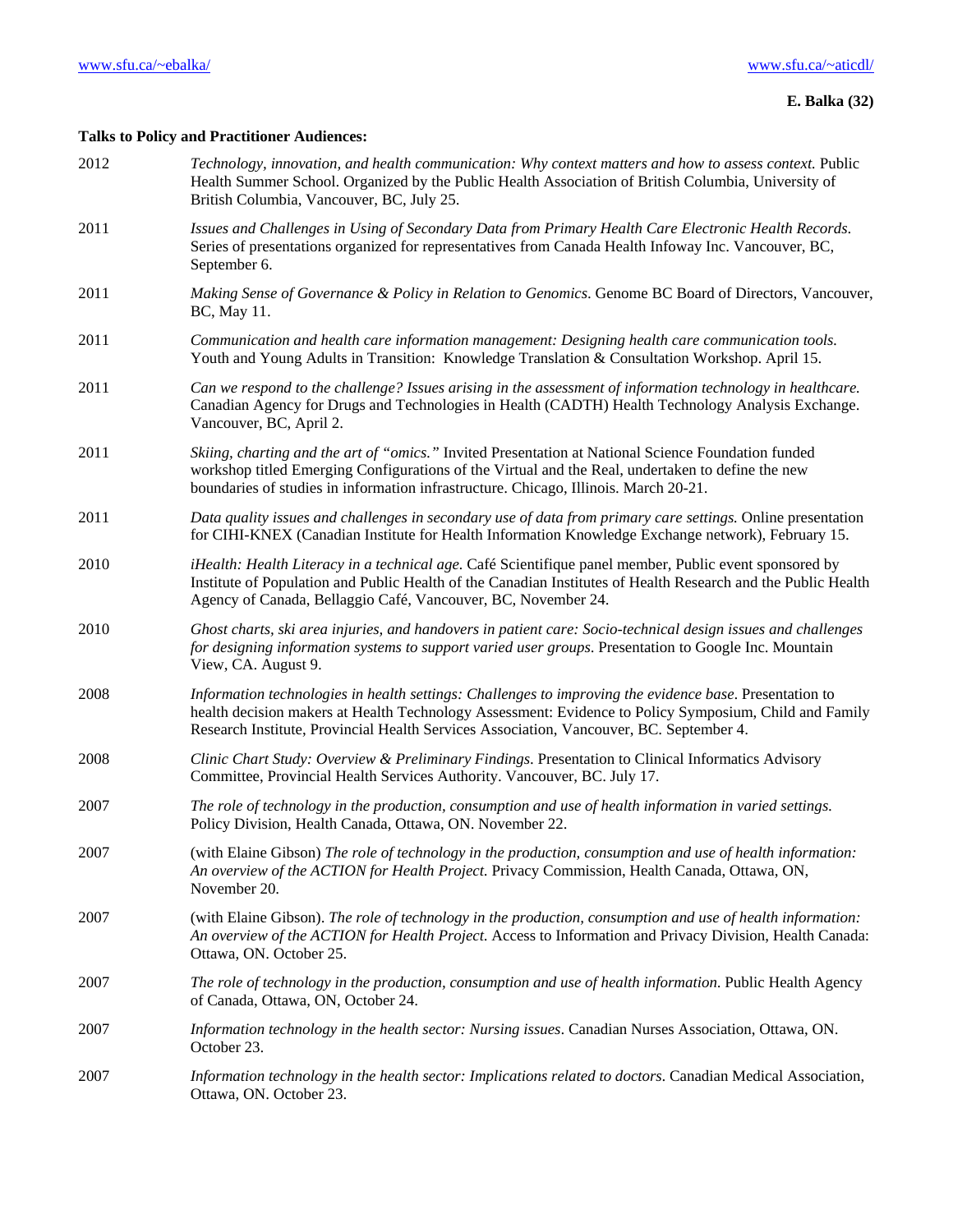Talks to Policy and Practitioner Audiences, cont.:

| 2007 | Information technology in the health sector: Implications related to Industry Canada's mandate. Industry<br>Canada, Ottawa, ON. October 22.                                                   |
|------|-----------------------------------------------------------------------------------------------------------------------------------------------------------------------------------------------|
| 2007 | Information technology in the health sector: Implications for First Nations and Inuit Health. First Nations<br>and Inuit Health Branch, Health Policy, Ottawa, ON. October 19.                |
| 2007 | Challenges associated with implementation of Canada's Health Information Highway: Implications for the<br><i>Auditor General's Office.</i> Auditor General of Canada. Ottawa. ON. October 17. |

- 2007 *Information technology in the health sector: Gender issues*. Bureau of Women's Health and Gender Analysis, Health Canada: Ottawa, ON. October 17.
- 2007 *Evidence based technology purchasing? Successes and challenges in improving the use of evidence in health technology decision making*. Canadian Agency for Drugs, Technologies and Health Invitational Symposium. Ottawa, Ontario. April 23-24.
- 2007 Balka, E. *Health technology, governance and patient safety: An overview and synthesis of the literature*. Health Policy Research Roundtable on Patient Safety and Governance (Organized by Health Canada). Minto Suite Hotel, Ottawa ON. February 23, 2007.
- 2005 *Implementing the Canadian Health Information Highway: issues arising in health sector work and legal & ethical issues*. Health Canada, Ottawa, ON, February 23.
- 2005 *Access and equity on the Canadian Health Information Highway: Preliminary research findings*. Industry Canada, Ottawa, ON, February 23.
- 2004 *Health, technology, governance and patient safety: An overview and synthesis of the literature*. Patient Safety and Governance Symposium. Health Canada, Ottawa, ON, March 12.
- 2004 *The role of technology in the production, consumption and use of health information: Implications for policy and practice*. Industry Canada, Ottawa, ON, January 23.
- 2004 *The role of technology in the production, consumption and use of health information: Implications for policy and practice*. Health Canada. Ottawa, ON, January 23.
- 2003 *Health literacy: Technological opportunities and challenges*. British Columbia Ministry of Health Planning, Victoria, BC, October 15.

#### **Hands-on Workshops:**

2004 *Development, technology and mediated infrastructures, knowledge work(ers)*. Workshop Instructor, Virtual(ly) Research: The (re)Mediatization of Culture. SSHRC ITST TechnoCulture Knowledge and Innovation Summit. Vancouver, BC, May 4. 1993 *Computer networking for women's groups*. Workshop Instructor, Canadian Institute for the Advancement of Women (CRIAW) Annual Conference. St. John's, NL, November 13. 1992 *Research techniques for the overstressed and underfunded*. Workshop Instructor, Provincial Women's Conference. Port Aux Basques, NL, November 7. 1992 *Computers and women's organizations: Issues and strategies*. Workshop Instructor, Provincial Women's Conference. Port Aux Basques, NL, November 6. 1992 *Computer networking and women's groups: An overview*. Workshop Instructor, Women in Trades and Technology Annual Conference. Ottawa, ON, February 3. 1989 *Computer networking and women's groups: An overview*. Workshop Instructor, Transforming Tomorrow: Women's Studies in the High Schools. Vancouver, BC, November 4.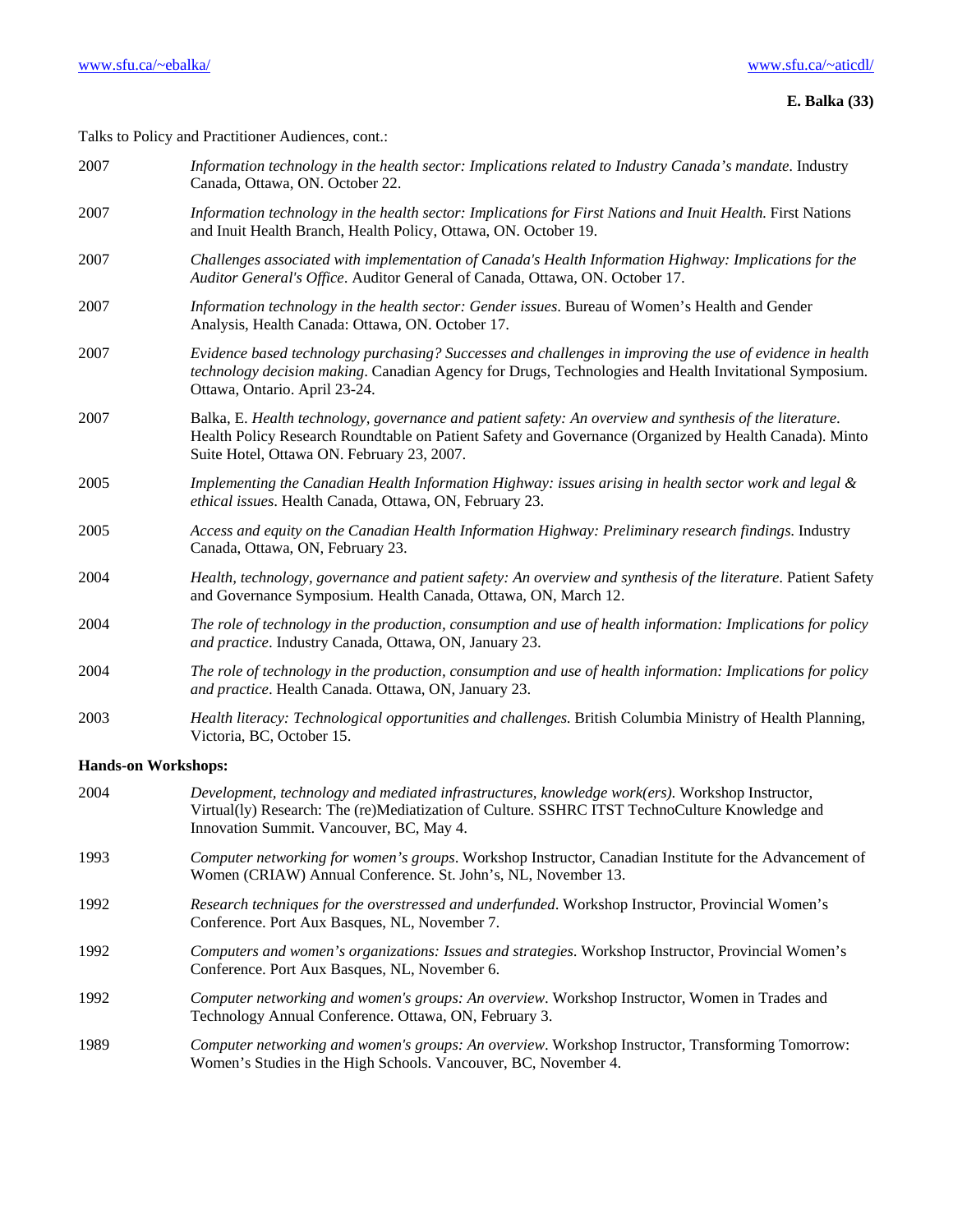## Hands-on Workshops, cont.:

| 1988                              | Computer networking and women's groups: An overview. Workshop Instructor, Women in Trades and<br>Technology Annual Conference. Naramata, BC, October 4.                                                                                                                                                                                                                                                        |
|-----------------------------------|----------------------------------------------------------------------------------------------------------------------------------------------------------------------------------------------------------------------------------------------------------------------------------------------------------------------------------------------------------------------------------------------------------------|
| 1988                              | The design and implementation of feminist computer networks for social change. Workshop Instructor,<br>Newfoundland Women's Groups. St. Johns, NL, April 23-24.                                                                                                                                                                                                                                                |
| 1987                              | The design and implementation of feminist computer networks for social change. Workshop Instructor,<br>Canadian Institute for the Advancement of Women (CRIAW) Annual Conference. Winnipeg, MB, November<br>9.                                                                                                                                                                                                 |
| 1987                              | Assessing and managing technological change. Workshop Instructor, Seattle City Librarians, American<br>Federation of State, County and Municipal Employees Local 2083. Seattle, WA, May 20.                                                                                                                                                                                                                    |
| 1987                              | Implementing technological change cooperatively. Workshop Instructor, Union of Teacher's Federation<br>Employees and Administrative Staff Union of the British Columbia Teacher's Federation. Vancouver, BC,<br>March 11.                                                                                                                                                                                      |
| 1987                              | Assessing technological change in the workplace. Workshop Instructor, Association of University and<br>College Employees Locals 2 and 6. Burnaby, BC, January 20 & 22; March 18 & 20.                                                                                                                                                                                                                          |
| 1986                              | Using computer networks in a feminist organization. Workshop Instructor, American Association of<br>University Women Idaho Chapter. Boise, ID, February 2.                                                                                                                                                                                                                                                     |
|                                   | <b>Conferences and Workshops Organized:</b>                                                                                                                                                                                                                                                                                                                                                                    |
| 2006                              | Reconfiguring healthcare: Issues in computer supported cooperative work in healthcare environments.<br>Workshop organized with I. Wagner, held in conjunction with 2006 Participatory Design Conference (PDC<br>'06): Expanding Boundaries in Design. Trento, Italy, August 1-5.                                                                                                                               |
| 2005                              | Reconfiguring healthcare: Issues arising in computer supported cooperative work in healthcare<br>environments. Workshop organized with I. Wagner, held in conjunction with 9th European Conference on<br>Computer-Supported Cooperative Work (ECSCW 2005). Paris, September 18-22.                                                                                                                             |
| 2004                              | Work practice research and information technology development in hospital and community health care<br>settings.<br>Workshop organized with I. Wagner, held in conjunction with Computer Supported Cooperative Work 2004<br>(CSCW '04): ACM conference on Computer Supported Cooperative Work, November 6-10. Chicago,<br>Illinois, USA. November 7.                                                           |
| 2000                              | Conference and Program Chair. 7th International IFIP Conference on Women, Work and Computerization.<br>Vancouver, BC, June 7-11.                                                                                                                                                                                                                                                                               |
| 1993                              | Social, technical & physical barriers to the safe integration of women in the workplace. Workshop organized<br>with B. Neis, Memorial University, St. John's, NL, August 28-30.                                                                                                                                                                                                                                |
| 1992                              | Feminist learning: Defining reality 500 years after Columbus. Canadian Women's Studies<br>Association/Association Canadienne Des Etudes Sur Les Femmes, Annual Conference organized with<br>assistance from B. Percival. University of Prince Edward Island, Charlottetown, PE, May 31-June 1.                                                                                                                 |
| 1991                              | The University and the community. Workshop organized with B. Neis and M. Muzychka, Sponsored by<br>Canadian Research Institute for the Advancement of Women (CRIAW) Newfoundland/Labrador. St. John's,<br>NL, July 11-12.                                                                                                                                                                                      |
|                                   | <b>AWARDS AND GRANTS (excluding research grants identified elsewhere):</b>                                                                                                                                                                                                                                                                                                                                     |
| 2012<br>2010<br>2009-2010<br>2008 | Social Science and Humanities Research Council of Canada International Travel Award. (\$1,500)<br>Social Science and Humanities Research Council of Canada International Travel Award. (\$1,500)<br>Social Sciences and Humanities Research Council of Canada, Small Grants Program. (\$6,100)<br>ATIC Design Lab and ACTION for Health Project received the <b>Artful Integrator's Award</b> at the Bi-Annual |

Participatory Design Conference for contributions to participatory design of information and

computer systems.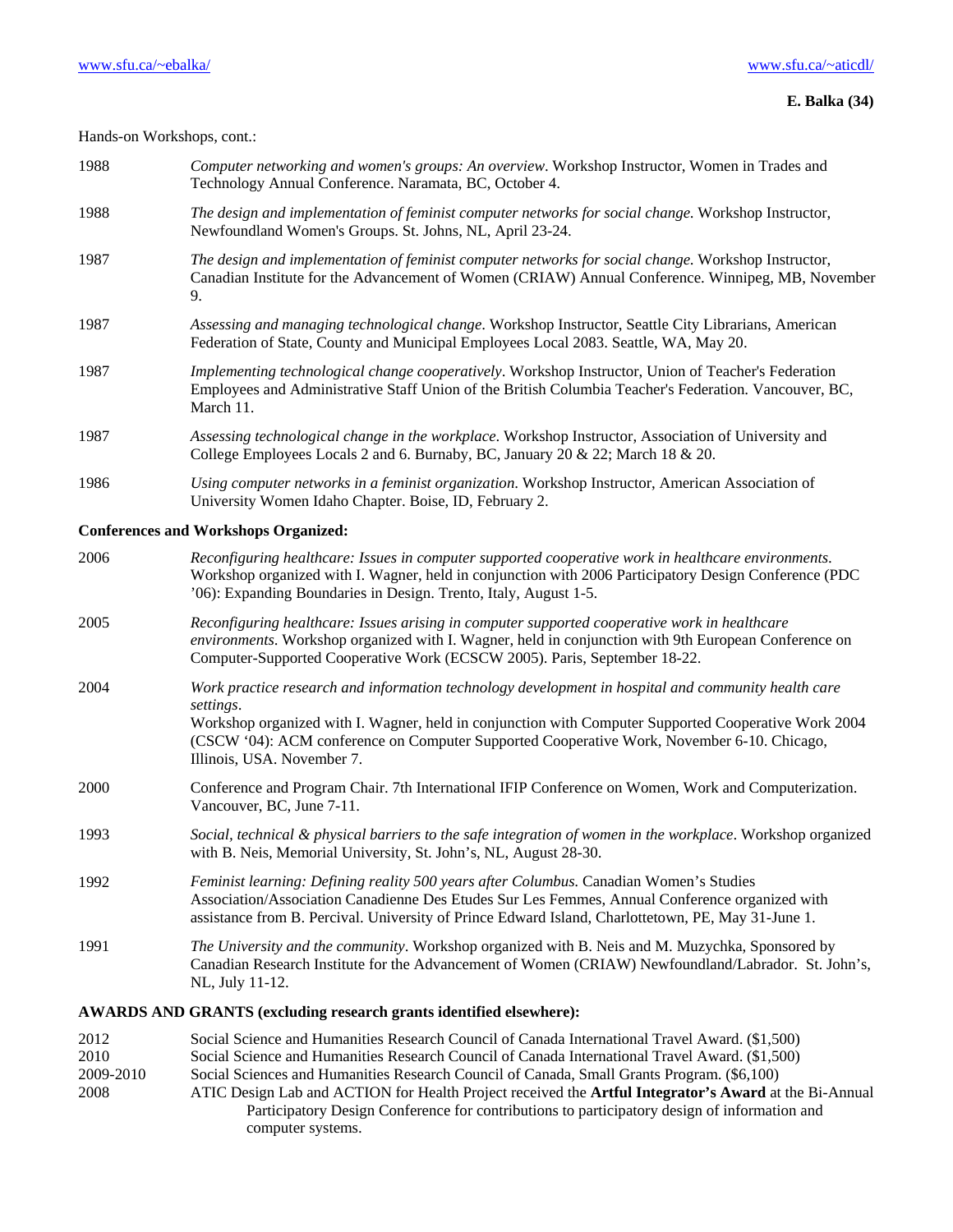**E. Balka (35)**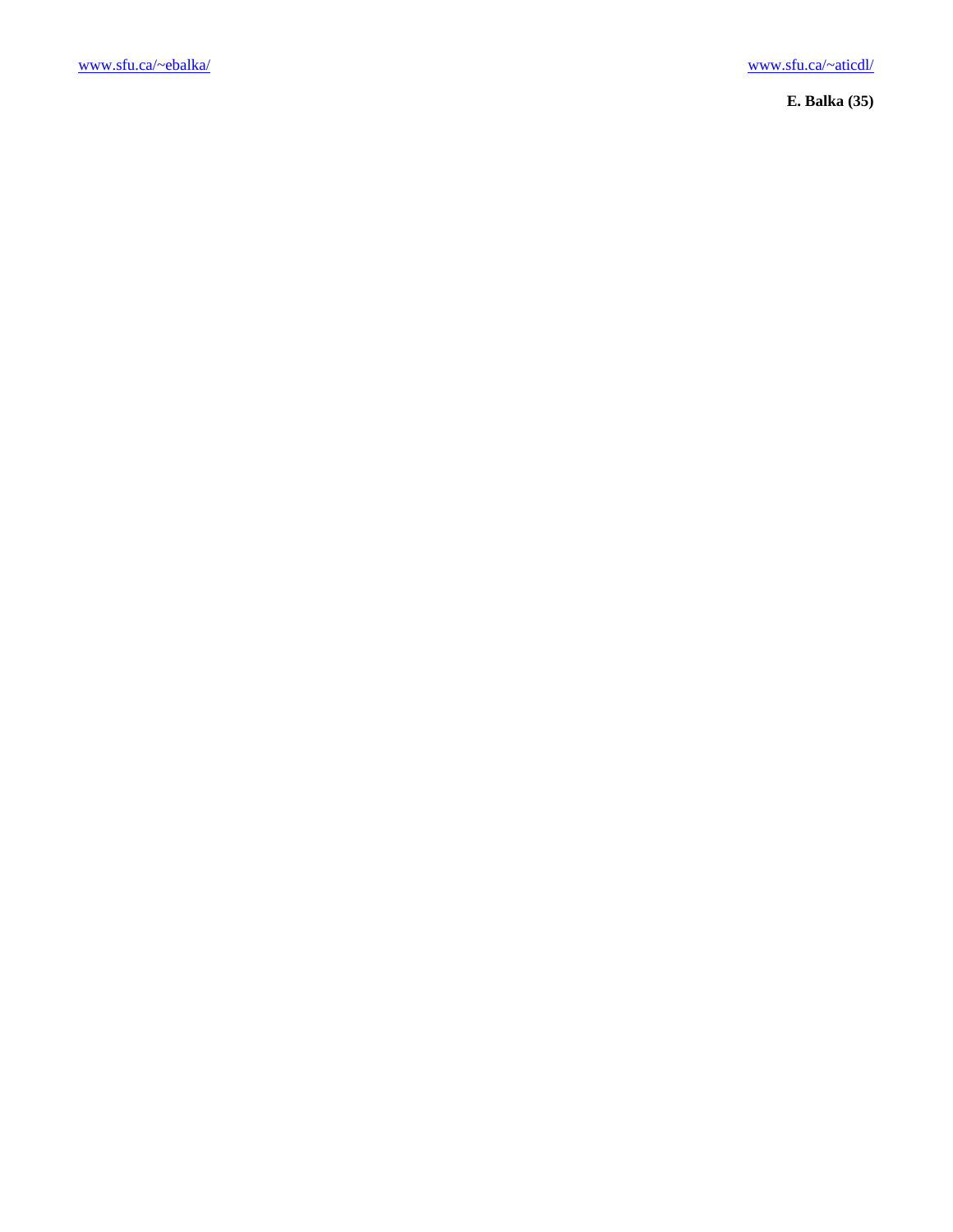Awards and Grants, cont.:

| 2008                       | Social Science and Humanities Research Council of Canada International Travel Award. (\$1,500)                                                                  |
|----------------------------|-----------------------------------------------------------------------------------------------------------------------------------------------------------------|
| 2006                       | Social Science and Humanities Research Council of Canada International Travel Award. (\$1,500)                                                                  |
| 2004                       | Social Science and Humanities Research Council of Canada International Travel Award. (\$1,500)                                                                  |
| 2003                       | Awarded YWCA Women of Distinction Award, Workplace Innovation Category. (June 5)                                                                                |
| 2002                       | Social Science and Humanities Research Council of Canada International Travel Award. (\$1,500)                                                                  |
| 2000                       | Research Fellowship, Institute for Advanced Studies on Science, Technology and Society, Graz, Austria<br>(January-December 2001). (12,000 EURO)                 |
| 2000                       | Social Science and Humanities Research Council of Canada International Travel Award. (\$1,500)                                                                  |
| 2000                       | Social Science and Humanities Research Council of Canada Conference Grant. (For Women, Work and<br>Computerization Conference and book publication). (\$24,750) |
| 1998                       | Social Science and Humanities Research Council of Canada International Travel Award. (\$1,500)                                                                  |
| 1997                       | Social Science and Humanities Research Council of Canada International Travel Award. (\$1,500)                                                                  |
| 1996                       | Research Fellowship, Memorial University/ University of Bergen (Norway) Faculty Exchange.                                                                       |
| 1996                       | Social Science and Humanities Research Council of Canada International Travel Award.                                                                            |
| 1994                       | Memorial University Publication Subvention Board (for translation of article into French).                                                                      |
| 1993                       | Social Science and Humanities Research Council of Canada Workshop Grant (with B. Neis, K. Messing and<br>D. Mergler).                                           |
| 1993                       | Social Science and Humanities Research Council of Canada International Travel Award. (\$1,500)                                                                  |
| 1992                       | Secretary of State Women's Programmes (for Canadian Women's Studies Association). (\$25,000)                                                                    |
| 1990                       | Simon Fraser University President's Research Fellowship.                                                                                                        |
| 1989                       | Simon Fraser University Graduate Travel Award.                                                                                                                  |
| 1989                       | Simon Fraser University Graduate Research Fellowship.                                                                                                           |
| 1988                       | Simon Fraser University Graduate Research Fellowship.                                                                                                           |
| 1987                       | Simon Fraser University Open Scholarship.                                                                                                                       |
| 1986                       | Labour Canada Labour Education Bursary.                                                                                                                         |
| 1986                       | Simon Fraser University Graduate Research Fellowship.                                                                                                           |
| 1985                       | Simon Fraser University President's Research Stipend.                                                                                                           |
| 1984                       | York University Graduate Studies Travel Grant; Faculty of Environmental Studies Travel Grant.                                                                   |
| <b>UNIVERSITY SERVICE:</b> |                                                                                                                                                                 |
|                            |                                                                                                                                                                 |
| 2013                       | Member (elected), School of Communication Hiring Committee, Simon Fraser University.                                                                            |
| 2012                       | Member (elected), School of Communication Hiring Committee, Simon Fraser University.                                                                            |
| 2012-2013                  | Member, School of Communication Undergraduate Curriculum Committee, Simon Fraser University.                                                                    |
| 2004                       | Search Committee, Academic Vice-President, Simon Fraser University.                                                                                             |
| 2003-Present               | Research Mentor, School of Communication.                                                                                                                       |
| 2003                       | Member, Graduate Admissions Committee, School of Communication.                                                                                                 |
| 2002                       | External Reviewer, Ontario Council of Graduate Studies. Reviewed Carleton University graduate programs in<br>Mass Communication.                                |
| 2000                       | Dean's Representative, Community Alliance for Health Research and Interdisciplinary Health Research Team<br>Proposal Development.                               |
| 2000-2004                  | Member, Steering Committee, Institute for Health Research and Education, Simon Fraser University.                                                               |
| 1999-2000                  | Member (elected), School of Communication Hiring Committee.                                                                                                     |
| 1998-1999                  | Equity Representative, School of Computer Science Hiring Committee.                                                                                             |
| 1998-2000                  | Coordinator, School of Communication Honours Program.                                                                                                           |
| 1997-1998                  | Member, (elected) School of Communication Departmental Tenure Committee, Simon Fraser University.                                                               |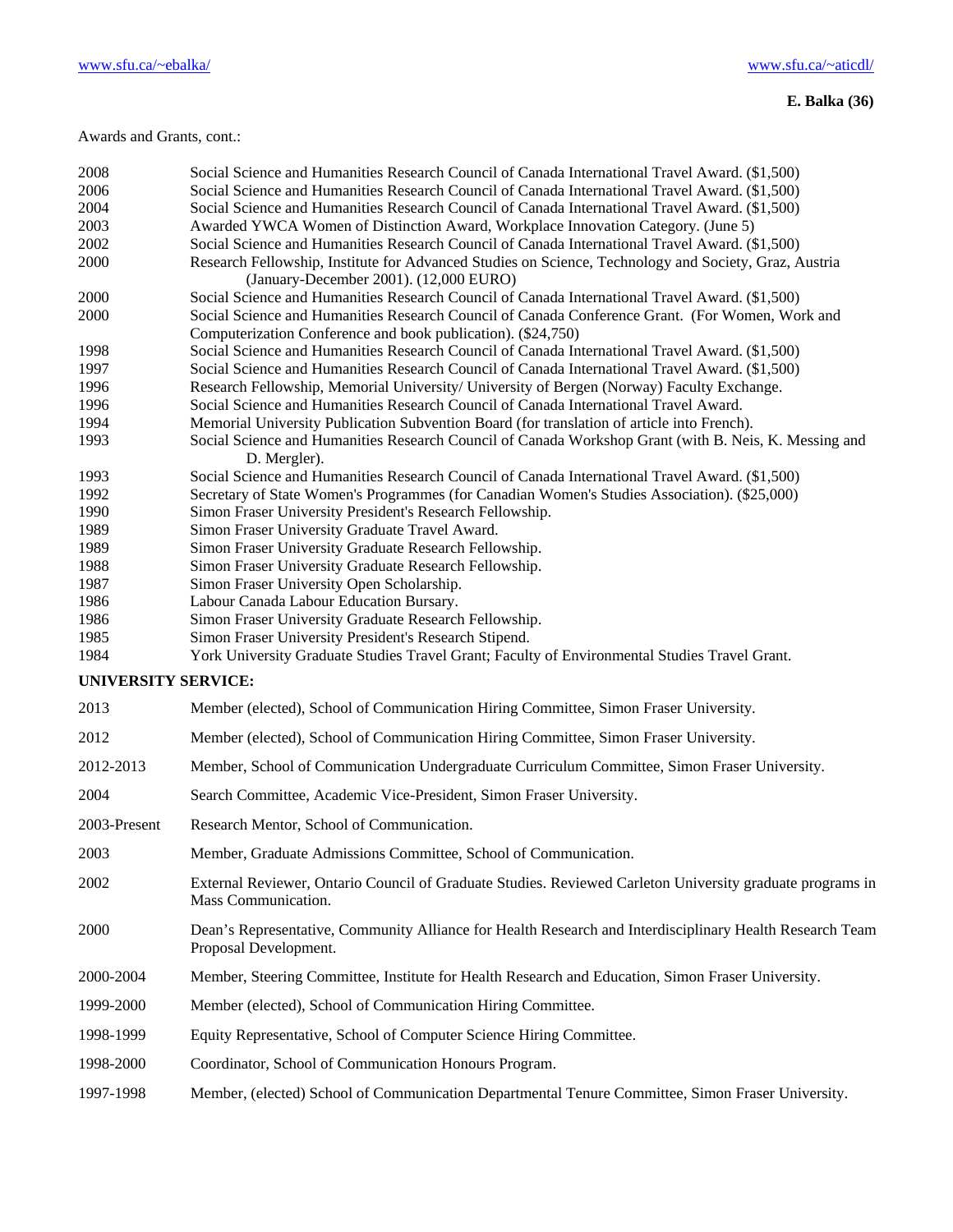### **E. Balka (37)**

1997 Invited Participant, Knowledge-Based Economy and Society Pilot Project, Co-sponsored by Heritage Canada, Industry Canada and Statistics Canada, Government Conference Centre. Ottawa, ON, October 27.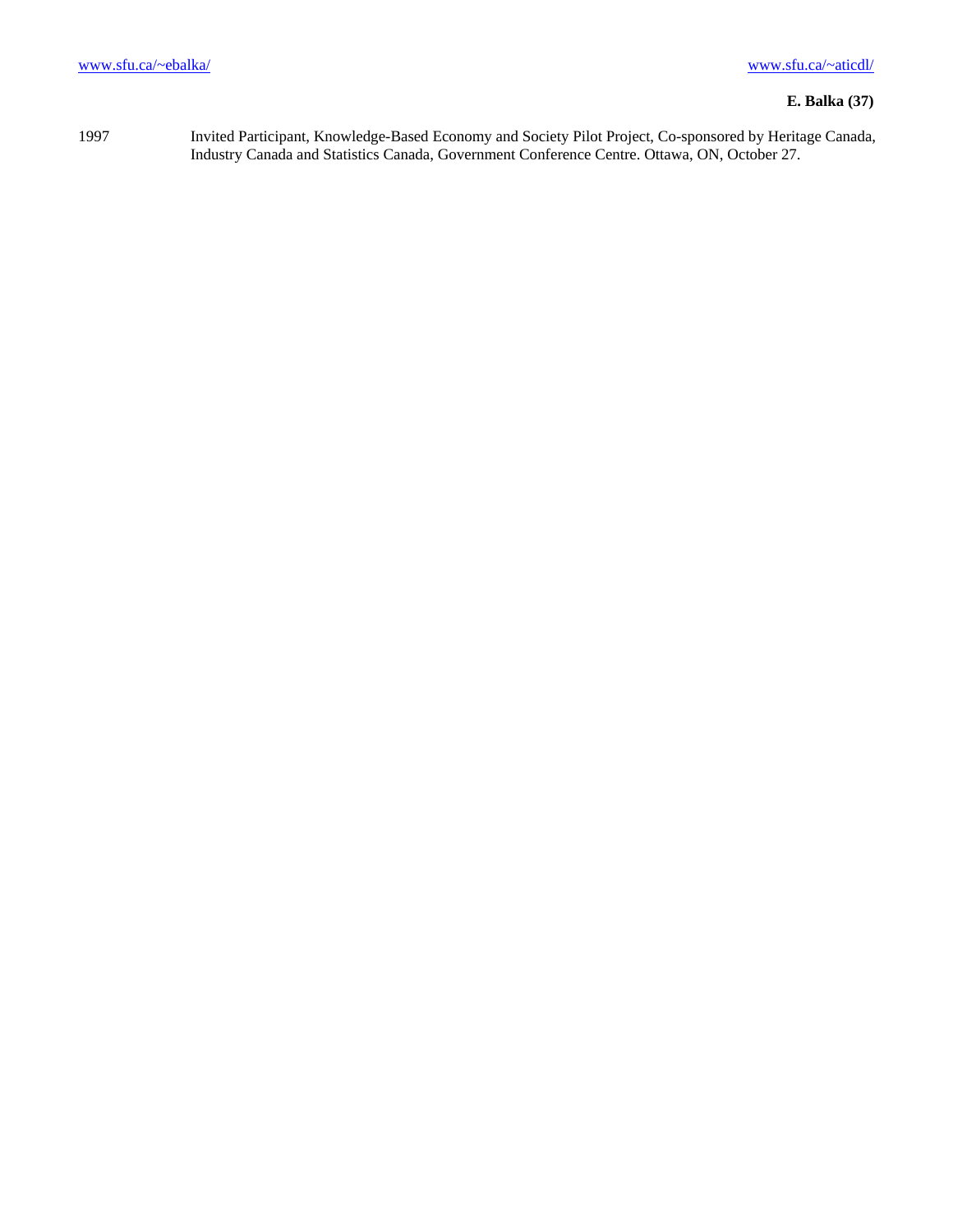| University Service, cont.: |                                                                                                                                  |  |
|----------------------------|----------------------------------------------------------------------------------------------------------------------------------|--|
| 1997-2004                  | Member, Centre for Labour Studies Advisory Board, Simon Fraser University.                                                       |  |
| 1997-2000                  | School of Communication Representative, Faculty of Applied Sciences Equity Committee, Simon Fraser<br>University.                |  |
| 1997-2000                  | Member, School of Communication Undergraduate Curriculum Committee, Simon Fraser University.                                     |  |
| 1997                       | Member, Search Committee, School of Communication, Simon Fraser University.                                                      |  |
| 1996                       | Member, (elected), Search Committee for new Coordinator, Women's Studies Program, Memorial<br>University.                        |  |
| 1996                       | Participant (invited), Pan-Canadian Consultation regarding Status of Women Canada's new functions. Laval,<br>QC, March 28-30.    |  |
| 1996                       | Participant (invited), Newfoundland and Labrador Science Council Consultation concerning computers in<br>education. March 4.     |  |
| 1996                       | Interdisciplinary Programmes Representative (elected), Faculty of Arts Focus Group on Academic Planning,<br>Memorial University. |  |
| 1995-1996                  | Member, Undergraduate Studies Committee, Women's Studies Programme, Memorial University.                                         |  |
| 1995-1996                  | Advisor, Academic Advising Centre, Faculty of Arts, Memorial University.                                                         |  |
| 1995-1996                  | Faculty of Arts Representative to the Faculty of Engineering, Memorial University.                                               |  |
| 1995-1996                  | Faculty of Arts Representative, University High Speed Computing Committee, Memorial University.                                  |  |
| 1994                       | Participant (invited), Federal Science and Technology Review, Regional Meeting. St. John's, NL, September<br>$14-15.$            |  |
| 1991-1994                  | Faculty of Arts Representative, Senate Committee on Undergraduate Studies, Memorial University.                                  |  |
| 1992                       | Member, Search Committee for Associate Dean, School of Graduate Studies, Memorial University.                                    |  |
| 1992                       | Participant, Strategic Planning Workshop, Memorial University.                                                                   |  |
| 1992                       | Member, Development Committee, First Year Computer Literacy Course, Memorial University.                                         |  |
| 1991-1992                  | Member, Planning Committee, Women in Academe Speaker Series, Memorial University.                                                |  |
| 1986-1987                  | Student Representative, Senate Awards Adjudication Committee, Simon Fraser University.                                           |  |
|                            | POSITIONS HELD, PROFESSIONAL ASSOCIATIONS:                                                                                       |  |
| 2002-2004                  | Secretary, Canadian Communications Association.                                                                                  |  |
| 1995-1998                  | Secretary, International Federation of Information Processors Working Group 9.1, Technology and Work.                            |  |
| 1993-1994                  | Past-President, Canadian Women's Studies Association.                                                                            |  |
| 1992-1993                  | President, Canadian Women's Studies Association.                                                                                 |  |
| 1992-1994                  | Board Member, Social Sciences Federation of Canada.                                                                              |  |
| 1991-1992                  | President-Elect, Canadian Women's Studies Association.                                                                           |  |
| 1991-1996                  | Treasurer, Canadian Research Institute for the Advancement of Women, Newfoundland/Labrador.                                      |  |
| 1988-2009                  | Member, Computer Professionals for Social Responsibility.                                                                        |  |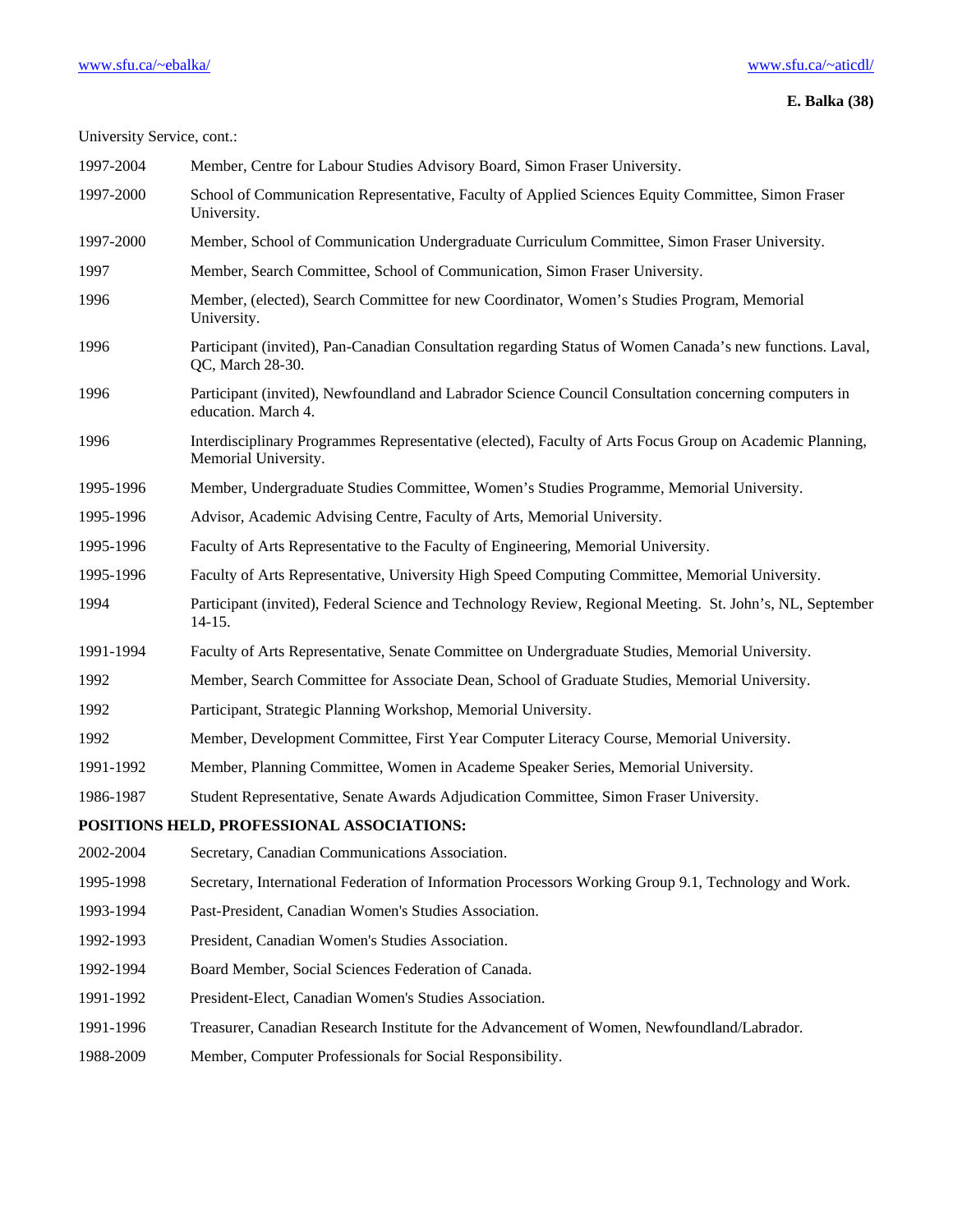#### **COMMUNITY INVOLVEMENT:**

#### **Board and Committee Activities:**

- 2007-2008 Member, Advisory Board, Canada Health Infoway Inc. Advisory Board on End User Strategy. Toronto, ON.
- 2004-2005 Invited member, Worklife Advisory Committee, Canadian Council of Health Services Accreditation.
- 1999 Member, Advisory Committee on Information Technology, British Columbia Centre of Excellence in Women's Health, Vancouver, BC.
- 1995-1998 Research Associate, Morgentaler Clinic, St. John's, NL.
- 1995-1996 Member, Women's Health Network, St. John's, NL.
- 1995-1996 Member, Computer Networking Advisory Committee of the Provincial Advisory Council on the Status of Women. St. John's, NL.
- 1995 Member, National Ad Hoc Advisory Board on Computer Networking, Canadian Advisory Council on the Status of Women.
- 1992-1993 Member, Conference Organizing Committee, Canadian Research Institute for the Advancement of Women (CRIAW) Annual Conference, St. John's, NL.
- 1991-1993 Member, St. John's Status of Women Council, St. John's, NL.
- 1991-1996 Member, Canadian Research Institute for the Advancement of Women, Newfoundland/Labrador.
- 1985-1989 Research Advisor, Women's Skills Development Society of BC, Burnaby, BC.
- 1981-1983 Alternative Resources Citizens' Advisory Board. Seattle City Light, Seattle, WA.
- 1982-1983 Citizens' Forecast Review Committee. Seattle City Light, Seattle, WA.

#### **Guest Lectures and Public Addresses:**

2001 *Contemporary technological changes –How they affect working women and how to mitigate some of those effects*. Canadian Union of Public Employees' Staff Union Women's Day (CSU). Hotel Vancouver, BC, November 16. 1999 *Where is Jill at VPL? Gender and computer use at Vancouver Public Library*. Wired Women, British Columbia Institute of Technology, Vancouver, BC, November 17. 1999 *Social, ethical and gender issues in designing technology*. Presentation to AS/400 Users' Group. Surrey Inn, BC, May 14th. 1998 *Women and technology: Issues for the '90s*. Forever Learning Series. Marpole Seniors Centre, Vancouver, BC, April 24. 1998 *The question of universal access: Who has it, who doesn't?* Panelist, 1998 Information Rights Week, sponsored by British Columbia Library Association. Simon Fraser University, Vancouver, BC, April 2. 1998 *From talk to tango: Communication perspectives on the Internet*. Presentation about Simon Fraser University's School of Communication. Simon Fraser University, Burnaby, BC, January 17. 1997 *Toys for boys or thrills for girls?* Presentation and discussion, Faculty in Residence Program. Shell House Residence, Simon Fraser University, Burnaby, BC, November 17. 1997 *The future of community computer networks*. Guest speaker, Vancouver Community Network Annual General Meeting. Vancouver, BC, November 12. 1995 Moderator, Panel on Legal Issues Facing Lesbians in Canada. National Women and the Law Conference. Hotel Newfoundland. St. John's, NL, May 13. 1994 Panelist, Women in Science and Engineering. Sponsored by Women in Science and Engineering Summer Student Program. Memorial University. St. John's, NL, August 9.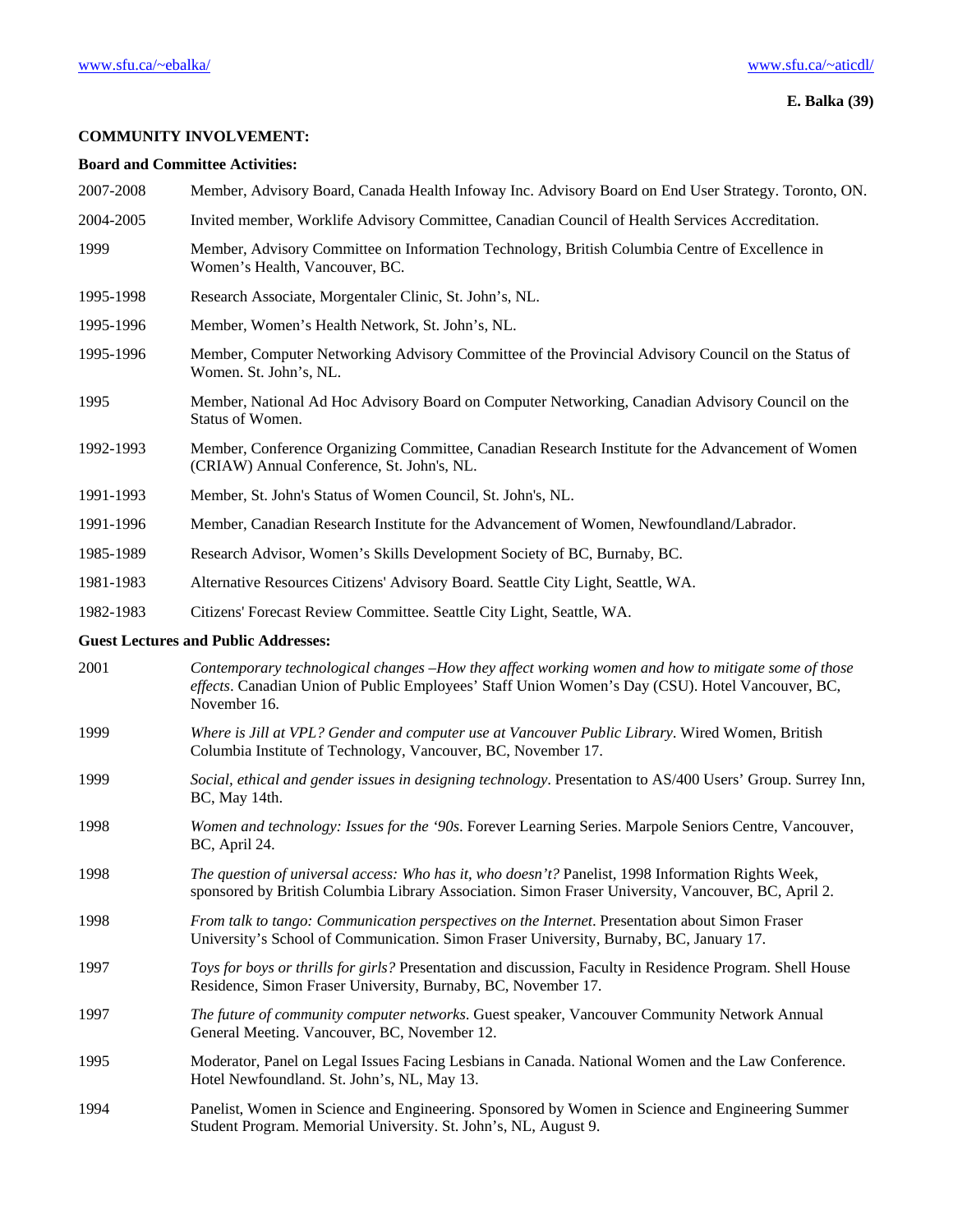**E. Balka (40)**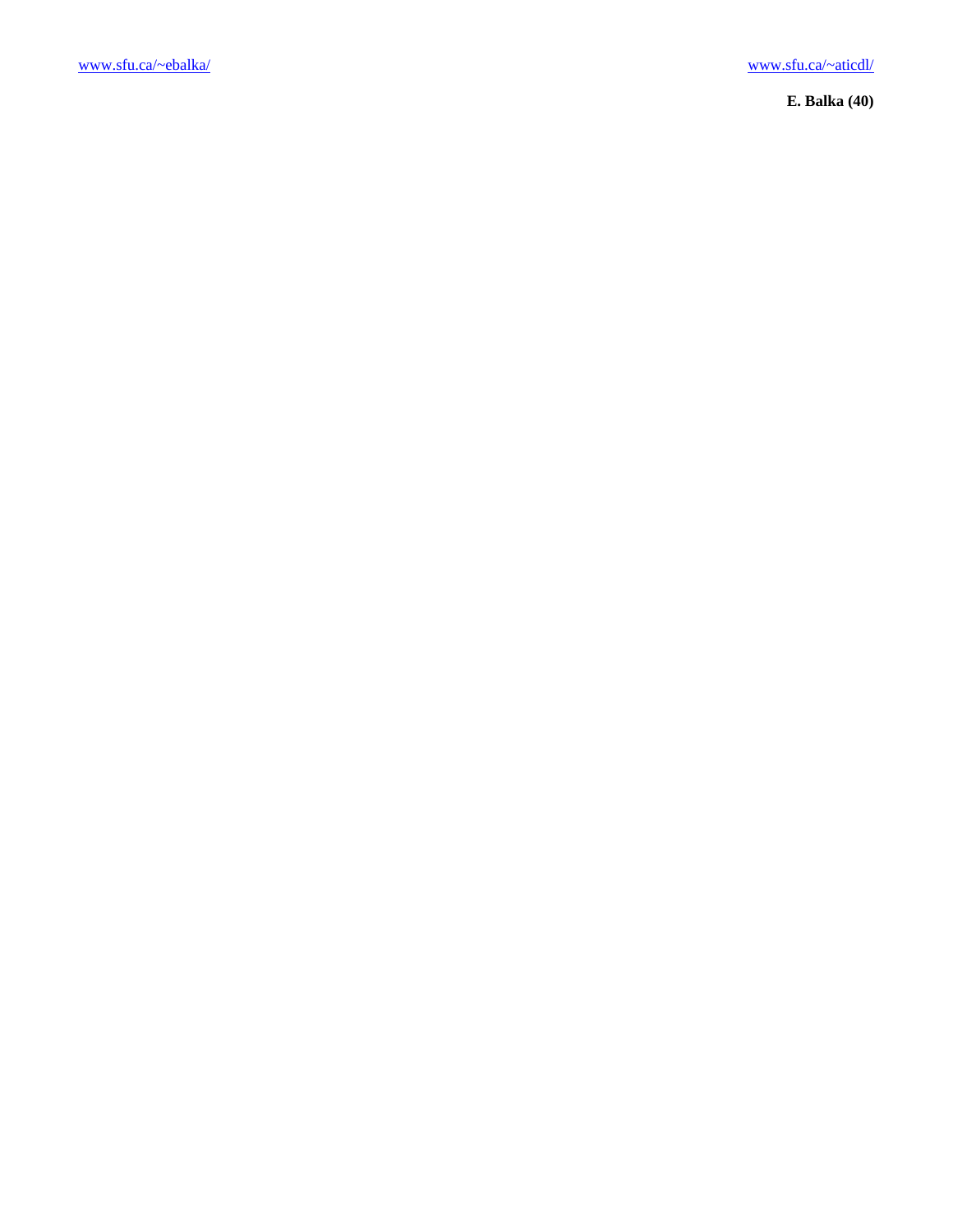#### **E. Balka (41)**

Guest Lectures and Public Addresses, cont.:

- 1993 Speaker, Annual 'Take Back the Night' March and Rally. St. John's, NL, September 18.
- 1993 Panelist, Women in Science and Engineering. Sponsored by Women in Science and Engineering Summer Student Program. Memorial University. St. John's, NL, August 10.
- 1992 Panelist, Women in Science and Engineering. Sponsored by Women in Science and Engineering Summer Student Program. Memorial University. St. John's, NL, August 3.
- 1991 Panelist, What is political correctness? Discussion sponsored by the Memorial University Philosophical Society. St. John's, NL, October 2.
- 1987 *The effects of new technology on women's work*. Riley Park Community Centre. Vancouver, BC.
- 1987 *Uncovering the social impacts of new technology*. Earl Marriot Secondary School. Surrey, BC.
- 1986 *The impact of women's involvement with technology on non-traditional work*. Canadian Construction Estimators Conference. Vancouver, BC.
- 1986 *The effects of new technology on careers*. North Surrey Senior Secondary School, BC.
- 1985 *Women, high technology and unemployment*. Seattle Central Community College Brown Bag Lunch Series. Seattle, WA.

### **ARTISTIC CONTRIBUTIONS:**

- 2012 Featured interviewer in Brenda Hartill's DVD titled *Collagraph: A Sculptural Approach To Printmaking*. (My interview sequences appear in 30 minutes of a series of videos which have a total running time of 3 hours.)
- 2010 "Tree in Back Bowl," photographically based intaglio print, on exhibit in December in Malaspina Printmakers' Gallery, Granville Island, BC.
- 2010 "Northern Bee," "Morning Swamp," "Swan," "Passing By," "Beach at Dusk," and "Fall Tree" (Photographs). Wind and Wings Show, (Group Show). UpStares Gallery, Squamish BC, July 14- September 5.
- 2010 "Passing By," "Rock and Moss," "Beach at Dusk," "Fall Tree," "Canoe I," "Canoe II," "Travelers I," and "Travelers II" (Photographs). Harmony with Squamish Trails (Group Show). UpStares Gallery, Squamish BC, June 2-July 11.
- 2010 "Totem" and "Trees" (Photographs). Monthly Art Display (June). Squamish Visitors' Centre, Squamish, BC
- 2010 "Coffee Time," "Totem," "New Brunswick Sky," "New Brunswick Morning," "Canoe I," "Canoe II," "Canoe III," "Travelers I," and "Travelers II" (Photographs). Abstracts (Group Show). UpStares Gallery, Squamish BC, April 21-May 30.
- 2010 "Trees," "Morning Road" and "Flying Flowers" (Photographs). Anything Goes (Group Show). UpStares Gallery, Squamish BC, March 9-April 18.
- 2010 "Water I," "Water II," "Water III," and "Water IV" (Photographs). H20! Show, Squamish Wild at Art Festival. (Group Show). UpStares Gallery, Squamish, BC. Squamish Wild at Art Festival, February 12-28.
- 2009 Photographs of Ferron used as DVD cover and for other publicity materials for award winning documentary, Ferron: Girl on a road. (Augusta Productions, Gerry Rogers, Director). 2009.
- 2008 Photographs of Ferron used for front and back of CD cover on re-release of album titled *Turning into Beautiful.*
- 2007 "Night Out" and "Lunar Eclipse Over Sydney" (Photographs). Nocturne. (Group Show). Exposure Gallery, Vancouver, November 9-25.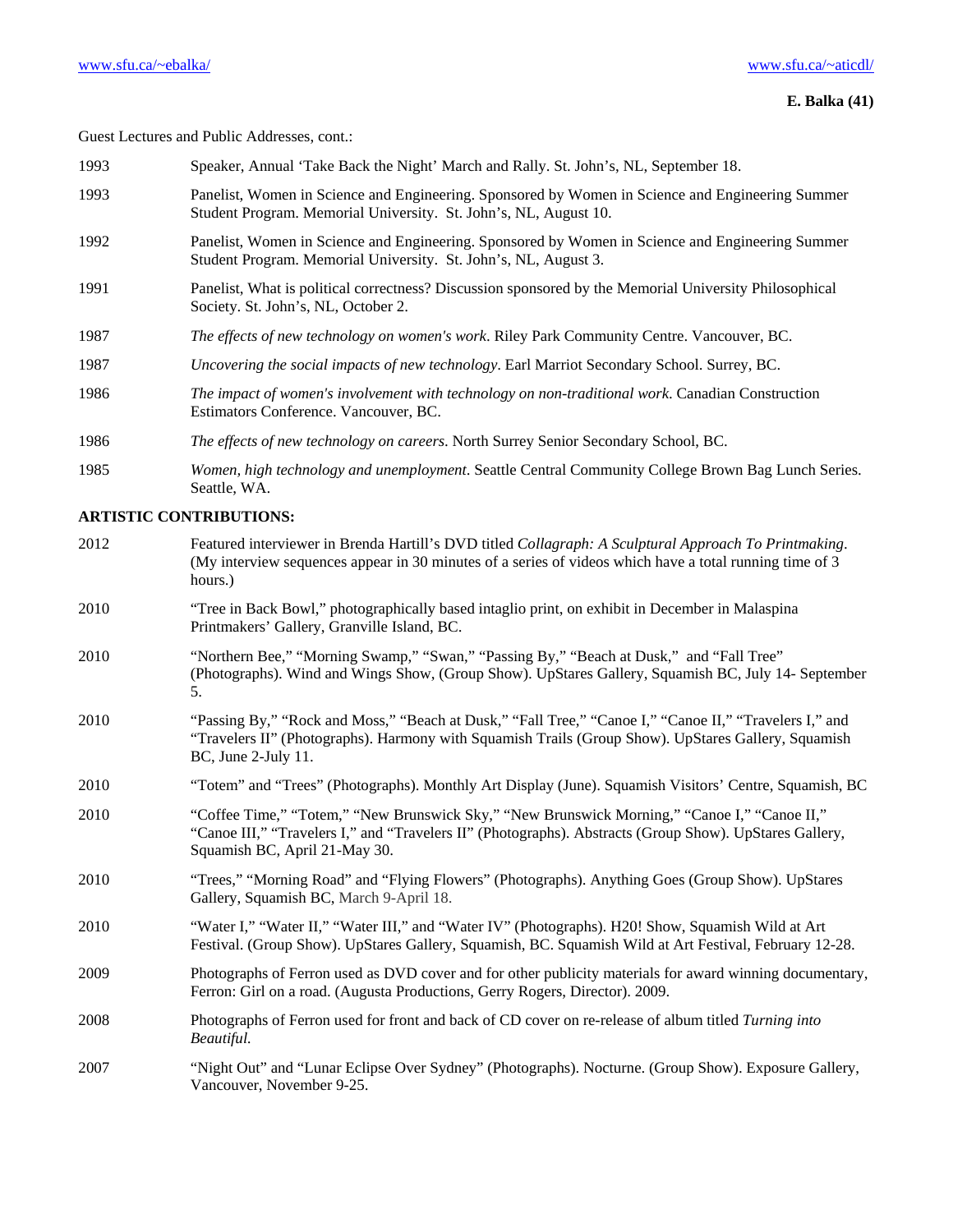Artistic Contributions, cont.:

| 2007          | "Tibetan Girl." and "Tibetan Boy (Photographs). Exploring the World: The Traveling Eye. (Group Show).                                                                                                           |
|---------------|-----------------------------------------------------------------------------------------------------------------------------------------------------------------------------------------------------------------|
|               | Exposure Gallery, Vancouver, January 12-28.                                                                                                                                                                     |
| 2006          | "Amsterdam Awning." (Photograph). Winter Salon (Group Show). Exposure Gallery, Vancouver. October<br>13-29, 2006, Dec. 8-17.                                                                                    |
| 2006          | "Passing By." (Photograph). Altered States (Group Show). Exposure Gallery, Vancouver, October 13-29.<br>Image used in advertising for show.                                                                     |
| 2006          | Ferron. (Photograph). Acoustic Guitar Magazine 16(8:158), (February). p. 36.                                                                                                                                    |
| <b>MEDIA:</b> |                                                                                                                                                                                                                 |
| 2013          | Interviewed by Trevor Stokes for Copying Common in Electronic Medical Records. Reuters.<br>New York, NY. January 4.                                                                                             |
| 2012          | Featured in SFU Research Matters (Fall 2012). Improving attitudes about data for better health policy. p.5.                                                                                                     |
| 2012          | Interview with CJSF Women of the times/issues of the day.<br>Burnaby, BC, February 15.                                                                                                                          |
| 2011          | Interviewed for <i>Boulevard</i> magazine on how people's relationship to their health has changed with the<br>increasing amount of medical information available online.<br>Victoria, BC. (Interview Nov. 16). |
| 2010          | Profiled in Applying Social Science, Producing Benefits, <i>Genomics &amp; Society Newsletter</i> (Genome BC)<br>newsletter), $3$ .<br>Vancouver, BC, Fall.                                                     |
| 2008          | Article in SFU News (ACTION for Health internationally recognized).<br>Burnaby, BC, November 27.                                                                                                                |
| 2007          | Interview with CBC.ca<br>Vancouver, BC, December 10.                                                                                                                                                            |
| 2004          | Featured in Simon Fraser University's President's Report<br>Burnaby, BC, May 13.                                                                                                                                |
| 2006          | Interview with CJSF Ideas (1 hour).<br>Burnaby, BC, December 21.                                                                                                                                                |
| 2004          | Interview with CJSF Ideas (1 hour).<br>Burnaby, BC, March 31.                                                                                                                                                   |
| 2004          | Interview with CBC Radio Canada International<br>Burnaby, BC, February 18.                                                                                                                                      |
| 2003          | Interview in SFU News<br>Burnaby, BC, December 9.                                                                                                                                                               |
| 2003          | Press Release, Simon Fraser University Media and Public Relations<br>Burnaby, BC, December 8.                                                                                                                   |
| 2003          | Article in Vancouver Sun<br>Vancouver, BC, December 9.                                                                                                                                                          |
| 2001          | Interview, Vancouver Courier<br>Vancouver, BC, August.                                                                                                                                                          |
| 2000          | Radio Interview for CKNW<br>Burnaby, BC, July 29.                                                                                                                                                               |
|               |                                                                                                                                                                                                                 |